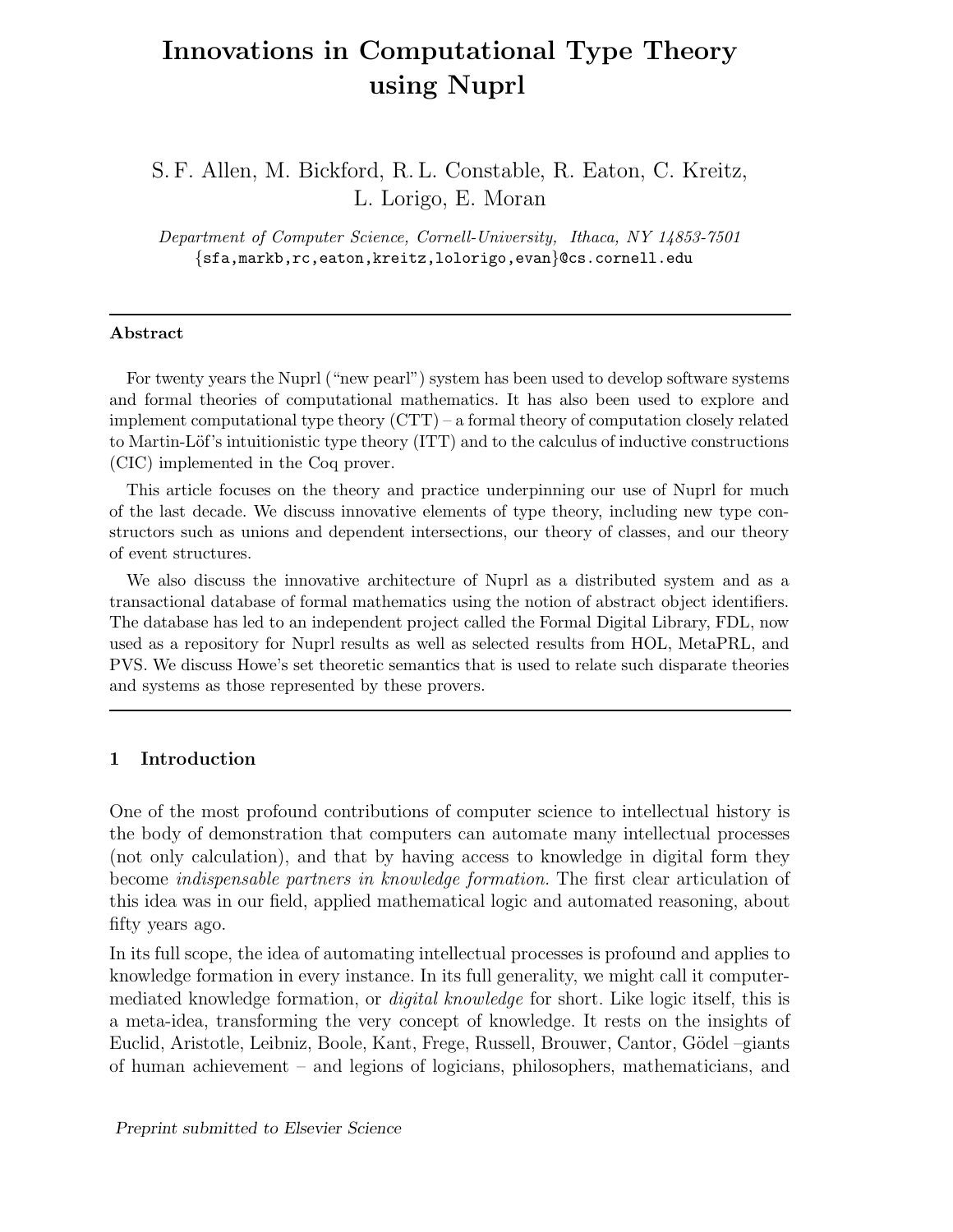computer scientists. It has transformed the methodology of the physical sciences and created the new methodology of the information sciences of which automated reasoning and formal knowledge management are a key part.

This article is about one ongoing theme in the above story. The PRL research group in applied logic and automated reasoning at Cornell University plays a role in developing computational logics, implementing them, and demonstrating their value in mathematics, theoretical computer science, and software system design and verification. We will highlight our latest contributions in each of these activities and put them into both historical and contemporary perspective, suggesting directions for promising future work. We start with a discussion of the major themes that have influenced our work.

**Proofs and Rules of Thought** Aristotle and Euclid gave us the idea of deductive proof as a means to establish truth. The Nuprl ("new pearl") proof development system is based on a formal account of deduction. Proofs are the main characters and are used not only to establish truth but also to denote evidence, including computational evidence in the form of programs (functional and distributed). The idea of a *proof term* is a key abstraction; it is a meaningful mathematical expression denoting evidence for truth. We advocate using propositions as a means of classifying the evidence; the structure of the proposition determines properties of the evidence [27].

Propositions and Logical Truth Propositions are abstract objects about which it is sensible to make truth judgments (among others). Some propositions are about abstract objects, some are about physical objects. Logic is concerned with those aspects of truth that are applicable to reasoning in any domain.

A great deal has been written justifying philosophically the laws of logic. The Platonic view is that there are immutable laws in the world of ideas. The Kantian view is that these truths are grounded in properties of the mind. Brouwer focused on the computational powers of the mind (and Chomsky on the brain). It is no surprise that computer scientists are drawn to computational justifications because they provide guidelines for implementing logics and for automating intellectual processes on digital computers.

The PRL group has focused on computational justifications in the spirit of Bishop  $[20]$  and Martin-Löf  $[90, 91, 92]$ . We have applied their ideas in the context of computer science, significantly extending them, and experimenting with them using the Nuprl prover.

Type Theories The elementary parts of logic, including Aristotle's discoveries are relatively unproblematic. For example, the propositional calculus is quite well understood and beautifully presented in classic books such as Smullyan [106], Church [24], and Kleene [69]. It can easily be given several philosophical justifications, including a classical (Boolean) one or the Brouwer/Heyting/Kolmogorov [108] one based on computation for the Constructive (or Intuitionist) fragment. The Gödel dialectica interpretation [108] also applied to the constructive fragment.

Serious and difficult issues are lurking one small step away from elementary logic. Suppose *Prop* is the domain of discourse for propositional logic; so a tautology such as  $P \Rightarrow P$  would be made into a closed proposition by writing  $\forall p : Prop. (p \Rightarrow p)$ . According to Russell [102], it is not a well defined proposition because giving the meaning of  $\forall p : Prop. (p \Rightarrow p)$  requires already having defined what is in *Prop.* He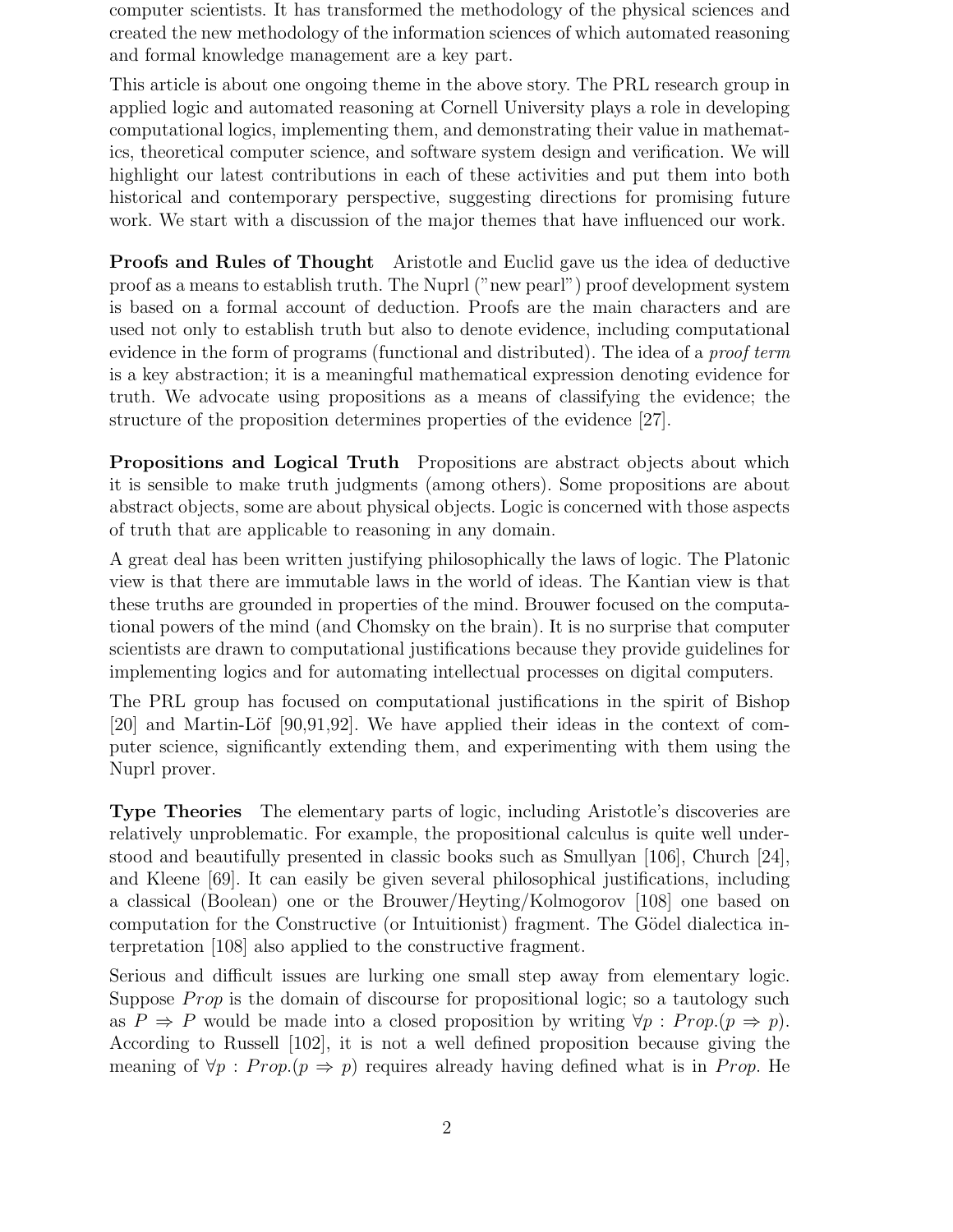labelled such an act as impredicative concept formation, and created his theory of types to control it.

In a contemporary type theory, we would stratify Prop into levels, say  $Prop_1, Prop_2, \ldots$ An expression such as  $\forall p : Prop_1.(p \Rightarrow p)$  would belong to  $Prop_2$  but not to  $Prop_1$ . Each  $Prop_i$  is regarded as a distinct type. This is a common feature of the type theories implemented in Coq and Nuprl.

Russell's ramified type theory has led quite directly to those used in several modern theorem provers, e.g., Church's Simple Theory of Types (STT) a direct descendent of Russell's Principia Mathematica logic (PM), the Calculus of Inductive Constructions (CIC) of Coquand, Huet, Paulin [15,40], Intuitionistic Type Theory (ITT) of Martin-Löf, and Computational Type Theory (CTT) of the Cornell group  $[31,29]$  (which was derived from one version of ITT, and will be discussed in detail).

Type theory based provers are natural for computer science because the idea of logical types helped organize the concept of a data type as used in programming languages (say Algol68, Pascal, ML, Haskell, Java, C++, etc.). The relationship between logical types and data types is explicitly treated in [29,105,59].

Foundations of Mathematics – Sets and Types Principia Mathematica [111] was intended to be a logical foundation for mathematics, but it was more complex and less intuitive than formalizations of set theory in first-order logic. Most mathematicians seem to prefer Zermelo Fraenkel Set Theory (ZF) with the Axiom of Choice (ZFC) as the default formalization. There are other essentially equivalent set theories such as Bernays Gödel (BG).

A distinct approach to foundations is through theories of logical type, in which (1) the notions of function and type are basic, a type being the domain of a function, and (2) relations and properties are functions over their possible arguments, and so the meaning of propositional expressions is treated explicitly in terms of how functions are denoted. Russell's and Church's type theories are obviously of this kind.

Among modern type theories used as theories of logical type are CIC, CTT, and ITT, which are adequate foundations (some persons further requiring the law of excluded middle to be added to them to achieve adequacy). Indeed, these three theories have a great deal in common and are in some sense equivalent and converging. If we call the common theory Computational Types (CT), then CT with Choice, (CTC), is a canonical foundation for mathematics as well. In ZFC, the familiar types such as integers ( $\mathbb{Z}$ ), reals ( $\mathbb{R}$ ), functions ( $A \rightarrow B$ ), Cartesian products ( $A \times B$ ) and so forth are defined in terms of sets. In CTC, sets are defined in terms of types.

Foundations of Computing Computational type theory (CTT) and the calculus of inductive constructions (CIC) are intended to be foundations for computing. This means that special attention is given in logic design to expressions that can express algorithms and data structures, designing rules adequate for reasoning about them with types. In practice, this means that these theories can provide a semantics for real programming languages and for the logics of programs associated with them. See also [10] for a fine exposition of such methods extending ITT.

For both CTT and CIC, the programming languages native to the theory are simple functional programming languages. In order to define and reason about side effects,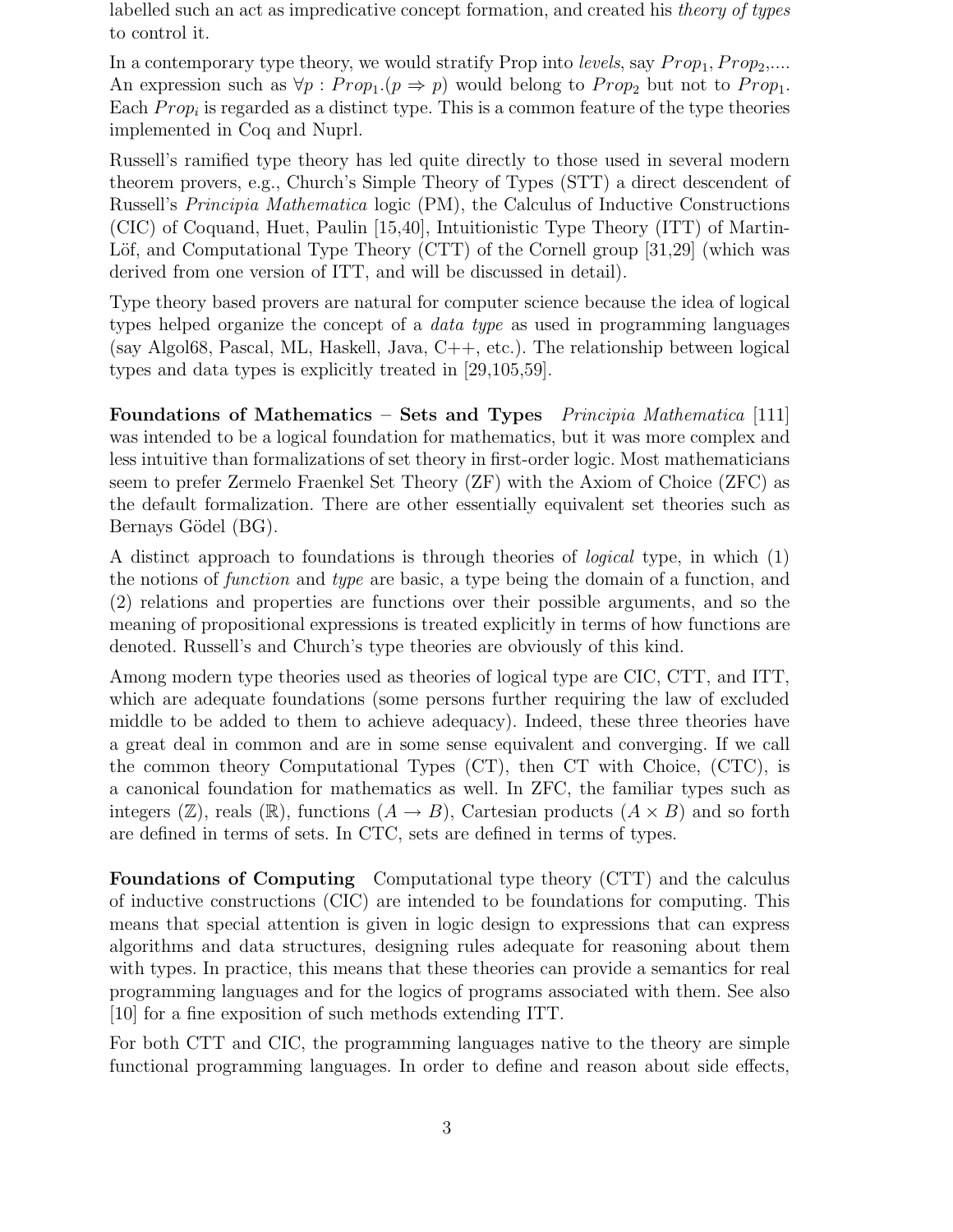modules, and objects requires a great deal of work [53,54,41]. CTT has been extended to reason about events and distributed computing [17]. Here we call it CTT-E, and we describe it briefly later.

Proofs as Programs and Processes The constructive type theories, CIC, CTT, and ITT, express logic by reducing propositions to types, and so serve as theories of logical type. This reduction is often called the *propositions-as-types principle* [45,90,61]. The usual enunciation of this principle (Martin-Löf's innovation on it will be described below) is to associate with every proposition  $P$  a type, say  $[P]$ , consisting of objects representing proofs of P. The type  $[A\&B]$  for a conjunction could be the cartesian product  $[A] \times [B]$ . For an implication  $A \Rightarrow B$ , the type  $[A \Rightarrow B]$  is  $[A] \rightarrow [B]$ , the type of computable functions from the content of A into the content of B. Likewise,  $[\forall x : T.B_x]$  consists of the dependent function space  $x : [T] \rightarrow [B_x]$ , where  $[T]$  is the data type associated with the mathematical type  $T<sup>1</sup>$  $T<sup>1</sup>$  $T<sup>1</sup>$ . This topic is explained well in the literature [49,107,12,99].

When f is a proof of  $A \Rightarrow B$ , then its content, [f], is an element of  $[A] \rightarrow [B]$ , that is a computable function. The proof object  $f$  is like a program in that its computational content is a computable function. Systems that implement CTT must have operations that extract the program from f, that is, operations to construct  $[f]$  from f.

As we explain later, for expressions that use the type of events, E, expressions of the form  $\forall e : \mathbb{E}p \exists e' : \mathbb{E}q \cdot R(e, e')$  describe relations between events at one agent (or location)  $p$  and those at another  $q$ . A proof that this relation is realizable will denote a computing process that implements it.

Martin-Löf's innovation on the propositions-as-types principle was to use *computa*tional content of proofs of P rather than proofs as such. Thus, when explaining the meaning of proposition  $P$  as a type, only the computational content of all its possible proofs (i.e. the data available to functions implicit in proofs of implications from P) need be stipulated. The production of any non-computational epistemic content is deferred to producing an argument that  $[P]$  has a member.

Under this version of the principle, one may be given a member  $e$  which has type  $T$ without being also provided a method for constructing from e alone an argument for this fact. Propositions that are difficult to prove, say having the form  $\forall x : \mathbb{N}$ .  $f(x)=0$ , can still have trivial computational content  $\lambda x$ .r where r is a trivial constant.

Automating Reasoning The Nuprl system is a tactic style theorem prover in the spirit of Edinburgh LCF [50]; moreover it introduced the notion of a tactic-tree so that users could interact directly with the proof object [37,52]. We take the approach that the basic elements of automated proof development can be seen as providing algorithms for formal metamathematical results, so it is computation in the metalanguage [33,71]. There isn't space in this article to discuss or illustrate the tactic mechanism, but the interested reader can see thousands of examples of tactic-tree proofs in our online library of formal mathematics at http://www.nuprl.org. In addition, the library

<span id="page-3-0"></span><sup>&</sup>lt;sup>1</sup> This rather direct translation only works when any data computationally derivable from proofs of  $t \in T$  are already computationally derivable from t itself. See [109] (chapter 1, section 3) and [6] (chapter 7) for discussion.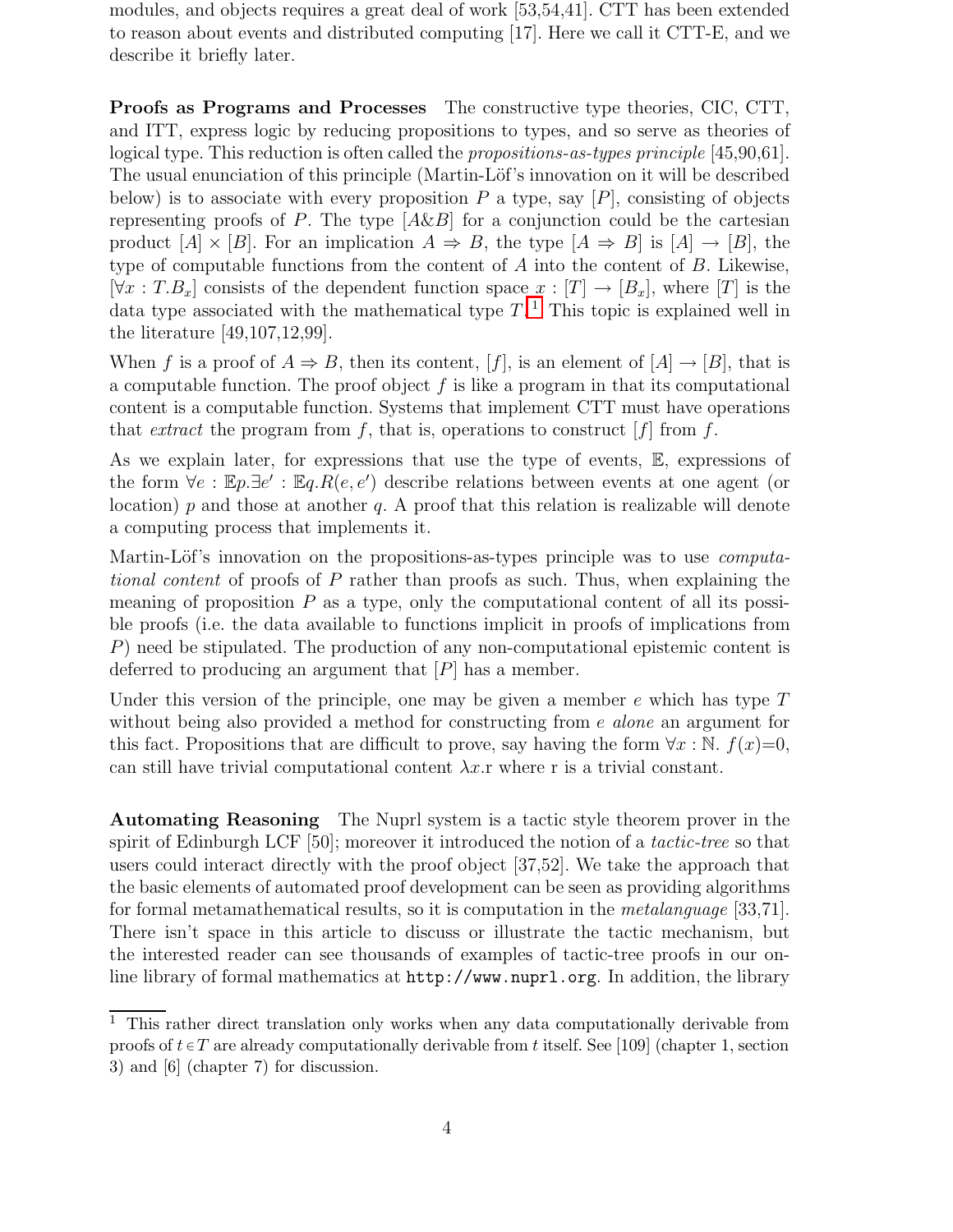contains many examples of the basic tactics written in classical ML, the language of LCF which we adapted as the main programming language for Nuprl.

The first person to build substantial tactics for Nuprl was Douglas Howe, and he was able to use them to settle an important open problem about the typed lambda calculus, called the Girard Paradox [62]. Another person who solved an important open problem in mathematics was Chetan Murthy in generating a constructive proof of Higman's Lemma from its classical proof [96].

Over the years, many users have added to the Nuprl tactic library, sometimes by importing important algorithms from other provers, adapting packages from other provers such as HOL and Isabelle. We benefitted a great deal from the use of a version of Nuprl at Edinburgh for many years and have adapted many of the ideas from Alan Bundy's group there, especially their reconstruction of methods from the Boyer and Moore prover Nqthm [22]. Chetan Murthy worked with the Coq group at INRIA and this resulted in sharing other ideas, designs and code (in both directions). The MetaPRL [58,57] group has contributed many ideas and programs as well. Now when we are using Nuprl, we are acutely aware that its capabilities rest on the contributions of dozens of modern researchers and the legacy of the logicians, philosophers, mathematicians and computer scientists we mentioned before. We will discuss later the contribution of fully automatic proving, through JProver, to proof automation in Nuprl, MetaPRL, and Coq.

Formal Digital Libraries The important role of knowledge, and the information resources from which it arises, is clear from the behavior of the best system designers and programmers. They bring extensive knowledge to bear in their reasoning about designs and code, sharing knowledge and reasoning in a coordinated yet distributed manner. However, the tools used to help them create and check inferences have access to limited fragments of formal proofs. It is a terrible waste of time and huge cost to unnecessarily recreate knowledge. Several researchers have made significant strides to overcome the challenges that sharing formal mathematics create [2,9,23,73,72,112]. The community of Mathematical Knowledge Management (MKM) has emerged with these challenges at heart. The PRL research group has built a prototype Formal Digital Library in response to a MURI grant [30], and continues to focus efforts in this domain.

### 2 Computational Type Theory

Computational Type Theory (CTT) is a family of closely related theories designed to provide a foundation for reasoning about computation both in mathematics and computing practice. It is strongly influenced by the computer scientist's wish to have a universal programming language as an integral part of the theory. There are two implementations of this theory, the initial one in Nuprl and a newer one in MetaPRL. Any implementation of the theory will provide an implementation of this language. This requirement on a foundational theory for computing goes back to early work in computer science on programming logic, including work at Cornell in which PLC programs were the algorithms of the logic, which was called PLCV [38,36,35]. Interestingly, some of the reasoning methods from PLCV were directly recoded in the Nuprl system, the arithmetic decision procedure for example, presented in [35].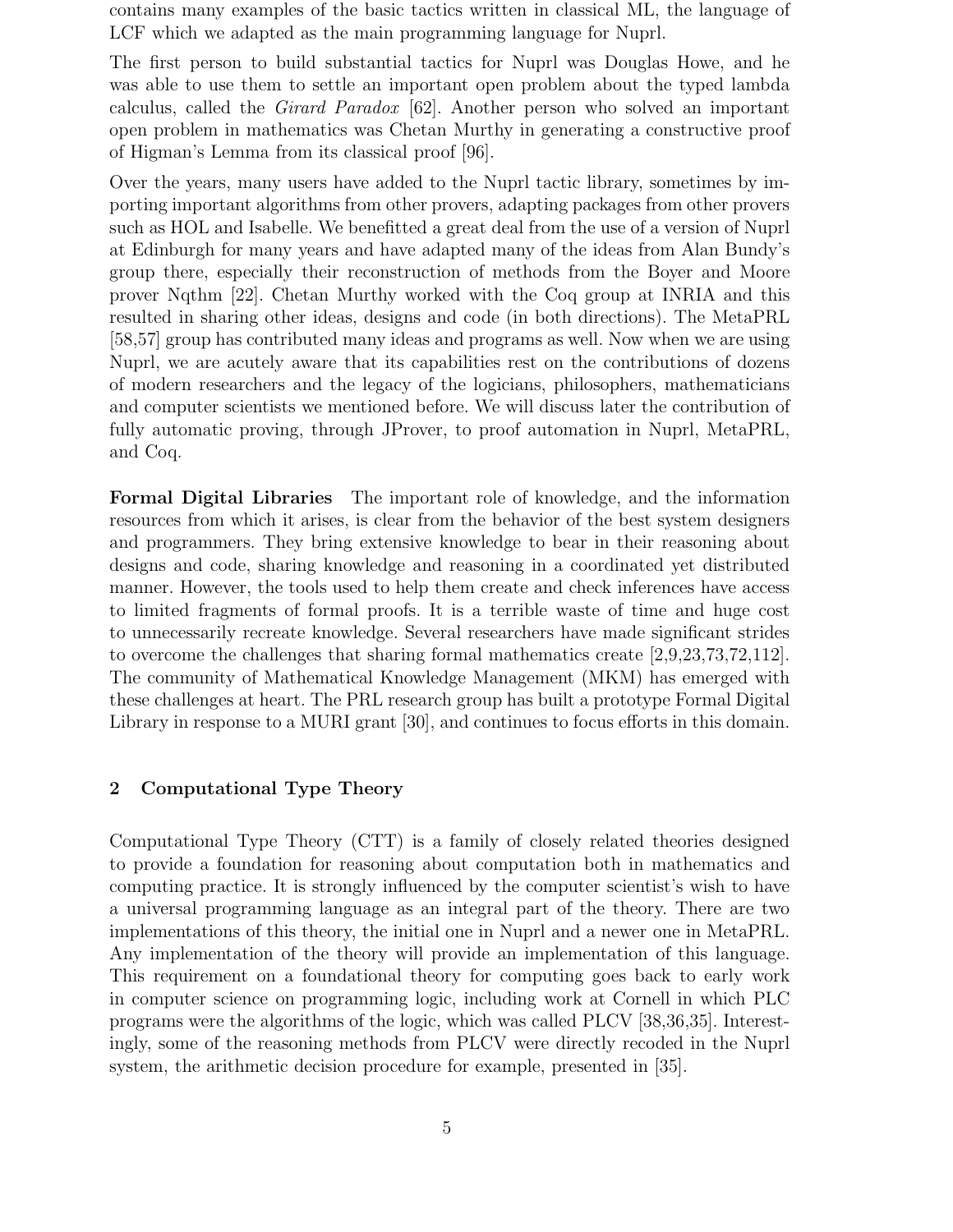Computational Type Theory was also influenced by our experience trying to generalize the type system of PLCV to make it more like Algol68 and to integrate the assertions of the programming logic with the types. Our efforts in this direction were dramatically affected when we read the work of Per Martin-Löf  $[90]$ . We incorporated his ideas into our programming logic [39], and then decided with Joe Bates to adopt Martin-Löf's theory as the core of our type theory. We were deeply impressed by Martin-Löf's idea that an untyped lambda calculus underlies the semantics of the type theory, and that methods of describing types and values could be rich enough that one must sometimes carry out complex arguments that a purported expression actually succeeds at describing a type or a value of a certain type. That is, the well-formedness of expressions for types and typed values is not a mere decidable syntactic condition.

Our technical presentation of types will begin with Martin-Löf's Intuitionistic Type Theory as it appears in Nuprl. But first we describe some differences in the logic designed for the Nuprl system.

#### 2.1 Differences in Logic Design

Martin-Löf's texts, especially  $[91]$ , which informed our understanding of his methods, formalize arguments about types as natural deduction style proofs under hypotheses of form  $x \in A$ , for variable x and type expression A. A peculiarity of this style of proof was that any proof introducing such a hypothesis must be built by extending a proof comprising a proof of A being a well-formed type expression. Thus, a common form of a proof that  $(\Pi x:A)B(x)$  denotes a type would be a proof that A denotes a type followed immediately by introducing hypothesis  $x \in A$  and proving  $B(x)$  denotes a type under that hypothesis, then finishing with an inference to the proof goal discharging the hypothesis.

This did not suit the Nuprl design goal of organizing proofs by assertions to be proved, typically proving an assertion by proving independently provable assertions as premises. The meaning of Martin-Löf's " $B(x)$  type  $(x \in A)$ " presupposes that A is a type, and under that presupposition means that  $B(x)$  describes a type-valued function in x over A. Hence proving " $B(x)$  type  $(x \in A)$ " requires proving A is a type. The alternative logic design choice made for Nuprl was to stipulate (and we use a different syntax here to avoid confusion) that " $x : A \vdash B(x)$  type " means that if A is a type then  $B(x)$  describes a type-valued function in x over A. Consequently, the problem of showing that " $B(x)$  type  $(x \in A)$ " reduces to independently showing both "A type" and " $x:A \vdash B(x)$  type".

Another purpose of the Nuprl design was to automatically derive witnesses to claims that some type has a member, forestalling the actual construction of the witness as long as practical. This allows the user to carry out much of a typical proof as though it was an ordinary proof of a proposition; so a person might simply prove a theorem of the form " $\forall x : A. P(x)$ " without always having to think about what functional expression is implicit in its construction. This provides an elegant solution to the project goal of implicitly extracting programs from proofs. Hence,  $\mathcal{F}$   $T$  " was stipulated to mean that there is an expression t such that  $t \in T$ . And similarly, " $x : A \vdash B(x)$ " was stipulated to mean that if A is a type then  $B(x)$  describes a type-valued function in x over A and there is an expression  $t(x)$  that describes a  $B(x)$ -valued function in x over A.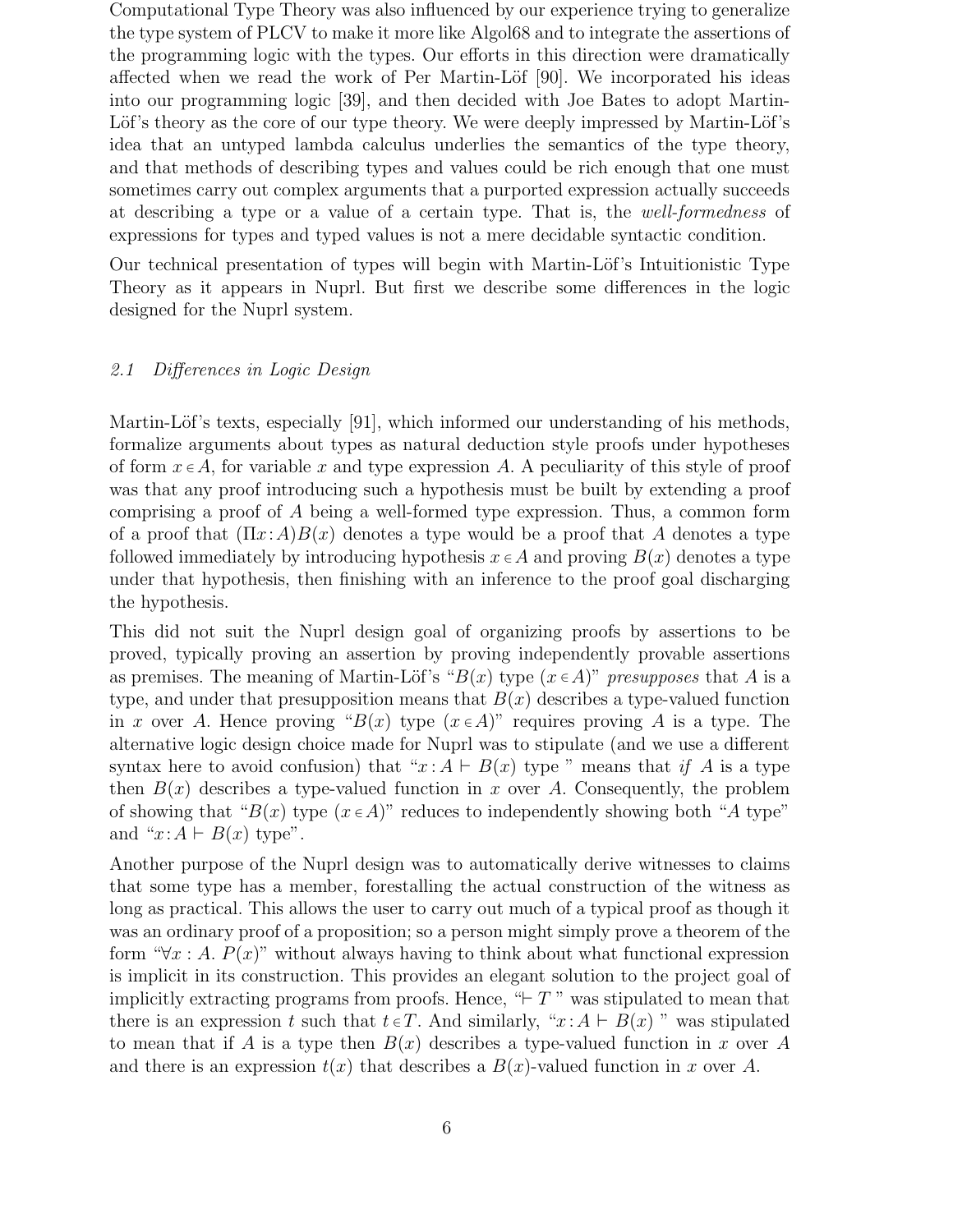By stipulating for each rule of inference how to automatically construct the witness for the conclusion from any witnesses for the premises, one has shown how to automatically construct a witness, often a program, from any complete proof.

This goal of constructing programs automatically from proofs that their specifications can be met was an original design goal for the PRL project [13], and Martin-Löf's theory provided an elegant basis for it  $[14]$ , superior to the one suggested in [25].

## 2.2 Direct Computation Rules

A striking feature of the computationally type-free basis for the type theory as given in [91] is that any expression that evaluates to an expression of a given type is also an expression of that type and denotes the same value in that type. Thus,  $(\lambda x.0)(a) = 0 \in \mathbb{N}$ no matter what (variable-free) untyped expression might be used for a. In the formal ITT systems provided by Martin-Löf there is no general rule exploiting this semantic feature. In contrast, such exploitation has become a hallmark of CTT methodology.

As reported in the 1986 book [31], standard Nuprl included direct computation rules, which allowed inference by various rewrites within a proof goal by steps of type-free computation. Thus, for example, showing the fact mentioned above reduces by one use of direct computation to showing that  $0 = 0 \in \mathbb{N}$ . Using these direct computation rules sometimes allows one to assign significant types to programs by induction over possible arguments. For example, a simple recursive unbounded search of a denumerable sequence of numbers for its first root, such as Kleene's minimization operation, can be typed  $\{f : (\mathbb{N} \to \mathbb{N}) \mid \exists n : \mathbb{N}$ .  $f(n) = 0\} \to \mathbb{N}$  and shown to find the first root of any function in this domain.<sup>[2](#page-6-0)</sup> Indeed, such a typing argument was one of the motives for including the direct computation rules in the system originally.

Users developed the practice of using the untyped Y -combinator to define functions recursively instead of using various primitive recursion combinators, and then prov-ing they had the appropriate types by induction.<sup>[3](#page-6-1)</sup> The original direct-computation rules as presented in [31], justified ultimately by methods in [5], involved unpalatable restrictions on contexts permitting rewrites, and were eventually simplified to allow type-free rewrites freely throughout a proof goal, justified by [63].

# 2.3 Intuitionistic Type Theory of Martin-Löf

Types are built from a few primitive types using basic type constructors. These provide templates for constructing various kinds of objects. The type constructors of ITT are motivated by mathematical considerations. However, they also correspond to data type constructors used in programming. The notes by C.A.R. Hoare, Notes on Data Structuring, also explain the ties between data types and logical types [59].

We start with the basic type constructors of ITT.

<span id="page-6-1"></span><span id="page-6-0"></span> $\overline{2 \text{ For a CTT}}$  proof of similar facts see "Recursive Functions" at [www.nuprl.org/NuprlBasics](#page-0-0) <sup>3</sup> Indeed, the Y-combinator itself, not just its applications, can be assigned appropriate types if one uses the intersection type constructor of Section 2.5.1 below, and reformulates the function space constructor purely in terms of typing its applications to arguments, ignoring convergence. See "Typing Y" at [www.nuprl.org/NuprlBasics](#page-0-0)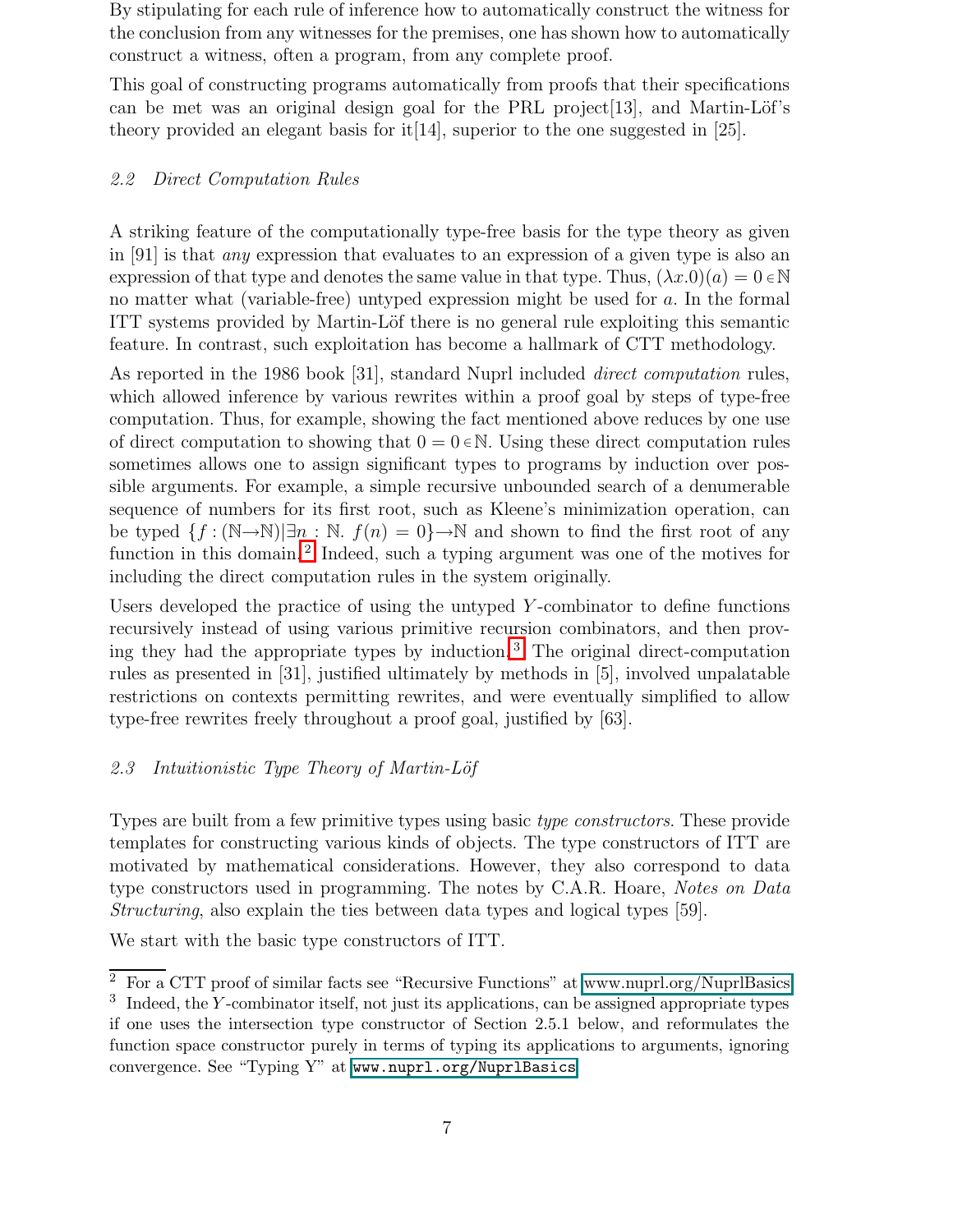#### 2.3.1 Cartesian products

If A and B are types, then so is their *product*, written  $A \times B$ . There will be many formation rules of this form, so we adopt a simple convention for stating them. We write

$$
\frac{A \text{ is a Type } B \text{ is a Type}}{A \times B \text{ is a Type}}.
$$

The elements of this product are pairs,  $\langle a, b \rangle$ . Specifically if a belongs to A and b belongs to B, then  $\langle a, b \rangle$  belongs to  $A \times B$ . We abbreviate this by writing

$$
\frac{a \in A \quad b \in B}{\langle a, b \rangle \in A \times B}.
$$

In programming languages these types are generalized to  $n$ -ary products, say  $A_1 \times A_2 \times \ldots \times A_{n2}$ .

We define equality on the elements by

$$
\langle a, b \rangle = \langle c, d \rangle \text{ in } A \times B \text{ iff } a = c \text{ in } A \text{ and } b = d \text{ in } B.
$$

In set theory, equality is uniform and built-in, but in type theory we define equality with each constructor; in ITT these equalities are built-in.

There is essentially only one way to decompose pairs. We say things like, "take the first element of the pair P," symbolically we might say  $first(P)$  or  $1of(P)$ . We can also "take the second element of P,"  $second(P)$  or  $2of(P)$ .

A uniform way to access both elements of a pair simultaneously is the spread operation. The formula  $spread(P; x, y, t)$  expresses that every free occurrence of x in the expression t represents the first element of the pair  $P$  and that every free occurrence of  $y$  in  $t$ represents the second element of P. It is often displayed as  $let < x, y> = P$  in t.

#### 2.3.2 Function Space

We use the words "function space" as well as "function type" for historical reasons. If A and B are types, then  $A \to B$  is the type of *computable functions* from A to B. The formation rule is:

$$
\frac{A \text{ is a Type } B \text{ is a Type}}{A \rightarrow B \text{ is a Type}}
$$

The informal notation we use for functions comes from mathematics texts, e.g. Bourbaki's *Algebra* [21]. We write expressions like  $x \mapsto b$  or  $x \stackrel{f}{\mapsto} b$ ; the latter gives a name to the function. For example,  $x \mapsto x^2$  is the squaring function on numbers.

If b computes to an element of B when x has value  $a$  in A for each  $a$ , then we say  $(x \mapsto b) \in A \to B$ . Formally we use lambda notation,  $\lambda(x.b)$  for  $x \mapsto b$ . The informal rule for typing a function  $\lambda(x.b)$  is to say that  $\lambda(x.b) \in A \to B$  provided that when x is of type  $A$ ,  $b$  is of type  $B$ . We can express these typing judgments in the form  $x : A \vdash b \in B$ . The typing rule is then

$$
\frac{x:A\vdash b\in B}{\vdash \lambda(x.b)\in A\to B}
$$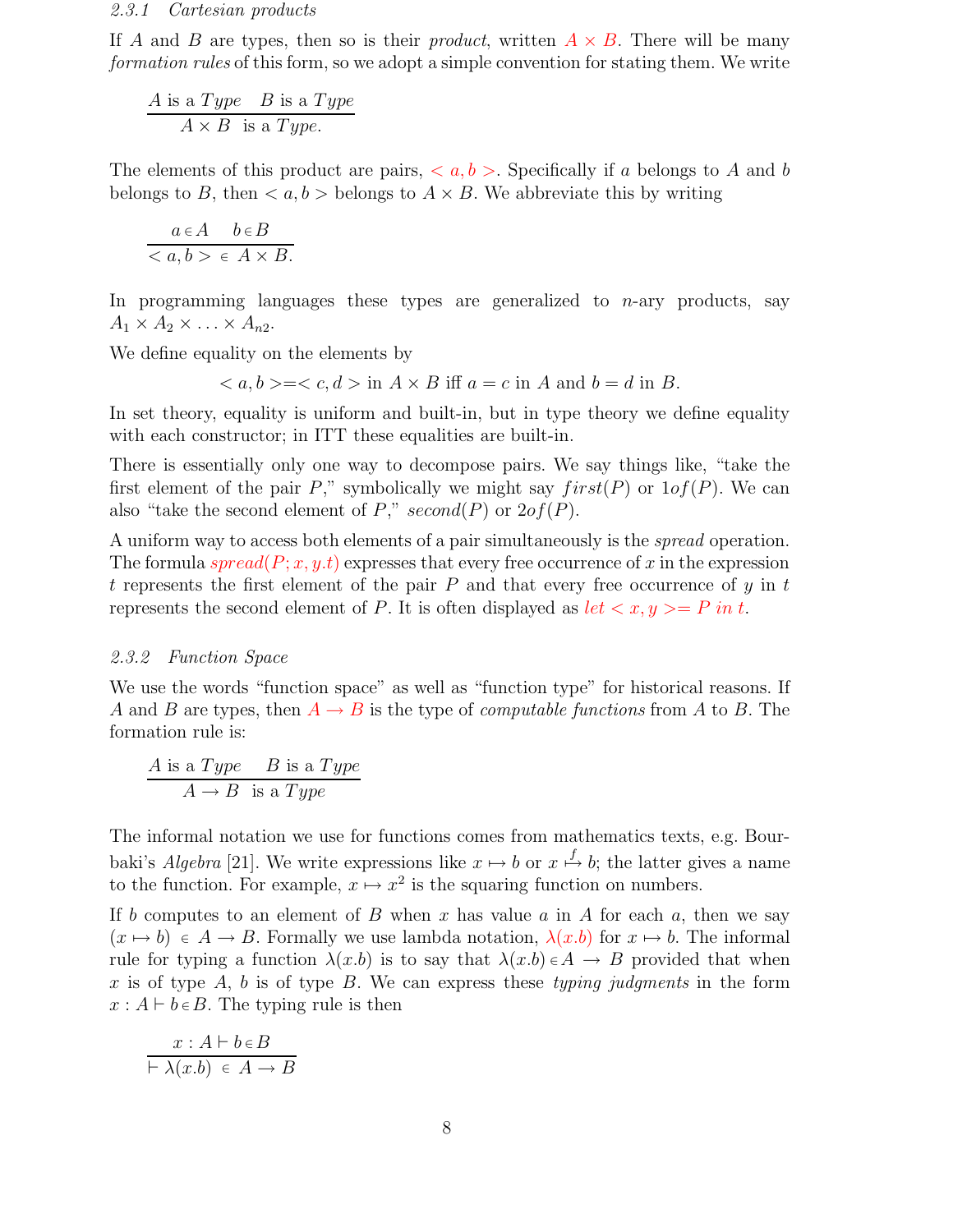If  $f, g$  are functions, we define their equality extensionally as

$$
f = g
$$
 iff  $f(x) = g(x)$  for all x in A.

If f is a function from A to B and  $a \in A$ , we write  $f(a)$  for the value of the function.

#### 2.3.3 Disjoint Unions

Forming the union of two sets, say  $x \cup y$ , is a basic operation in set theory. It is basic in type theory as well, but for computational purposes, we want to discriminate based on the type to which an element belongs. To accomplish this we put tags on the elements to keep them disjoint. Here we use *inl* and *inr* as the tags.

$$
\frac{A \text{ is a Type } B \text{ is a Type}}{A + B \text{ is a Type}}
$$

The membership rules are

$$
\frac{a \in A}{inl(a) \in A + B} \quad \frac{b \in B}{inr(b) \in A + B}
$$

We say that  $inl(a) = inl(a')$  iff  $a = a'$  and likewise for  $inr(b)$ .

We can now use a case statement to detect the tags and use expressions like

if 
$$
x = inl(z)
$$
 then ... some expression in  $z ...$   
if  $x = inr(z)$  then ... some expression in  $z ...$ 

in defining other objects. The test for  $inl(z)$  or  $inr(z)$  is computable by an operation called *decide* that discriminates in the type tags. The typing rule and syntax for it are given in terms of a typing judgment of the form  $E \vdash t \in T$  where is a list of declarations of the form  $x_1 : A_1, \ldots, x_n : A_n$  called a *typing environment*. The  $A_i$  are types and  $x_i$ are variables declared to be of type  $A_i$ . The rule is

$$
\frac{E \vdash d \in A + B \qquad E, u : A \vdash t_1 \in T \qquad E, v : B \vdash t_2 \in T}{E \vdash decide(d; u.t_1; v.t_2) \in T}
$$

#### 2.3.4 Dependent Product

Here is a simple example of the dependent product type constructor. Suppose you are writing an application needing a data type for the date.

$$
Month = \{1, \ldots, 12\}, Day = \{1, \ldots, 31\}, and Date = Month \times Day.
$$

We would need a way to check for valid dates. The pair, 2, 31 is a perfectly legal member of *Date*, although it is not a valid date. One thing we can do is to define

$$
Day(1) = \{1, ..., 31\}
$$
  
\n
$$
Day(2) = \{1, ..., 29\}
$$
  
\n
$$
\vdots
$$
  
\n
$$
Day(12) = \{1, ..., 31\}
$$

and we will now write our data type as  $Date = m : Month \times Day(m)$ .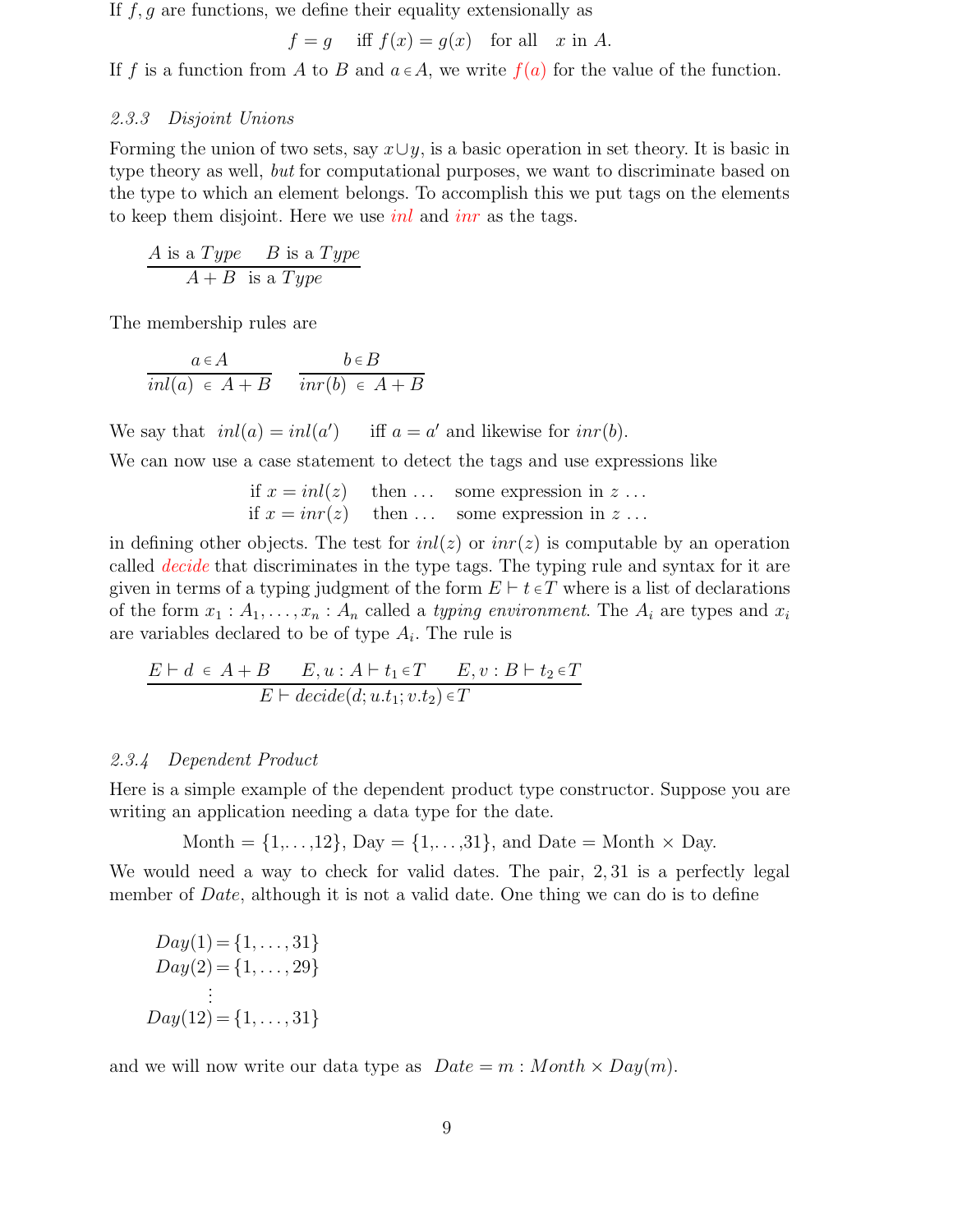We mean by this that the second element of the pair belongs to the type indexed by the first element. Now, 2, 20 is a legal date since  $20 \in Day(2)$ , and 2, 31 is illegal because  $31 \notin Day(2)$ .

Many programming languages implement this or a similar concept in a limited way. An example is Pascal's *variant records*. While Pascal requires the indexing element to be of scalar type, we will allow it to be of any type.

One view of this is that we are generalizing the product type. It is very similar to  $A \times B$ . Let us call this type  $prod(A, x.B)$ . We can display this as  $x : A \times B$ . The typing rules are:

$$
\frac{E \vdash a \in A \quad E \vdash b \in B[a/x]}{E \vdash pair(a, b) \in prod(A, x.B)} \qquad \frac{E \vdash p \in prod(A, x.B) \quad E, u : A, v : B[u/x] \vdash t \in T]}{E \vdash spread(p; u, v.t) \in T}
$$

Note that we haven't added any elements. We have just added some new typing rules.

#### 2.3.5 Dependent Functions

If we allow B to be a family in the type  $A \to B$ , we get a new type, denoted by  $fun(A; x.B)$ , or  $x : A \rightarrow B$ , which generalizes the type  $A \rightarrow B$ . The rules are:

$$
\frac{E, y : A \vdash b[y/x] \in B[y/x]}{E \vdash \lambda(x.b) \in fun(A; x.B)} \ new \ y \qquad\n\frac{E \vdash f \in fun(A; x.B)}{E \vdash f(a) \in B[a/x]}
$$

Back to our example Dates. We see that  $m: Month \rightarrow Day[m]$  is  $fun(Month; m.Day)$ , where Day is a family of twelve types. And  $\lambda(x.maxday|x|)$  is a term in it.

#### 2.3.6 Universes

A key aspect of ITT is the ability to denote types and type-valued functions using all the generic methods of the theory, especially those for reasoning about (typed) functions. For example, one might choose to recursively define the types of  $n$ -place curried numeric functions, such that  $\mathbb{N}^0 \to \mathbb{N} = \mathbb{N}$  and  $\mathbb{N}^{n+1} \to \mathbb{N} = \mathbb{N} \to (\mathbb{N}^n \to \mathbb{N})$ . A convenient explanation of how this defines a type would be to employ a generic form for iteration of functions which explains, for any type T, for base case  $b \in T$ , and any function  $F \in T \to T$ , how to define a function  $g \in \mathbb{N} \to T$  such that  $g(0) = b$  and  $g(n+1) = F(g(n)).$ 

To apply this generic form of reasoning about functions, we would need to find an appropriate type T such that  $N \in T$  and  $\lambda(A. N \rightarrow A) \in T \rightarrow T$ . The obvious first choice would be to introduce a type U of all types, but there cannot be one in ITT [60].

However, one can introduce a series of types  $\mathbb{U}_n$  called *universes* [91], and one can stratify the explanation of how expressions denote types by taking whatever basic type construction methods one might have and iteratively introducing a sequence of type expressions  $\mathbb{U}_n$  [5]. The base definition of type expressions is defined simply from the base construction methods. Then one defines the level  $k+1$  system from the level k system by adding  $\mathbb{U}_k$  as a new constant type expression whose members are the type expressions defined at level  $k$ . The union of this sequence of systems then assigns every type expression to a universe, assigning  $\mathbb{U}_n \in \mathbb{U}_{n+1}$ , and making the universes cumulative, i.e.  $\mathbb{U}_n$  is a subtype of  $\mathbb{U}_{n+1}$ .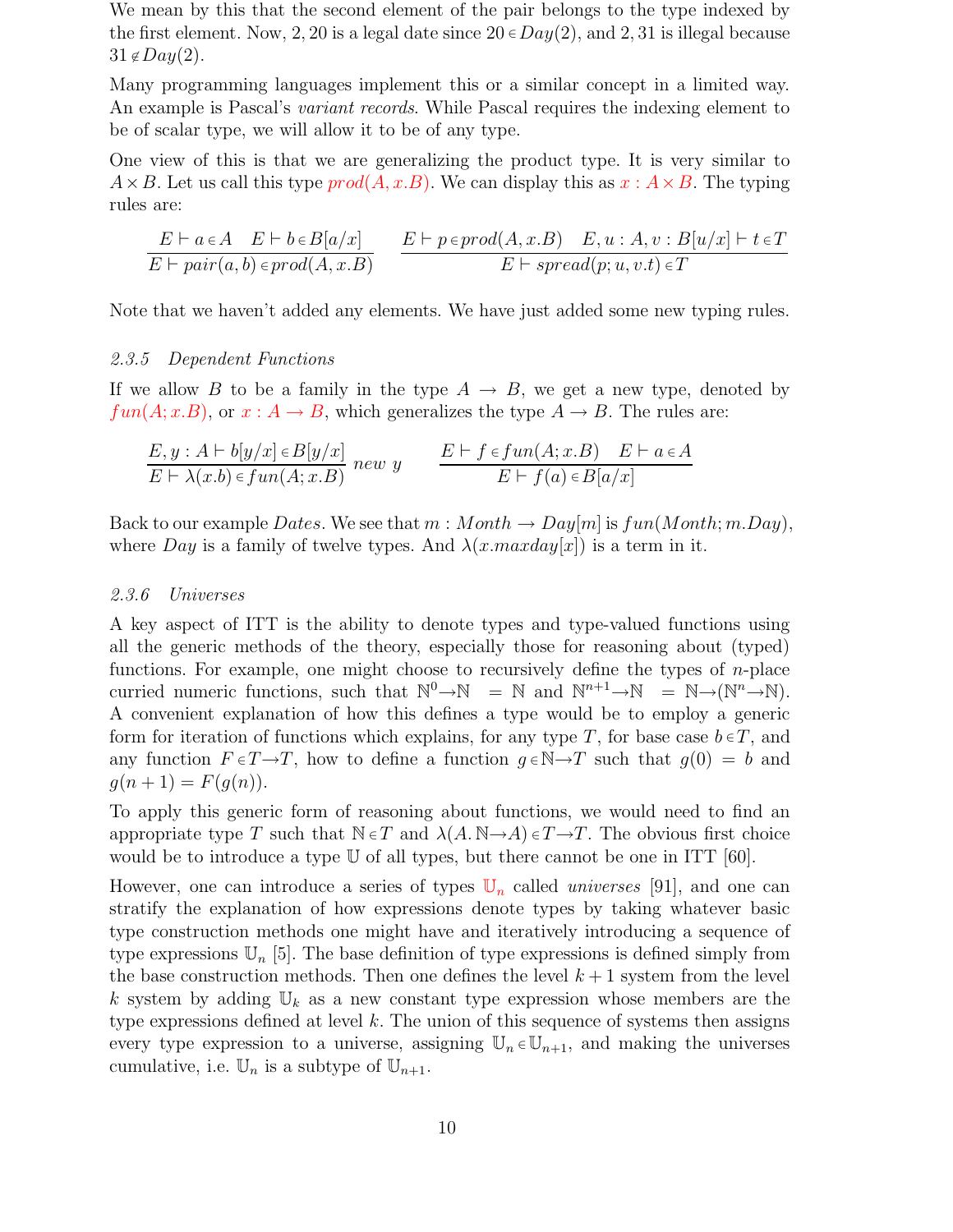Returning to our example, for each k, adopting  $\mathbb{U}_k$  as the type to be used as T in the generic iterated function pattern, we get  $\lambda(n, \mathbb{N}^n \to \mathbb{N}) \in \mathbb{U}_k$ . Similarly, when expressing and proving general facts about types, one quantifies over universes rather than a non-existent type of all types, similar to Russell's ramified logic.

Note that the *level variable* n in  $\mathbb{U}_n$  is a *not* a variable over which one quantifies within the logic. Indeed, the most perspicuous formulation of a logic for type theory with universes would, like both Martin-Löf's and the original Nuprl logic of [31], require this universe level in any particular expression within the logic to be a constant, a numeral. But requiring users to produce these constants proved inconvenient; it too often happened that a lemma would be proved for level  $k$  that would later have been more useful had it been formulated at a higher level instead.

As a result, based upon [6], the Nuprl logic was reformulated to use more general level expressions for universes, including level variables (as letters), an operator for taking the maximum of two or more levels, and an operator for incrementing a level by a constant. A key rule was added that allowed the inference from any sequent to another gotten by uniformly instantiating all the level variables by any level-expressions. [4](#page-10-0)

Hence, a proof of " $\forall A : \mathbb{U}_k$ .  $P(A)$ " takes on the force of quantification over all defined types, and such a lemma could be applied to a type of any level by instantiating  $k$  with an appropriate level expression. As a notational matter, when all the level expressions throughout an expression of CTT are simply occurrences of the same level variable, we often write simply " $Type$ " instead of  $\mathbb{U}_i$ , say.

### 2.3.7 Propositions as types

One of the key distinguishing features of Martin-Löf type theory  $[90,91,92]$  and the Nuprl type theory [31] is that propositions are considered to be types, and a proposition is true iff it is inhabited. The inhabitants of a proposition are mathematical objects that provide evidence for the truth of the proposition.

This approach to propositions is related to the so-called *Curry-Howard isomorphism* [44,61] between propositions and types. But the correspondence is elevated in our type theory to the status of a principle. The Curry-Howard isomorphism explains why the definition is sensible for Heyting's formalization of Brouwer's constructive semantics for propositions. We briefly recall these semantics and state the Nuprl definitions for the logical operators. According to Brouwer the logical operators have these constructive meanings:

|          | is never true (read $\perp$ as "false").                                                      |
|----------|-----------------------------------------------------------------------------------------------|
|          | $A \& B$ is true (provable) iff we can prove A and we can prove B.                            |
|          | $A \vee B$ is true iff we can prove either A or B, and we say which is proved.                |
|          | $A \Rightarrow B$ is true iff we can effectively transform any proof of A into a proof of B.  |
| $\neg A$ | holds iff $A \Rightarrow \perp$ .                                                             |
|          | $\exists x:A.B$ is true iff we can construct an element a of type A and a proof of $B[a/x]$ . |
|          | $\forall x:A.B$ is true iff we have an effective method to construct a proof of $B[a/x]$      |
|          | for any $a$ in $A$ .                                                                          |
|          |                                                                                               |

<span id="page-10-0"></span> $<sup>4</sup>$  Note that, therefore, since one can always change level variables, that there is no inferential</sup> significance of the same level variable occurring in different sequents of an inference.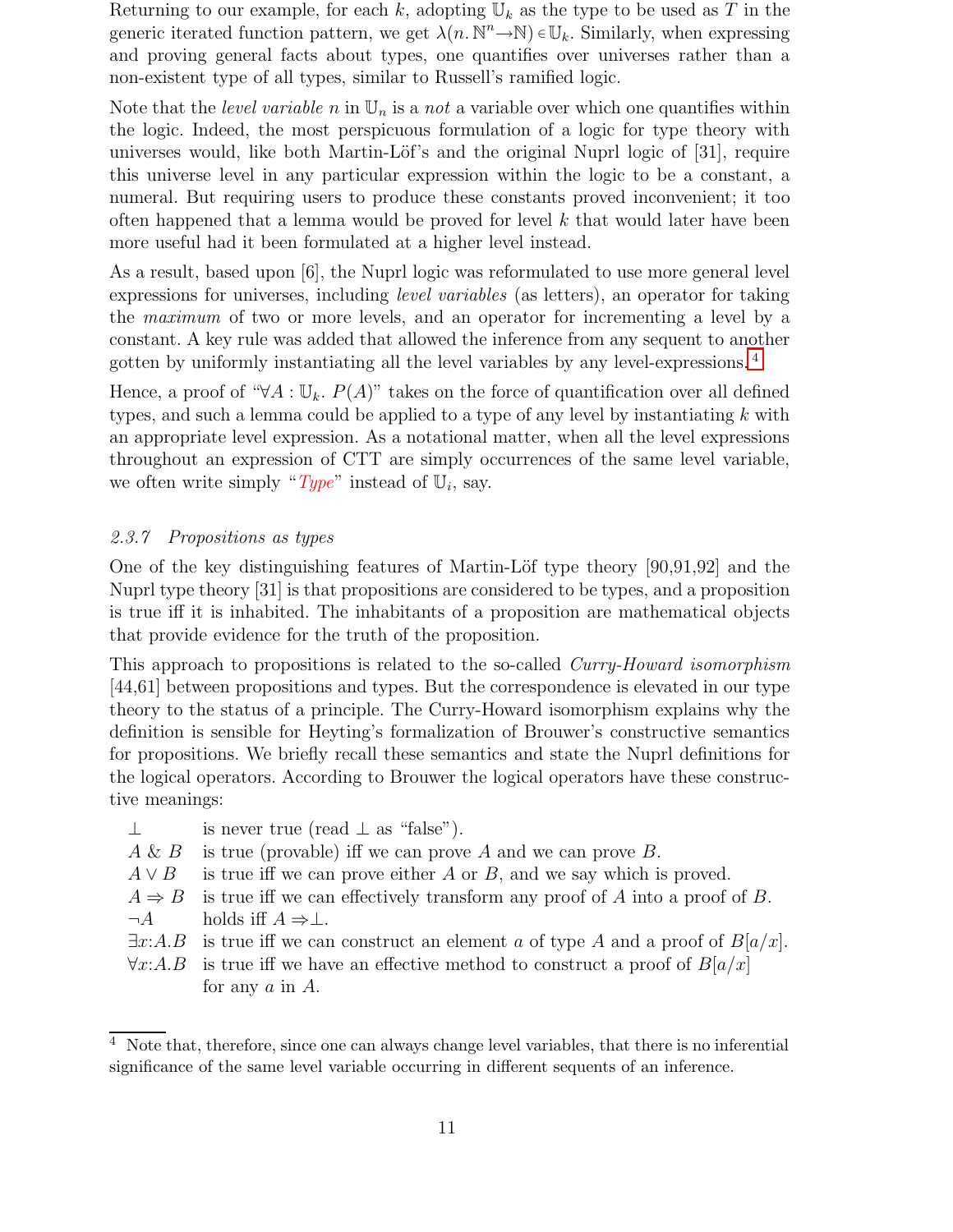For an atomic proposition, P, with no logical substructure, we say it is true exactly when we have evidence for it. The evidence can be taken to be atomic as well, e.g. unstructured. So we use the unit element, •, as evidence.

We express Brouwer's semantics by these definitions of the logical operators:

| Definition | $A \& B$          | $\equiv$ | $A \times B$       |
|------------|-------------------|----------|--------------------|
|            | $A \vee B$        | $\equiv$ | $A + B$            |
|            | $A \Rightarrow B$ | $\equiv$ | $A \rightarrow B$  |
|            | $\exists x:A.B$   | $\equiv$ | $x:A\times B$      |
|            | $\forall x:A.B$   | 三        | $x:A\rightarrow B$ |
|            |                   | $\equiv$ | void               |
|            |                   |          |                    |

We can also define other logical operators that express shades of meaning not commonly expressed. For example,  $\cap x : A.B$  (Section 2.5.1) makes sense as a kind of universal quantifier.

We use  $Prop_i$  as a synonym for  $Type_i$ .

#### 2.4 Early Extension to ITT

#### 2.4.1 Subset and Quotient Types

One of the first extensions we made to ITT type theory has been one of the most useful and pervasive, a type we called the subset type [26]. The idea seems obvious from set theory, but its computational interpretation is subtle. Given a type A and a propositional function on A, say  $B: A \to Prop_i$ , we form the type of those elements of A satisfying  $B, \{x : A | B(x)\}.$  For example, if Z is the type of integer, then the natural numbers can be defined as  $\{z : \mathbb{Z}|z \geq 0\}$ . This type is different from  $z : \mathbb{Z} \times z \geq 0$ because the elements of  $\{z : \mathbb{Z} | z \geq 0\}$  are simply numbers whereas the elements of the product are pairs  $\langle z, p \rangle$  where p is the content of the proposition  $z \geq 0$ . The subset type is very useful in a computational theory because it allows us to separate data from its logical properties.

Another key extension we introduced at the same time is the *quotient type*. Given a type A, it comes with an equality relation,  $=$ <sub>A</sub>. We can form a new type by changing the equality. If E is an equivalence relation on A, then  $A//E$  is a new type, the quotient of A by E. The elements of  $A//E$  are the elements of A, but the equality on  $A//E$  is E. Good examples are the congruences of integers. That is, if  $E_n(x, y)$  is  $x = y \mod n$ , then  $\mathbb{Z}/\mathbb{Z}_n$  are the integers modulo *n*, often denoted  $\mathbb{Z}_n$ . In  $\mathbb{Z}_2$ ,  $0 = 2 = 4 = 6 = ...$ 

#### 2.4.2 Inductive Types

For recursive types ITT uses W-types (well-founded trees, Brouwer ordinals). An alternative approach was used for the Nuprl system by which recursive types are defined as minimal fixed points of suitable operators on types [94]. For example, a list-like type could be defined as  $(\mu X$ . Unit  $+(A \times X))$ , and Martin-Löf's type  $(Wx \in A)B(x)$  could be defined as  $(\mu W. x:A \times (B(x) \rightarrow W))$ .

We say that  $t_1 = t_2 \in \mu X.F(X)$  iff  $t_1 = t_2 \in F(\mu X.F(X)).$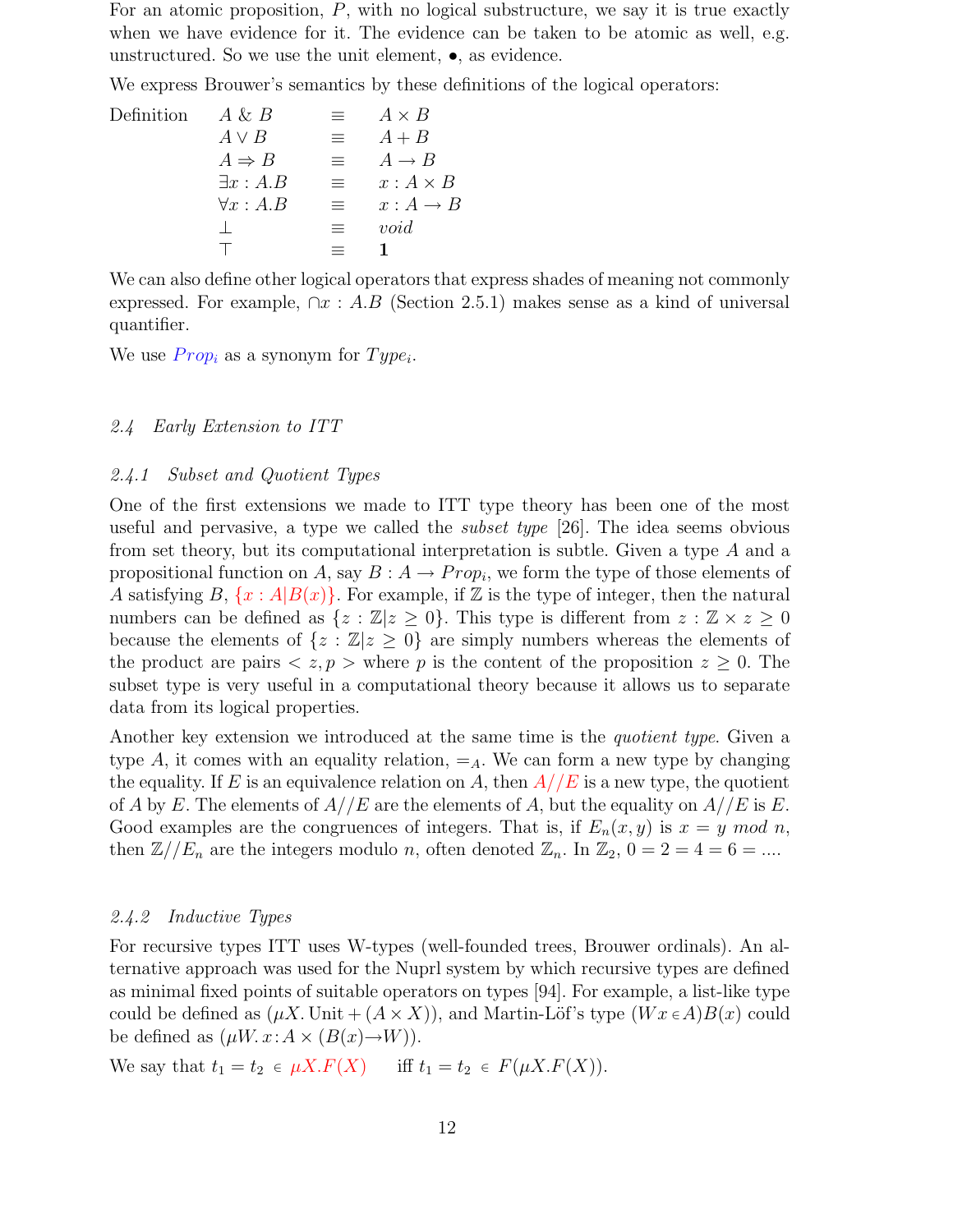To construct elements of  $\mu X.F(X)$ , we basically just unwind the definition. That is,

if  $t \in F(\mu X.F(X))$  then  $t \in \mu X.F(X)$ .

There is a natural notion of *subtyping* in this theory. We say that  $A \subseteq B$  iff  $a = a' \in A$ implies that  $a = a' \in B$ . Semantically, a recursive type defined by  $(\mu X. F(X))$  is meant to be the  $\Box$ -minimal transitive symmetric relation on terms that is closed under F.

Induction over this type can be expressed as a rule, similar to rules in [94,58],

$$
H, x: (\mu Z.T), J, u: \mathbb{U}_i, u \sqsubseteq (\mu Z.T), w: (x: u \rightarrow G[x/x]), z: T[u/Z] \vdash G[z/x]
$$
  

$$
H, x: (\mu Z.T), J \vdash G[x/x]
$$

where  $A \subseteq B$  is simply an operator notationally defined as  $a : A \rightarrow (a \in B)$ , which expresses subtyping, since there is a member iff equal expressions of type A are equal expressions of type B.

The power of recursive types comes from the fact that we can define total computable functions over them and we can prove properties of elements recursively. (These are the same idea.) Recursive definitions are given by this term,  $\mu$ –ind(a; f, z.b) called a recursor or recursive-form. It obeys the computation rule

 $\mu$ -ind(a; f, z.b) evaluates in one step to  $b[a/z,(\lambda y.\mu$ -ind(y; f, z.b))/f.

It is rather clear what type  $(\mu X.F(X))$  is when it is a type at all. It may be more controversial when  $(\mu X.F(X))$  actually succeeds at describing a type. One widely acceptable criterion would be when  $F(X)$  describes a  $\Box$ -monotonic operation on types, which would be handily formulated by a rule

$$
\frac{H,Z:\mathbb{U}_i\vdash T\in\mathbb{U}_i\quad H,X_1:\mathbb{U}_i,X_2:\mathbb{U}_i,(X_1\sqsubseteq X_2)\vdash T[X_1/Z]\sqsubseteq T[X_2/Z]}{H\vdash (\mu Z.T)\in\mathbb{U}_i}
$$

Some constructivists, however, might prefer a rule that imposes other constraints (perhaps intensional ones, involving positivity, say). One advantage of introducing particular kinds of recursive types, such as W-types and lists, instead of using this generic recursive type constructor is that the conditions for legitimately describing types would be quite narrow, and so more widely accepted.

#### 2.5 Class Extensions

As we expanded our efforts from verifying moderately large programs (say up to one thousand lines [1]) to verifying systems, we were faced with formalizing some of the basic concepts from object-oriented programming. Jason Hickey took on this task at the start of his thesis work, and along with Karl Crary, Alexey Nogin, and Aleksey Kopylov, we made a great deal of progress in building a *theory of classes* in CTT. These ideas are reported in several publications, among them [32,58,42,43,75]. The MetaPRL prover was built using object-oriented concepts, even in the tactic mechanism.

The key concepts turned out to be the subtyping relation and a generalization of the intersection type to dependent intersections – an idea that has had a profound impact on both the theory and its applications to designing systems.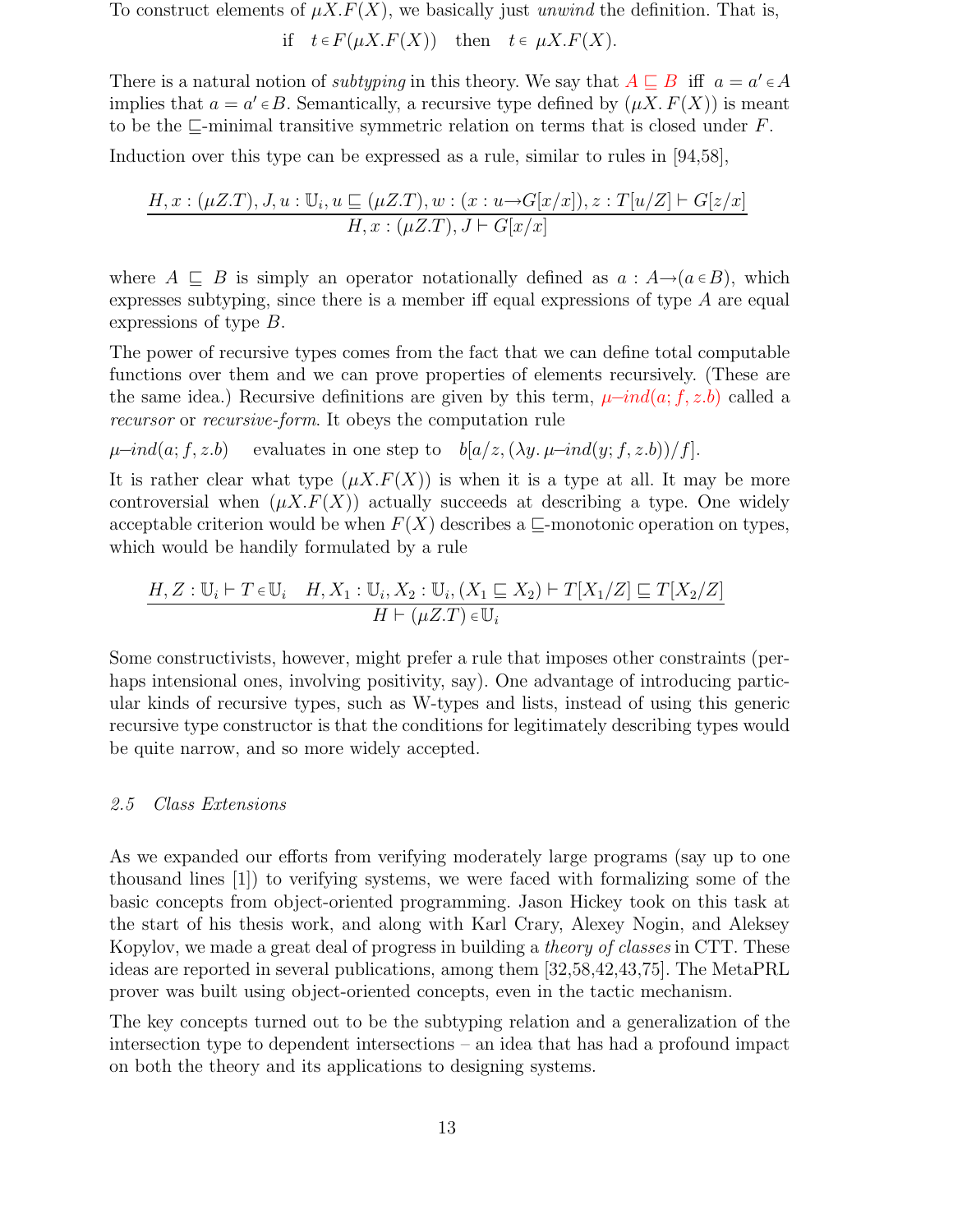#### 2.5.1 Intersection types and the Top type

Given two types  $A$  and  $B$ , it makes sense to consider the elements they have in common; we call that type the *intersection* of A and B, written  $A \cap B$ . We require that  $(a = b$ in A ∩ B) iff  $a = b$  in A and  $a = b$  in B. To illustrate, it is clear that void  $\cap$  A is *void* for any type A and  $A \cap A$  is A.

It might be a surprise that  $(1 \rightarrow 1) \cap (void \rightarrow void)$  is not *void* but contains the identity function,  $\lambda(x.x)$ . This is because the base objects of Nuprl are untyped, so  $\lambda(x.x)$  is polymorphic, belonging to all types  $A \to A$ . It is clear that  $\{x:A|P(x)\}\cap \{x:A|Q(x)\}\$ is  $\{x : A | P(x) \& Q(x)\}.$ 

The intersection type is defined for a family of types as well. Let  $B(x)$  be a family of types for  $x \in A$ , then  $\bigcap x : A.B(x)$  is their intersection; and  $b \in \bigcap x : A.B(x)$  iff  $b \in B(a)$ for all  $a \in A$ . also  $b = b'$  in  $\cap x : A.B(x)$  iff  $b = b'$  in  $B(a)$  for all  $a \in A$ . Notice that when A is empty,  $\cap x : A.B(x)$  is not empty but has exactly one element. This element is denoted by any closed expression of the theory, e.g.  $void = 1$  in  $\cap x : void.B(x)$ . Such equalities follow from the understanding that under the assumption that  $x \in void$ , we can infer anything.

Types such as  $\cap x : void.B(x)$  are maximal in the sense that every type is a subtype and every closed term denotes the single member of the type. we pick one such type expression and call it the top type, denoted  $Top$ . For example,  $\cap x : void.x$  can be  $Top$ .

Type equality follows the pattern for structural equality, namely

$$
(\cap x : A.B(x) = \cap x : A'.B'(x)) \text{ iff } A = A' \text{ and } B(a) = B'(a)
$$

Intersection types can express conditional typehood, which is useful in typing partial functions. If B does not depend on x, then  $\cap x : A.B$  expresses the notion that B is a type provided that A is inhabited, as pointed out by Backhouse et. al  $[10]$ . We write this as  $B$  given A, following an analysis of this idea by Stuart Allen. Allen calls these guarded types.

Guarded types can specify the conditions under which  $A \Rightarrow B$  is a type in Nuprl. Namely, if A is nonempty, the B must be a type. So the typing is

$$
\lambda(A, B.A \to B) \in A : Type \to B : (\cap x : A. Type) \to Type.
$$

Guarded types are also useful in expressing one-one correspondences between types. For example we know that mappings from pairs p in  $x : A \times B(x)$  into  $C(p)$  are isomorphic to curried mappings of the type  $x:A \to y:B(x) \to C()$ . Similarly, mappings  $x : \{x:A \mid B(x)\} \to C(x)$  are isomorphic to those in  $x:A \to \cap y:B(x).C(x)$ .

### 2.5.2 Subtyping

As mentioned before, the natural notion of subtyping is to define  $A \subseteq B$  iff  $a = a' \in A$ implies that  $a = a' \in B$ . For example,  $\{x : A \mid P(x)\} \subseteq A$  for any predicate  $P(x)$ . We clearly have void  $\subseteq A$  for any type A and  $A \subseteq Top$  for any type A, and  $A \cap B \subseteq A$ for any types  $A$  and  $B$ . It is easy to see that the following relationships hold.

If 
$$
A \sqsubseteq A'
$$
 and  $B \sqsubseteq B'$  then 1.  $A \times B \sqsubseteq A' \times B'$   
\n2.  $A + B \sqsubseteq A' + B'$   
\n3.  $A' \rightarrow B \sqsubseteq A \rightarrow B'$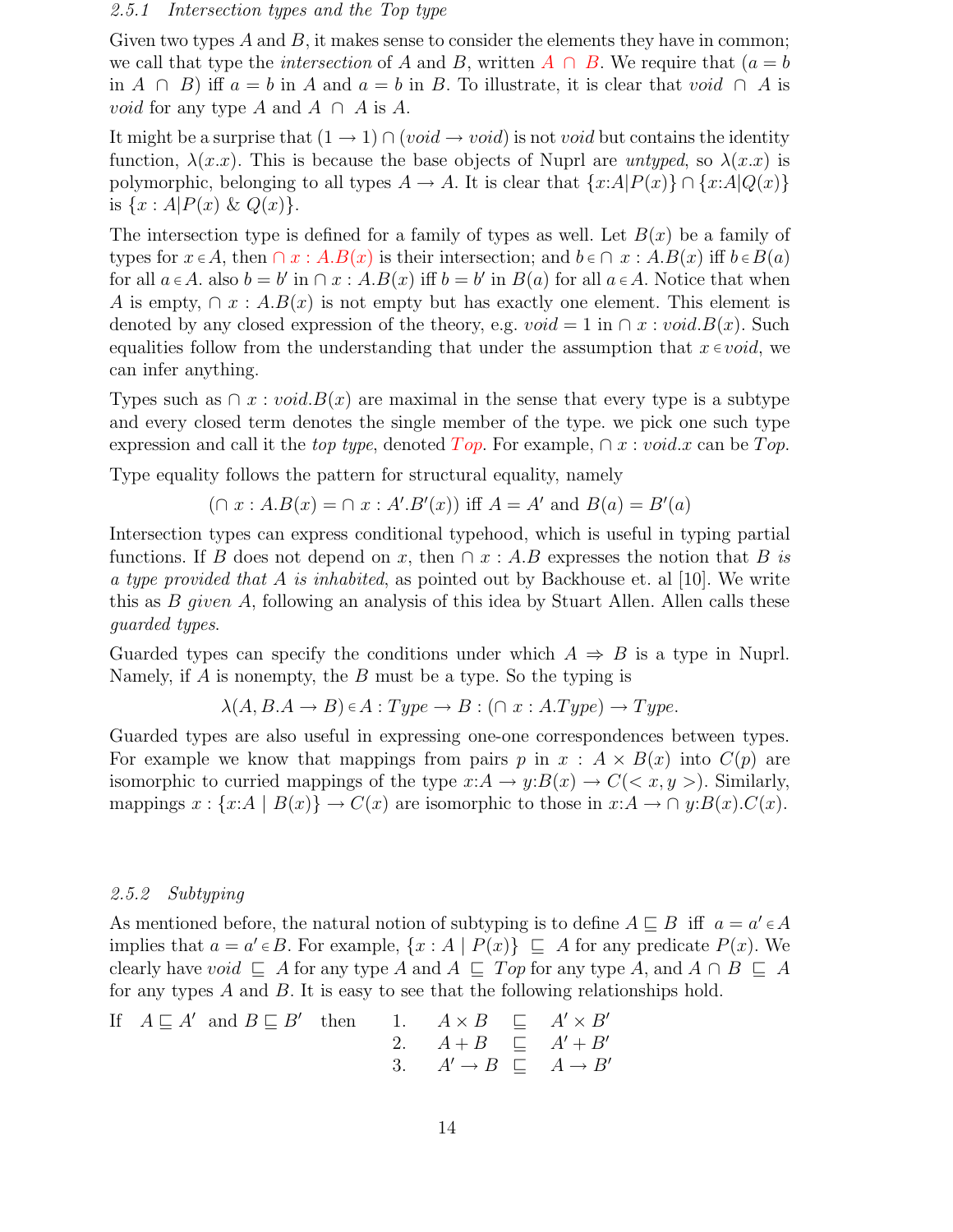The relation in 3 holds because functions in type theory are polymorphic. Given  $f \in A' \to B$ , we see that it belongs to  $A \to B'$  as well because on inputs restricted to  $\overline{A}$  it will produce results in  $\overline{B}$ . In set theory this relationship would not hold, as we see in examples from the discussion of classes.

#### 2.5.3 Records

We follow the idea from algebra and programming languages that classes are like algebraic structures, sets with operators. But classes are defined using signatures, and these are large types. Without the signature definition, as a large type, we could not have the definition of a class as a small type. The precise type we start with is a record type, these will also be classes.

Let  $F$  be a discrete type, the field names, and define a signature over  $F$  as a function from F into types, say  $Sig \in F \to \text{Types}$ . A record type on discrete type F with signature  $Sig \in F \to \text{Types}$  is the dependent type  $i : F \to Sig(i)$ . If F is a finite type, say  ${x_1, \ldots, x_n}$ , then we write the record as  ${x_1:Sig(x_1); \ldots; x_n:Sig(x_n)}$ . If we are given types  $T_1, \ldots, T_n$  we can also write simply  $\{x_1 : T_1; \ldots; x_n : T_n\}$  and this implies that we built the function assigning type  $T_i$  to name  $x_i$ .

Notice that if  $F_1$  and  $F_2$  are discrete types such that  $F_1 \subseteq F_2$  and  $Sig_1 : F_1 \to Type$ ,  $Sig_2 : F_2 \to Type \text{ and } Sig_1(x) \sqsubseteq Sig_2(x) \text{ for } x \in F_1 \text{ then}$ 

$$
i: F_2 \to Sig_2(i) \subseteq j: F_1 \to Sig_2(j).
$$

An important example of these relationships will be used as a running illustration. We consider it here briefly. Given a type  $M$  as the carrier of algebraic structure, we get the structure of a monoid over M,  $Monoid_M$ , is  $\{op : M \times M \to M$ ; id: M  $\}$ . We can extend this to a group structure,  $Group_M$ , as  $\{op: M \times M \to M; op: M; inv: M \to M\}.$ Notice that  $Group_M \sqsubseteq Monoid_M$ .

#### 2.5.4 Uniform Records

Extending records is a basic operation, as in extending a Monoid structure to a Group structure. This can be done in a uniform way if we agree on a common set of names to be used as names of the components ("fields" as they are often called). Let us take Label as an infinite discrete type. Signatures Sig over Label are functions in  $i: Label \rightarrow Type$ , and records with this signature are  $i: Label \rightarrow Sig(i)$ .

We generally consider records in which only finitely many labels are names of significant components. If we map the insignificant components to the type  $Top$ , then intersection of arbitrary uniform records makes sense and is defined as

$$
(i:Label \rightarrow Sig_1(i)) \cap (j:Label \rightarrow Sig_2(j)) = i:Label \rightarrow Sig_1(i) \cap Sig_2(i).
$$

Record intersection is an operation that extends records as we see if we assume that op, id and inv are elements of Label and assume that  $MonSig_M(i) = Top$  if  $i \neq op$ and  $i \neq id$ . Generally when we write  $\{x_1: Sig(x_1); \ldots; x_n: Sig(x_n)\}\$ we will assume that  $Sig(i) = Top$  for  $i \neq x_j$ . So now consider  $\{op:M \times M \to M; id:M\} \cap \{inv:M \to M\}.$ 

The result is  $Group_M, \{op:M \times M \rightarrow M; id:M; inv:M \rightarrow M\}$  because in the structure  $\{inv:M \to M\}$ , the components for *op* and *id* are T*op* and in Monoid the component for *inv* is Top. Thus for example, the type at op in the intersected structure is

 $op:(M\times M\to M)\cap Top$  and  $(M\times M\to M)\cap Top=M\times M\to M$ .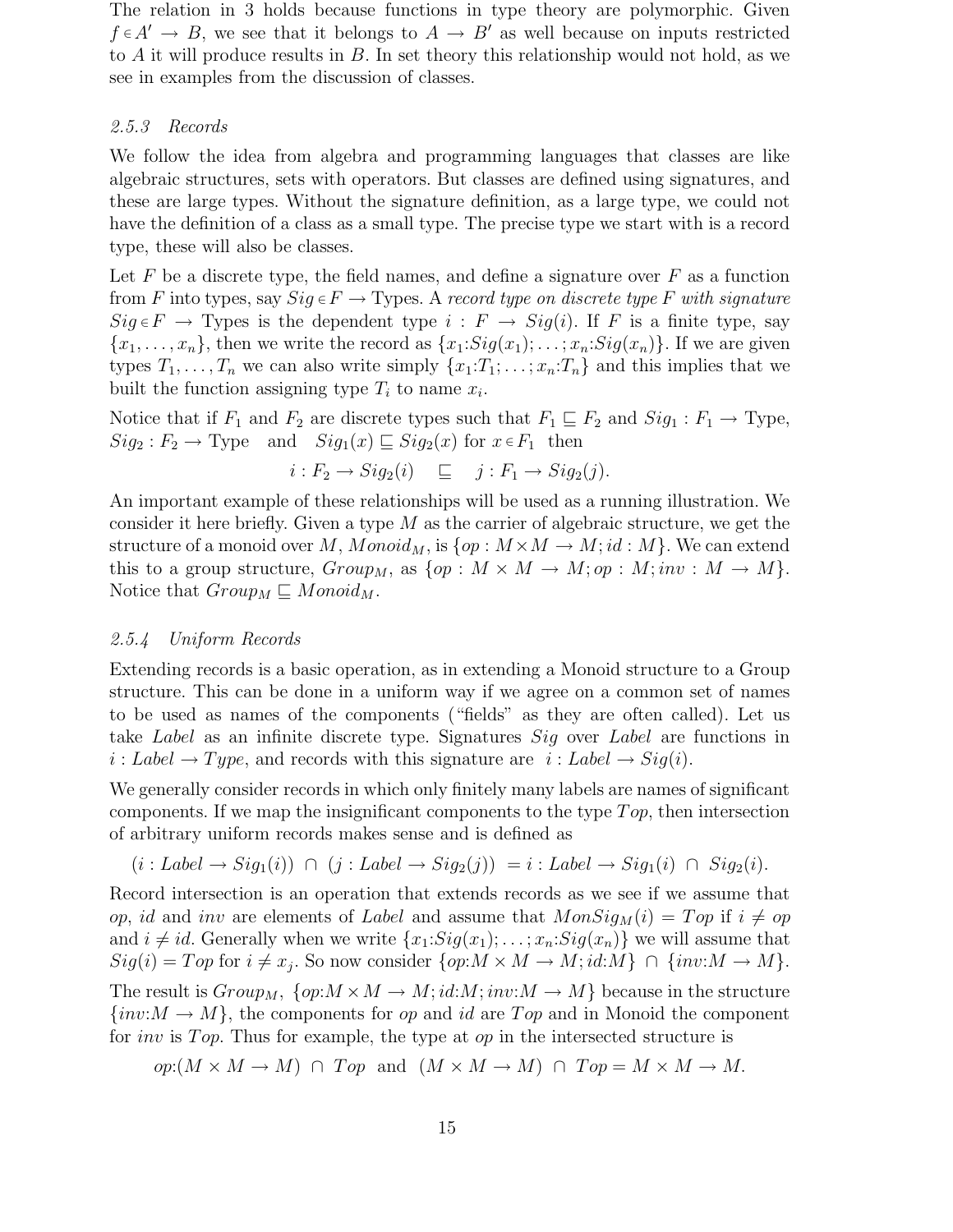When two records share a common field, the intersected record has the intersection of the types, that is  $\{x:T\} \cap \{x:S\} = \{x_1:T \cap S\}$  So generally,

$$
\{x:T\} \cap \{y:S\} = \begin{cases} \{x:T, y:S\} & \text{if } x \neq y \\ \{x:T \cap S\} & \text{if } x = y \end{cases}
$$

#### 2.5.5 Dependent Records

Records can be seen as (Cartesian) products with labels for the components. Can we define the record analogue of dependent products? The right notation would be  ${x_1:T_1; x_2:T_2(x_1); \ldots; x_n:T_n(x_1, ..., x_{n-1})}$  where  $T_i(x_1, ..., x_{i-1})$  is a type depending on  $x_1, ..., x_{i-1}$ . Can we define this structure in terms of a function  $Sig : \{x_1, ..., x_n\} \rightarrow Type$ ? We see that  $Sig(x_1)$  is just a type, but  $Sig(x_2)$  uses a function  $F \in Sig(x_1) \rightarrow Type$ and it is F applied to  $x_1$ . We might think of writing  $F(x_1)$ , but  $x_1$  is a name and F wants an element of  $Sig(x_1)$ . Basically we need to talk about an arbitrary element of the type we are building. That is if  $r \in i : \{x_1, \ldots, X_n\} \to Sig(i)$ , then  $Sig(x_2)$  is  $F(r(x_1))$ . So to define Sig we need r, and to type r we need Sig.

We see that an element of a type such as  $\{x_1 : T_1; \ldots; x_n : T_n(x_1, \ldots, x_{n-1})\}$  has the property that its type depends on its "previous values". That is, the type of  $r(x_1)$  is  $Sig(x_1)$  but the type of  $r(x_2)$  is  $Sig(x_2)(r(x_1))$ . We can encode this type using the very-dependent function type denoted  $\{f \mid x : A \to B[f,x]\}$ . We give Jason Hickey's original definition below. Now we use it to define the dependent records. We take A to be the finite type  $\{0 \dots (n-1)\}\.$  Let

$$
T_f(n) \equiv f \nleftrightarrow i \in \{0 \dots (n-1)\} \begin{bmatrix} case(i) \text{ of} \\ 0 & \Rightarrow T_0 \\ 1 & \Rightarrow T_1(f(0)) \\ \vdots \\ n-1 \Rightarrow T_{n-1}(f(0))(f(1)) \cdots (f(n-2)) \end{bmatrix}
$$

If we have a function F that returns the values  $T_i$  for  $0 \leq i \leq n$  given the index i, we can give this type a more concise form. Let  $fix(f.b)$  define the fixed point of the program b. That is,  $fix(f.b) \equiv Y\lambda f.b.$  Given functions F and f, and an index i we can define a function *napply* that applies F to  $f(0), \ldots, f(n-1)$ :

$$
napply \equiv \lambda f. \lambda i.fix(g. \lambda G. \lambda j. \text{ if } j = i \text{ then } G \text{ else } g(G(f(j)))(j+1))
$$

The type for F is then 
$$
T_F(n) \equiv \{F|i: \{0 \dots (n-1)\} \rightarrow napply(F)(i)(\lambda x.x)(0)\}.
$$

If we parameterize these types over  $n$ , we have the types

$$
S_f \equiv n : \mathbb{N} \times T_f(n)
$$
  

$$
S_F \equiv n : \mathbb{N} \times T_F(n)
$$

The type  $S_F$  specifies *descriptions* of dependent products of arbitrary finite arity, and the type  $S_f$  specifies the corresponding dependent product type. The inhabitants of  $S_f$  are pairs  $\langle n, f \rangle$  where n is the arity of the product, and f is a function with domain  $\{0 \dots (n-1)\}\$  that serves as the projection function.

This finite arity dependent product type will be useful to define the type *Signature*. It can also be used to define the type of sequents in a constructive logic: the hypotheses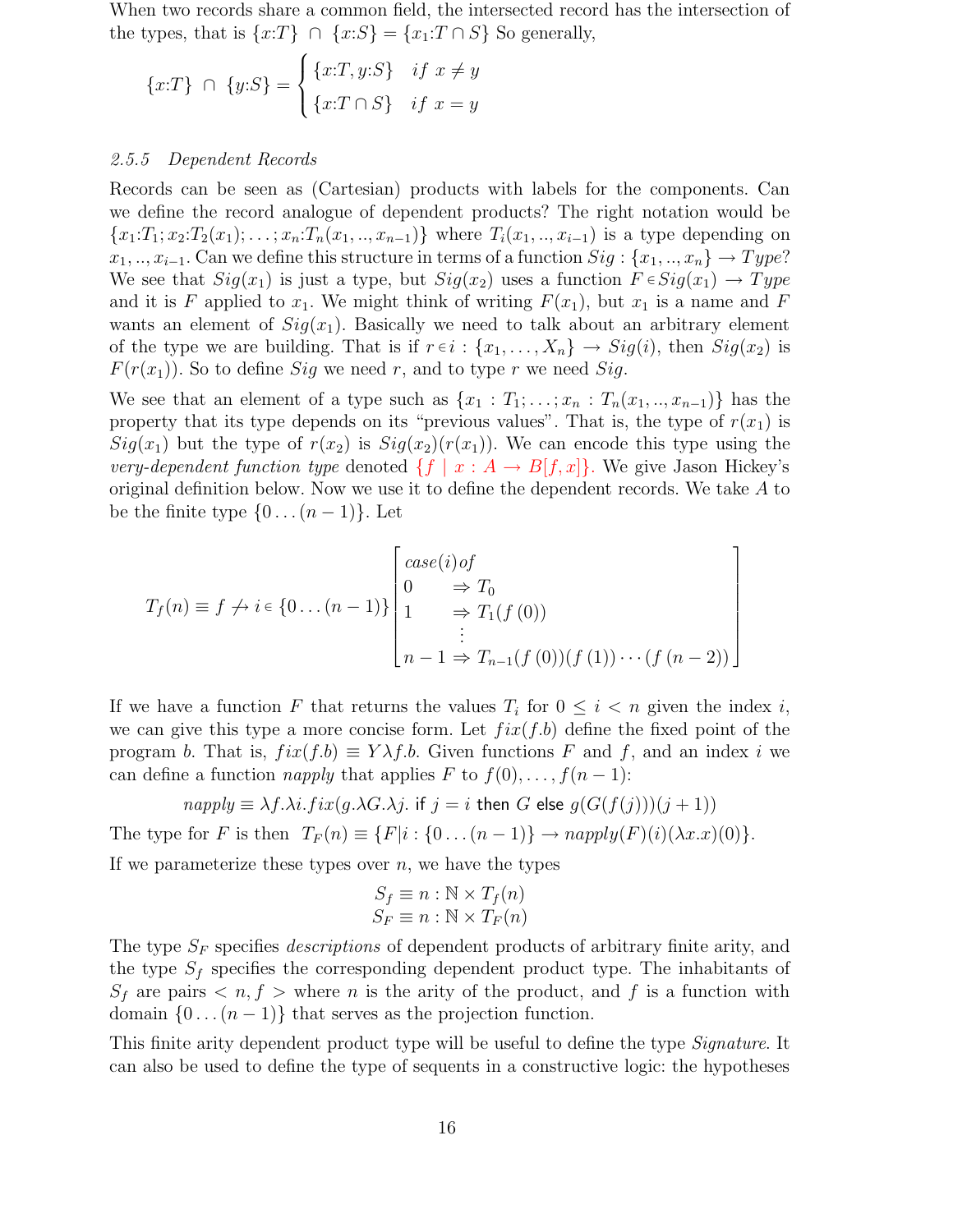$$
\frac{\Gamma \vdash A \text{Type} \qquad \Gamma; x : A \vdash B[x] \text{Type}}{\Gamma \vdash (x : A \cap B[x]) \text{Type}} \qquad (\text{TypeFromation})
$$
\n
$$
\frac{\Gamma \vdash A = A' \qquad \Gamma; x : A \vdash B[x] = B'[x]}{\Gamma \vdash (x : A \cap B[x]) = (x : A' \cap B'[x])} \qquad (\text{TypeEquality})
$$
\n
$$
\frac{\Gamma \vdash a \in A \qquad \Gamma \vdash a \in B[a] \qquad \Gamma \vdash x : A \cap B[x] \text{Type}}{\Gamma \vdash a \in (x : A \cap B[x])} \qquad (\text{Introduction})
$$
\n
$$
\frac{\Gamma \vdash a = a' \in A \qquad \Gamma \vdash a = a' \in B[a] \qquad \Gamma \vdash x : A \cap B[x] \text{Type}}{\Gamma \vdash a = a' \in (x : A \cap B[x])} \qquad (\text{Equality})
$$
\n
$$
\frac{\Gamma; u : (x : A \cap B[x]); \Delta[u]; x : A; y : B[x] \vdash C[x, y]}{\Gamma; u : (x : A \cap B[x]); \Delta[u] \vdash C[u; u]} \qquad (\text{Elimination})
$$
\nTable 1

\nInference rules for dependent intersection

of the sequents are defined as a dependent product of finite arity, and the goal is a type that may depend on all hypotheses.

### 2.6 Later Extensions

#### 2.6.1 Dependent intersection

The general subtyping of record types is captured exactly by the *contravariance* in function space subtyping:  $A \subseteq A'$  and  $B \subseteq B'$  implies  $(A' \rightarrow B) \subseteq (A \rightarrow B')$ . This property makes it possible to express records as intersections of singletons, as illustrated in Section 2.5.4.

To express dependent records (see Section 2.5.5) in a similar fashion, a type constructor stronger than simple intersection is needed. Kopylov [74] elaborated an elegant definition of dependent records in terms of a new type constructor that he discovered: dependent intersections. Let A be a type and  $B[x]$  be a type for all x of the type A. We define *dependent intersection*  $x:A \cap B[x]$  as the type containing all elements a from A such that a is also in  $B[a]$ . This is a type that we might write as  $\{x:A|x\in B_x\}$ , but  $x \in B_x$  is not a well-formed proposition of Nuprl unless it is true.

As an example, let  $A = \mathbb{Z}$  and  $B[x] = \{y:\mathbb{Z}|y > 2x\}$  (i.e.  $B[x]$  is a type of all integers y, such that  $y > 2x$ ). Then  $x:A \cap B[x]$  is a set of all integers, such that  $x > 2x$ .

The ordinary binary intersection is just a special case of a dependent intersection with a constant second argument:  $A \cap B = x : A \cap B$ .

The dependent intersection is not the same as the intersection of a family of types  $\bigcap_{x:A} B[x]$ . The latter refers to an intersection of types  $B[x]$  for all x in A. The difference between these two type constructors is similar to the one between dependent products  $x:A \times B[x] = \sum_{x:A} B[x]$  and the product of a family of types  $\Pi_{x:A} B[x] = x:A \rightarrow B[x]$ .

Two elements, a and a', are equal in the dependent intersection  $x:A \cap B[x]$  when they are equal both in A and  $B[a]$ . The rules for the new type appear in Table 1.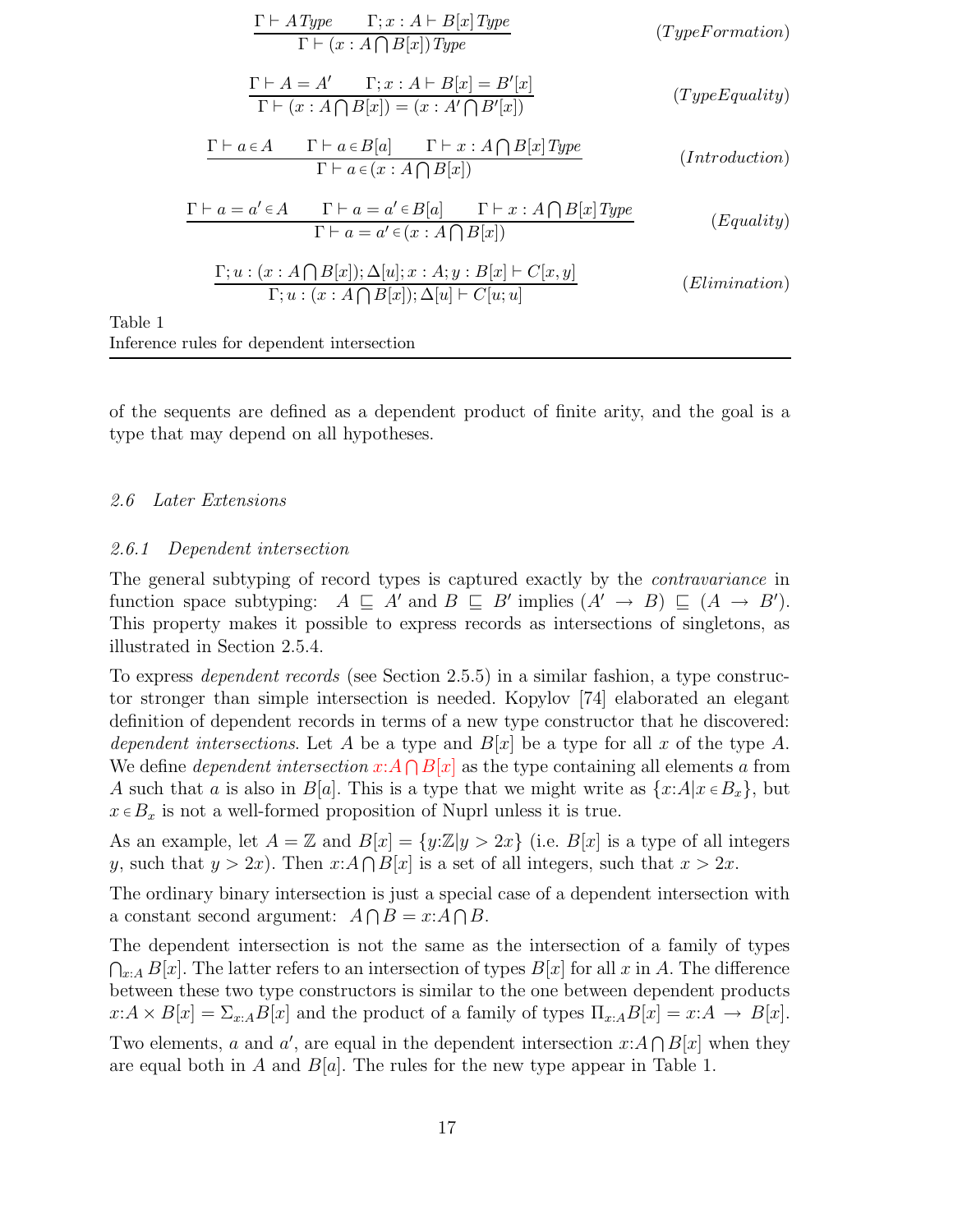#### 2.6.2 Dependent record types as dependent intersections

Now we will give a method for constructing record types and their elements using dependent intersection. This type is defined by other means in *Nuprl's Class Theory* and its Applications [32], and there are other quite different accounts [16,101].

Records Elements of record types are defined as in [32]. They map labels to the corresponding fields. We can build up these functions component by component starting with an empty record. We write the extension (or field update) as  $r.x := a$ ; think of assigning  $a$  to  $r.x$ , where  $x$  is a label.

$$
\{\}\qquad \qquad \equiv \lambda(l.l)\tag{the empty record}
$$

We could pick any function as a definition of an empty record.

$$
(r.x := a) \qquad \equiv \lambda (l \text{ if } l = x \text{ then } a \text{ else } r l)
$$
\n
$$
r.x \qquad \equiv r(x)
$$
\n(field extension)

\n(field extraction)

Now we use a common notation for the elements of record types.

$$
\{x_1 = a_1; \dots; x_n = a_n\} \equiv \{\}.x_1 := a_1.x_2 := a_2. \dots .x_n := a_n
$$
  
These definitions provide that

$$
\{x_1 = a_1; \dots; x_n = a_n\} = \lambda l \text{ if } l = x_1 \text{ then } a_1 \text{ else } \vdots
$$

$$
\text{if } l = x_n \text{ then } a_n
$$

Record types We will show how to build finite record types by intersection. First we define a singleton record.

 ${x:A} \equiv {x} \rightarrow A$  (single-field record type) where  $\{x\} \equiv \{l:Label \mid l = x \in Label\}$  is a singleton set.

 ${R_1; R_2}$  $\equiv R_1 \cap R_2$ (independent concatenation of record types) Thus  $\{n: Nat; x: Real\}$  is  $\{n: Nat\} \cap \{x: Real\}$ .

Next we include dependency.

 $\{self:R_1; R_2[self]\}$   $\equiv self:R_1 \cap$ (dependent concatenation) Here self is a variable bound in  $R_2$ . We will usually use the name "self" for this variable and use the shortening  $\{R_1; R_2[self]\}$  for this type. Further, we will omit "self." in the body of  $R_2$ , e.g. we will write just x for self x, when such notation does not lead to misunderstanding.<sup>[5](#page-17-0)</sup>

We assume that this concatenation is a left associative operation, and we will omit inner braces. For example, we will write  $\{x:A; y:B[self]; z:C[self]\}$  instead of  $\{\{\{x:A\}; \{y:B[self]\}\}; \{z:C[self]\}\}.$ 

Note that in this expression there are two distinct bound variables self . The first one is bound in B, and refers to the record itself as a record of the type  $\{x:A\}$ . The second self is bound in C; it also refers to the same record, but it has type  $\{x:A; y:B[self]\}.$ 

<span id="page-17-0"></span><sup>&</sup>lt;sup>5</sup> Note that Allen's notational devices allow Nuprl to display these terms as written here [7].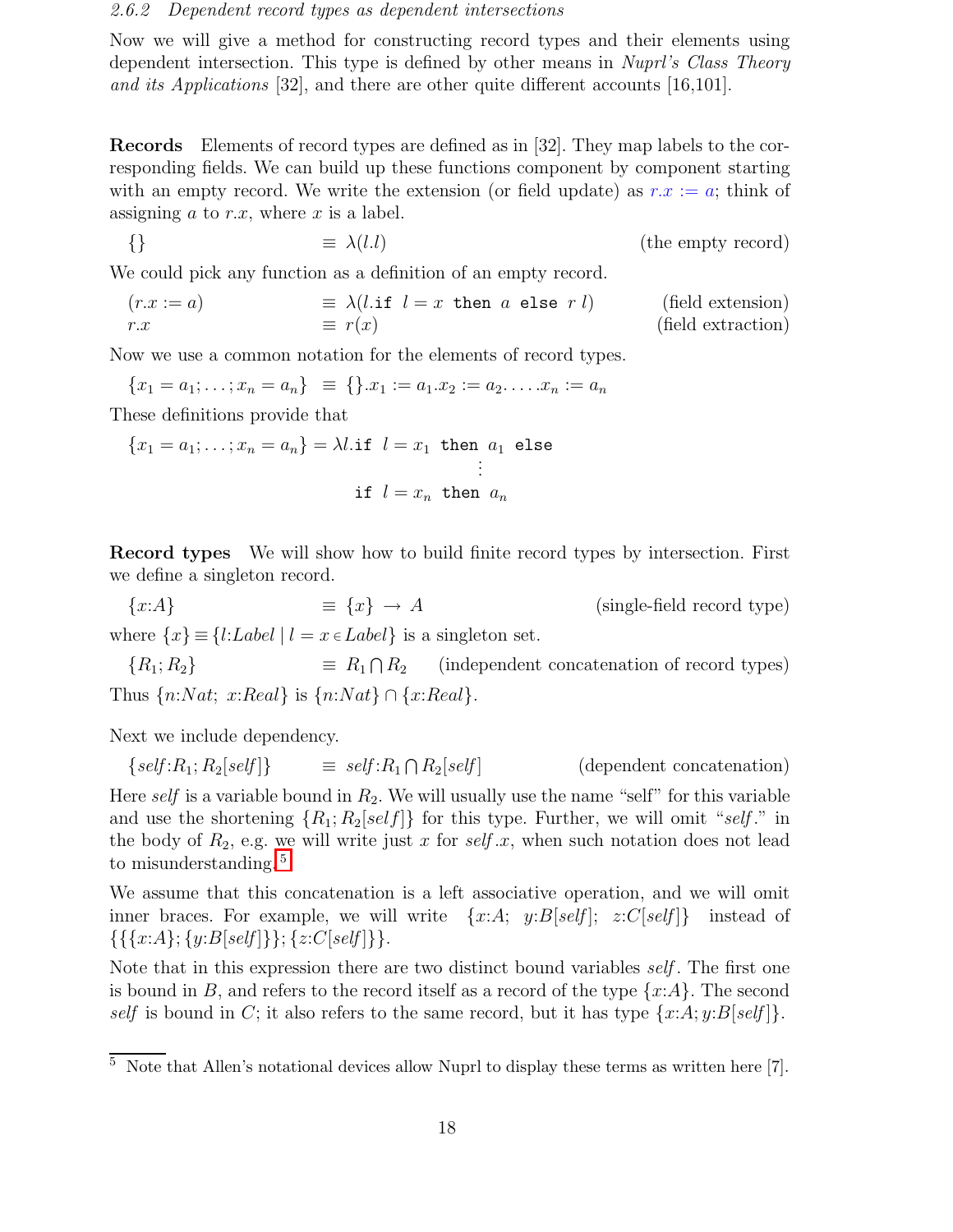The definition of independent concatenation is just a special case of dependent concatenation, when  $R_2$  does not depend on self. We can also define right associating records, a less natural idea, but nevertheless expressible:

$$
{s:x:A;R[s]}\equiv \text{self:}\{x:A\} \cap R[\text{self}.x]
$$

Here x is a variable bound in R that represents a field x. Note that we can  $\alpha$ -convert the variable s, but not the label x, e.g.,  $\{s:x:A; R[s]\} = \{y:x:A; R[y]\}$ , but  $\{s:x:A; R[s]\} \neq$  $\{y:z:A;R[y]\}.$  We will usually use the same name for labels and corresponding bound variables. This connection is right associative, e.g.,  $\{s : x:A; t : y:B[s]; z:C[s,t]\}\$  stands for  $\{s : x:A; \{t : y:B[s]; \{z:C[s,t]\}\}\}.$ 

These dependent records can be used to capture theories built in a context. For example, here is how a monoid could be defined:

{
$$
M:Type_i
$$
;  
\n $op:M \times M \to M$ ;  
\n $id:M$ ;  
\n $assocax : \forall x, y, z:M. op(x, op(y, z)) = op(op(x, y), z)$ ;  
\n $idax : \forall x:M. (op(x, id) = x \& op(id, x) = x)$  }.

Here we use the fact that propositions are types — another key Automath contribution.

### 2.7 Unions, Singletons, and Mainstream Sets

Given the utility and elegance of the intersection operator, and given the fact that those two properties derive in large part from ∩'s position as the infimum of the subtyping order, it is natural to wonder what we could accomplish if we also had the dual. The union type operator has, in fact, recently been introduced into the CTT family ([58,76]). Guided and inspired not only by the supremum operation of order theory but also by mainstream set theory's union, the present implementation is a good compromise in the face of the infeasibility of getting the best of both those two worlds.

Part of the compromise is uneven compatibility with set-theoretic expectations, as exemplified by the fact that a union  $A \cup B$  can have fewer distinct members than do its branches A and B. That fascinating information-hiding phenomenon is characteristic of general unions, but we will not pursue it further since the rest of this paper only requires restricted and unsurprising applications of ∪. Specifically, each collection of types that we will union together will be pairwise disjoint, and that special case of the operator is reliably like the familiar ZFC union, both in its behavior and in its versatility.

As hoped, these two new ways of combining types, intersection and union, do greatly enrich the foundational system, and the community is still in the early stages of exploiting them. Kopylov, for instance, is using unions and intersections to describe objects ([76]). Another ongoing effort is the use of the enhanced language to re-explain types in a way that creates a pervasive, bi-directional connection between CTT and ZFC.

In the limited space remaining, a preview of the latter project is presented. Our focus here is on one central aspect of the re-explanation: the fact that types are constructed from the bottom up, using unions and intersections as mortar and using singletons as stones. To see what is meant by that, consider the following unusual rendition of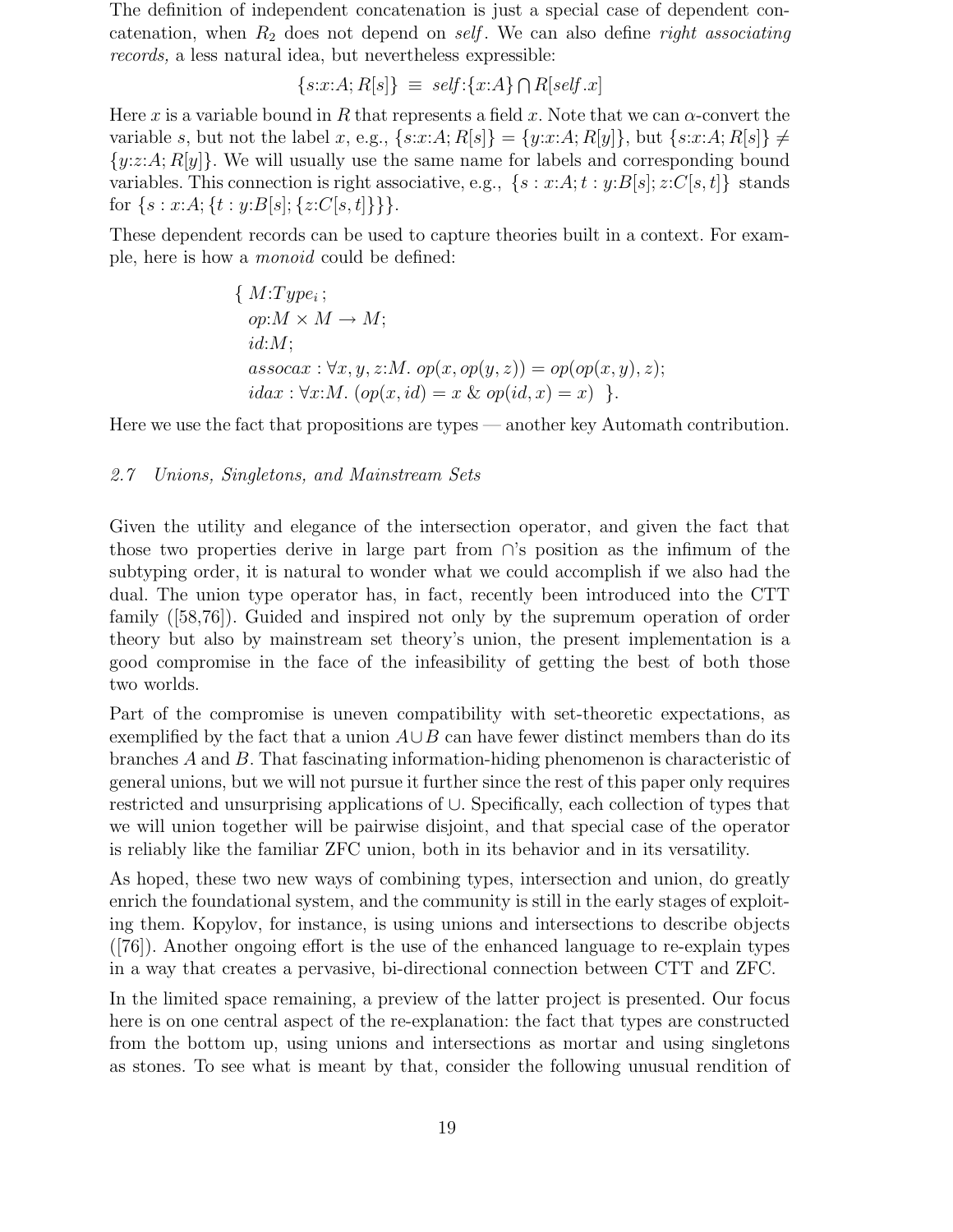$\mathbb{N}_2 \to \mathbb{N}_2$ .<sup>[6](#page-19-0)</sup> It has a superficial similarity to the analogous ZFC function space,  $2 \to 2$ , since it is the union of four (disjoint) things. If we look more closely, we see that the similarity to the native ZFC function space  $2 \rightarrow 2$  goes much further than that; the two match all the way down to the leaves.

|  | $\left[\begin{array}{c} \bigcap \left\{0\right\} \rightarrow \{0\} \\ \{1\} \rightarrow \{1\} \end{array}\right]$ | $\left\{ \begin{array}{c} (0,0) \\ (1,1) \end{array} \right.$ |
|--|-------------------------------------------------------------------------------------------------------------------|---------------------------------------------------------------|
|  | $\bigcap \left[ \begin{array}{c} \{0\} \rightarrow \{0\} \\ \{1\} \rightarrow \{0\} \end{array} \right]$          | $\left\{ \begin{array}{c} (0,0) \\ (1,0) \end{array} \right.$ |
|  | $\bigcap \left[ \begin{array}{c} \{0\} \rightarrow \{1\} \\ \{1\} \rightarrow \{0\} \end{array} \right.$          | $\left\{ \begin{array}{c} (0,1) \\ (1,0) \end{array} \right.$ |
|  | $\bigcap \left[ \begin{array}{c} \{0\} \rightarrow \{1\} \\ \{1\} \rightarrow \{1\} \end{array} \right]$          | $\left\{ \begin{array}{ll} (0,1) \ (1,1) \end{array} \right.$ |

Thinking of them in this way, we could say that they're structurally identical, although the one on the left is admittedly much more heavily decorated.

To see why the left-hand type expression and  $\mathbb{N}_2 \to \mathbb{N}_2$  are extensionally equal, consider the union's third branch. That intersection's top half,  $\{0\} \rightarrow \{1\}$ , says that 0 maps to 1, while its bottom half,  $\{1\} \rightarrow \{0\}$ , says that 1 maps to 0. It is thus a bruteforce description of negation. The identity function and the two constant functions are visible in the remaining branches.

Doug Howe, in [64,66,67], essentially showed that the connection illustrated above can be developed into a comprehensive system, one that encompasses not only finite function spaces like  $\mathbb{N}_2 \to \mathbb{N}_2$  but also infinite function spaces, higher-order function spaces, dependent function spaces, dependent products, universes, W types, special cases of the intersection, union, and recursion operators, and even a variant of the quotient operator. The result underlies a novel set-theoretic semantics of a new, classical member of the CTT family.

The semantic framework discussed here is an extension and re-examination of his work, taking different approaches in many areas (in particular, by focusing on singletons instead of oracles) and aiming to ultimately explain a richer collection of types. The core ideas and methods are still the same, though. To get a glimpse of the mechanics, let's first note that the metatheory is ZFC + ∃infinitely many inaccessibles, abbreviated  $ZFCI^{\omega}$ , and that the meaning of a type T with  $\kappa$  equivalence classes is a set  $[[T]]$  with exactly  $\kappa$  elements.

Although entirely conventional up to this point, perfectly in line with [110, ch. 9] and [46], if we attempt to continue with a straightforward mapping we immediately encounter a snag. Namely, the set  $\llbracket \{0\} \rightarrow \{0\} \rrbracket$  must contain exactly one element, but the type  $\{0\} \rightarrow \{0\}$  contains terms such as  $\lambda x.0$  and  $\lambda x. x$  whose meanings must be distinct. It turns out that this counterexample is typical in the sense that the challenges that we face all boil down to difficulties with singletons. The essential problem is  $||S||$ when  $S$  is a singleton, and the counterexample shows that this can be perplexing even at the level of the oldest and simplest types.

<span id="page-19-0"></span> $6$  Throughout this section, we work modulo extensional type equality.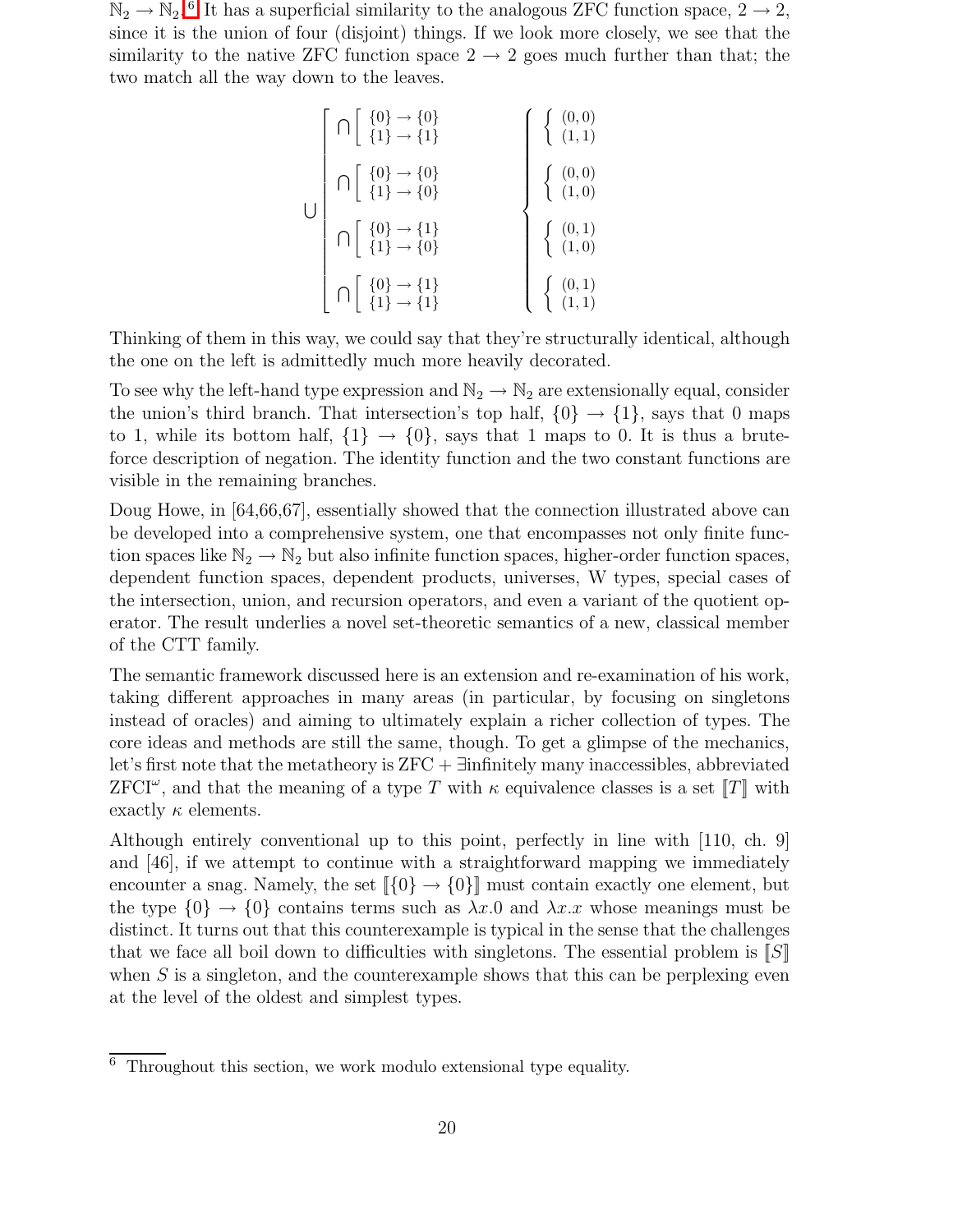The solution is to abandon, at least initially, the idea that  $\llbracket S \rrbracket$  will be a set of things that inhabit S. Instead,  $\llbracket S \rrbracket$  is no more (and no less) than a description of how S can be built from other singletons. In a bit more detail, the unique member of  $||S||$  is a well-founded tree, the encoding of which is not particularly important. The tree's rank can be (and typically is) greater than several inaccessible cardinals. At each leaf, there is a code for either the singleton Top or a concrete singleton like {1}. At each internal node, there is a code for a type operator such as  $\cdot \rightarrow \cdot, \cdot \times \cdot, \cap$ , or  $\frac{1}{\text{Unit}}$ .

These trees, these blueprints for constructing singletons, have a number of useful and intriguing properties. First and foremost is the comprehensive, pervasive match that often exists between the blueprint and its native  $ZFCI^{\omega}$  counterpart. This is true not only for function spaces, as illustrated with  $\mathbb{N}_2 \to \mathbb{N}_2$  earlier, but also for products, disjoint unions, and so on, and it is the basis of Howe's justification of bi-directional sharing between STT and his classical CTT.

This singleton-based rendition of type theory is also remarkable for the fact that types are constructed bottom-up, building singletons from singletons via a fairly limited and orthogonal collection of type operators. It seems plausible that, with sufficient effort, this approach could be developed into a full-fledged, alternative formulation of a rich successor to Howe's classical CTT. Due to the percolation upward from mainstream set theory, we might aspire to a foundation that is compact, stable, and directly connected to ZFC.

### 2.8 A Logic of Events

As a result of working with system designers on the specification, design, and verification of distributed systems [19,85,56], we have developed a theory of event structures [17] that is the basis for extending CTT and the extending the method of correct-byconstruction programming. We present distributed systems from the point of program synthesis that we helped create in the 80's. Logical synthesis of programs in constructive logic uses the propositions-as-types principle: a specification is a proposition and a constructive proof of the proposition yields a member of the corresponding type [14]. Because we can adequately characterize a sequential computation as a function from its input parameters to its output value, a computational theory of function types is a sufficient basis for logical synthesis of sequential programs. Specifications are propositions that correspond to function types and programs are members of these function types.

From Lamport's work [83,84], we know that to characterize a distributed computation we need a fundamental model of *messages*, i.e., information flow between agents. This naturally introduces abstract agents and temporal concepts into our logic since a message is sent from some agent at some time and is received by another agent at some, causally later, time. These aspects of distributed computation are not naturally modeled as functions and, hence, a distributed program is not merely a member of some function type. Instead, distributed algorithms are specified by describing the desired set S of possible runs, and a distributed program  $p$  satisfies the specification if all of its runs are in the set S. Thus a specification is a proposition about runs and a program is something that constrains the set of possible runs.

A system is a set of runs. A protocol p generates a system, namely the set of all runs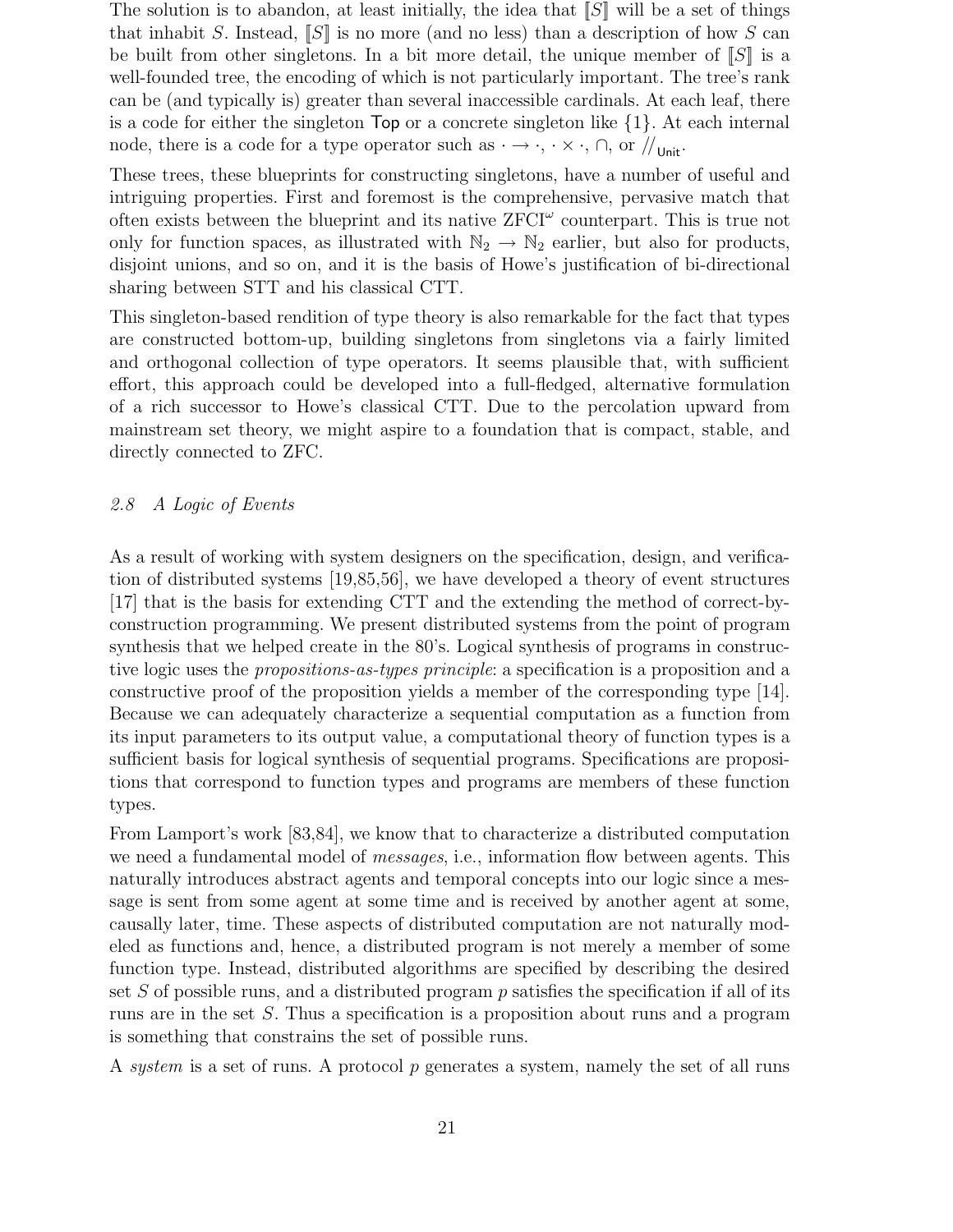consistent with p. Again, following Lamport, we characterize a run of a program as a set of events. Each event is associated with a unique agent. When we want to speak more abstractly about *events happening* before the agent is fully defined, we talk about the events at a location. A location is an abstraction of the notion of an agent or a process. Formally, events are elements of a type E, and there is a function loc of type  $E \rightarrow$  Loc, where Loc is some set of locations. For each  $i \in$  Loc, the set of events e such that  $\text{loc}(e) = i$  is totally ordered. Intuitively, this set of events is the *history* of events at location i. If first(e) holds, then e is the first event in the history associated with  $loc(e)$ ; if not, then e has a predecessor  $pred(e)$ . Events are further partitioned by their *kinds*. The kind(e) of event e is either  $rcv(1)$  – a receive event on *link* l, or else local(a) – a local event of kind a.<sup>[7](#page-21-0)</sup> Every receive event has a *sender event* sender(e). The sender event of a message is the event when the message was sent.

In this setting we can define Lamport's [83] *causal order* on events as the transitive closure of the sender-receiver and predecessor relations. The local state of a process is represented as the values of a collection of state variables. Formally, state variables are just identifiers that are assigned a value at each event. [8](#page-21-1)

There are binary functions when and after that describe the values of state variables before and after an event takes place. We typically write these functions using infix notation. Thus, if  $\text{loc}(e) = i$  then  $(x \text{ when } e)$  describes the value of the state variable x at location i just before e, and (x after e) describes its value after e. Note that state variables are local variables and two locations may have state variables with the same name.

Every event e also has a *value*  $val(e)$ . The value of a receive event is the message that is received, and the value of a local event represents a value (satisfying some constraints) chosen (non-deterministically) when the local event is generated. For example, if whenever a local event of kind a occurs an integer value is chosen and a message with twice that value is sent on link l, then events with  $\text{kind}(e)=\text{rcv}(1)$  and  $\text{kind}(\text{sender}(e))=\text{local}(a)$ will have val(e)=  $2*$ val(sender(e)).

Our six axioms of event structures say that an event is the sender of only a finite number of messages; the predecessor function is one-to-one; causal order is well-founded; the local predecessor of an event has the same location; the sender of an event has the location of the source of the link on which the message was received; and state variables change only at events, so that:  $(x \text{ after } pred(e)) = (x \text{ when } e)$ .

Working in a powerful higher-order logic, we are free to define further derived concepts on top of the event structure model. An event structure is a rich enough structure that we can define various "history" operators that list or count previous events having certain properties. Because we can define operators like these we do not need to add "history variables" to the states in order to write specifications and prove them. For example, the basic history operator lists all the locally prior events at a location.

before(e) = if  $first(e)$  then nil else  $pred(e)$  :: before( $pred(e)$ )

<span id="page-21-0"></span><sup>&</sup>lt;sup>7</sup> Receive events are further partitioned by a tag so that we can restrict the kinds of events sending messages on a given link with a given tag without restricting other uses of that link. To simplify the discussion in this paper, we have suppressed all mention of these tags.

<span id="page-21-1"></span><sup>8</sup> State variables are typed, but to simplify our discussion we suppress all type declarations.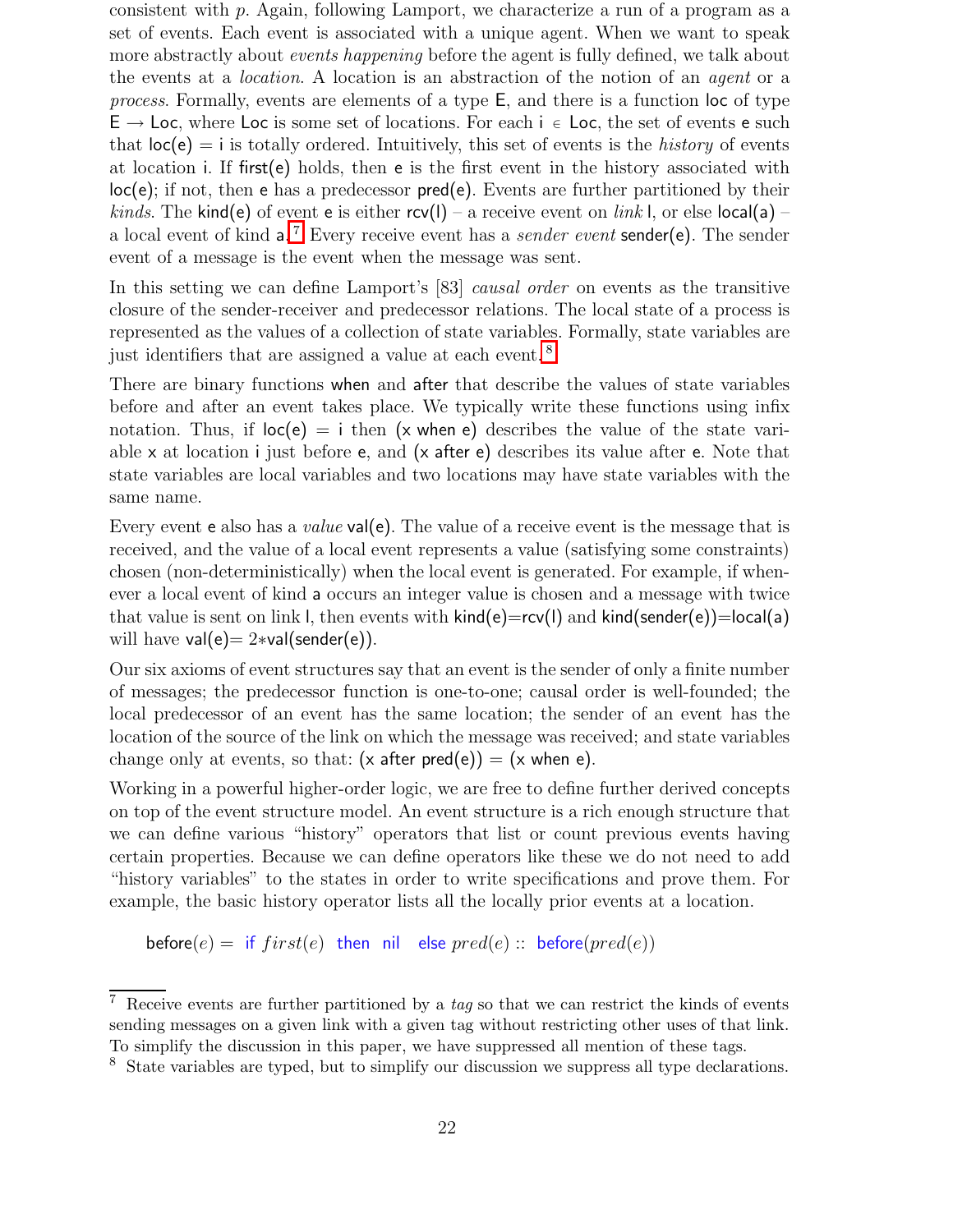We can also define useful notations for concepts such as "event e changes state variable  $x$ "

 $x \Delta e \equiv (x \text{ after } e \neq x \text{ when } e)$ 

This language is a theoretical contribution that enables natural declarative descriptions of distributed systems, and it is a basis for formal verification. Now we need to examine the issue of code synthesis.

### 2.8.1 Worlds and Executable Code

In order to relate the event structure abstraction to executable code, we define a general model of the execution of a distributed system. We call instances of this general model worlds. Any concurrent programming language can be given a semantics in terms of its possible worlds, and every world gives rise to an event structure. We are now using one concurrent programming language that we call message automata (and their coding as Java programs). These automata are closely related to the IO-automata defined by Lynch [89] but have a built-in syntax for messages and a built-in mechanism, the frame conditions, to allow simple extension. We will summarize below how the semantics of message automata is defined in terms of possible worlds.

Definition of World A world is an idealized trace of the execution of a distributed system. It has locations, and links from a graph  $\langle Loc, Lnk, src, dst : Lnk \rightarrow Loc \rangle$ . In contrast to an event structure, in which time is only a partial order, a world has a notion of global, discrete time, modeled as the natural numbers N. This global time is not expressible in the logic of events and is only used to construct these models. By observing the system at every location i and every time t, we have a *state*  $s(i, t)$ , an *action*  $a(i, t)$ , and a list of *messages*  $m(i, t)$ .

The state  $s(i, t)$  is the state of the part of the system at location i at time t. The state at location i is a general record (a dependent function from names to values).

The action  $a(i, t)$  is the action that was chosen by the system to be executed next at location  $i$  and time  $t$ . It may be a null action, indicating that no action was taken at  $\langle i, t \rangle$ . Other actions will be local actions and the action of receiving a message. Every action has a kind of one of these forms (null, local, or receive), and it also has a value whose type depends on the kind and location of the action.

The messages  $m(i, t)$  are the list of messages sent from location i at time t. As in event structure, a message consists of a link, a tag, and a value.

Event System of a World If  $w$  is a world, then we can construct an event structure from w. The basic construction is to let the events E be the points  $\langle i, t \rangle$  in spacetime such that the action  $a(i, t)$  in world w is not null. So E is the set of points where an event occurred. We then define all the operations  $\lt_{loc} \lt, first, pred,$  when, after, etc., to construct the event structure  $Ev(w)$  of world w. It is then a theorem that  $Ev(w)$ satisfies all the axioms for event structures.

Note, our logic is not about worlds. They are part of the meta-reasoning about execution. We reason about processes which we turn to next.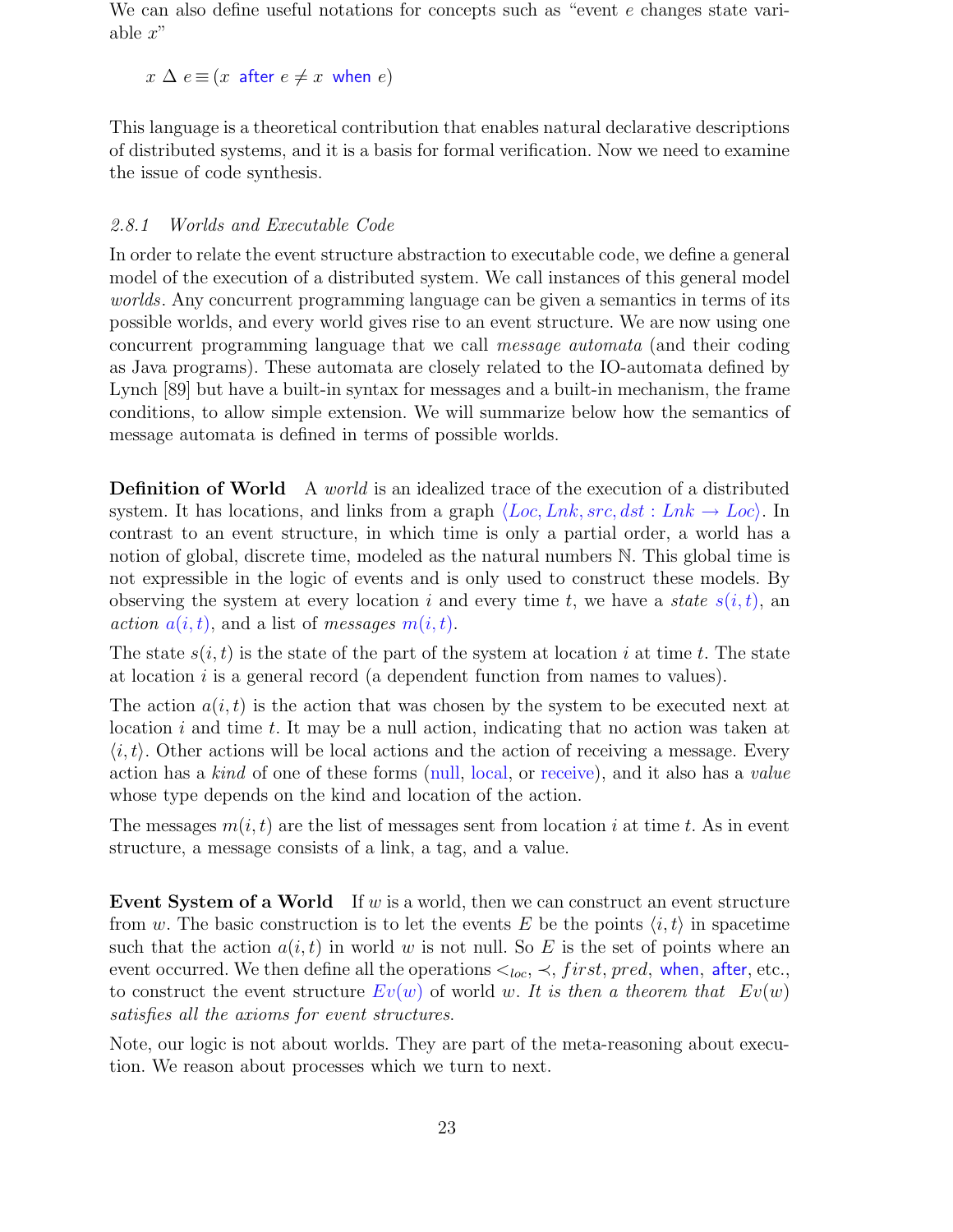#### 2.8.2 Message Automata

Event structures and worlds are infinite objects, but they arise from the behaviors of finite distributed programs. We call our representations of these finite programs message automata. A message automaton is a finite collection of declarations and clauses each of which has an assigned location. The declarations provide the names and types of state variables, local actions, input messages, and output messages. The clauses initialize variables, state preconditions on local actions, give the effects of actions on state variables, and give the output messages sent by actions. In addition, two further kinds of clauses, called frame conditions, restrict the kinds of actions that affect only a given state variable or send *only* on a given link. <sup>[9](#page-23-0)</sup> For example, the following message automaton was automatically assembled from a proof of an algorithm for leader election in a ring.

```
state me : \mathbb{N}; initially uid(i)state done : \mathbb{B}; initially falsestate x : \mathbb{B}; initially falseaction vote; precondition \neg doneeffect done := truesends [msg(out(i), vote, me)]action rcv_{in(i)}(vote)(v): N;
   sends if v > me then [msg(out(i), vote, v)] else []
   effect x := if me = v then true else x
action leader; precondition x = trueonly rcv_{in(i)}(vote) affects x
only vote affects done
only \{vote, rcv_{in(i)}(vote)\} sends out(i), vote
```
The semantics of a message automaton  $D$  is the set of possible worlds  $w$  that are consistent with it. To be consistent,  $w$  must be a fair-fifo world and respect the meanings of the clauses of the message automata at each location. We have a formal definition  $Consistent(D, w)$  of this relation, and this defines the semantics of distributed systems of message automata.

Rules for Message Automata A message automaton constrains the possible worlds that can be executions of the system. We state these constraints as rules on the event structures that come from the possible worlds. A *rule* of the form  $M : \psi$  means that:

 $\exists w : Consistent(M, w). \forall D : Dsys. \ \forall w : World.$  $Consistent(D, w) \wedge M \subseteq D \Rightarrow Ev(w) \models \psi$ 

It says that there is at least one event structure of a possible world for M and the event structure of any possible world of any distributed system containing M will satisfy  $\psi$ . Since there are only six kinds of clauses in message automata, we have a set of only six

<span id="page-23-0"></span> $9$  Actually, send on a given link with a given tag.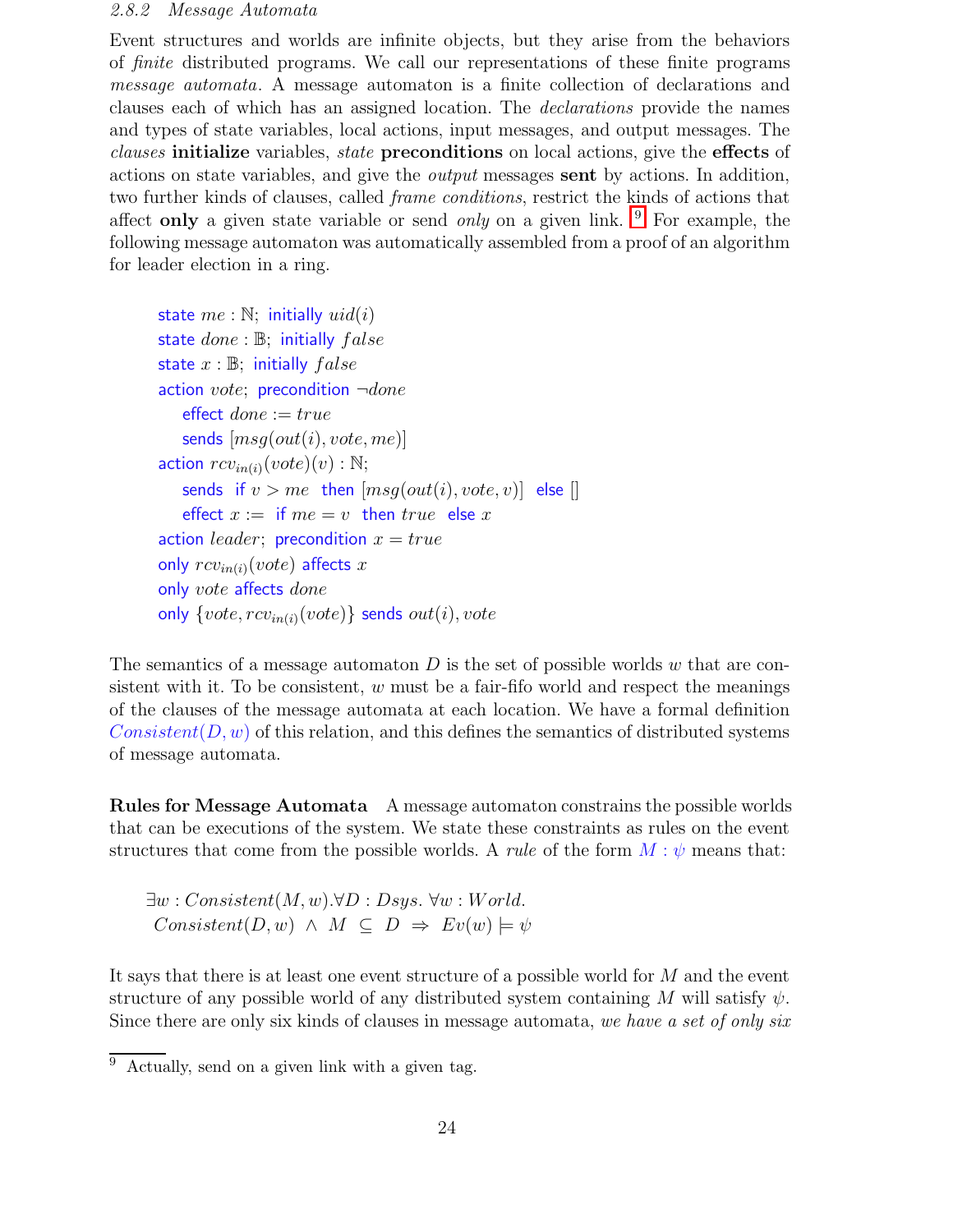basic rules and one composition rule. For example, the rules for initialization clauses and effect clauses are

 $@i$  state  $x : T;$  initially  $x = v$ :  $\forall e @ i. \text{ first}(e) \Rightarrow x \text{ when } e = v$  $@i$  state  $x : T1$ ; action  $k : T2$ ;  $k(v)$  effect  $x := f(s, v)$ :  $\forall e \mathbb{Q}$ *i.*  $kind(e) = k \Rightarrow x$  after  $e = f(s$  when  $e, val(e)$ 

### 2.8.3 Implementation of the Logic of Events and Extraction of Process Code

Our current Logical Programming Environments supports proof and program development by top down refinement of goals into subgoals and bottom up synthesis of programs from fragments of code derived from proofs of subgoals. We are extending this mechanism, called program extraction, to the synthesis of processes to support process extraction.

Our library of declarative knowledge about distributed systems will contain many theorems that state that some property  $\phi$  of event structures is *realizable* (which we write as  $\models \phi$ .) A property  $\phi$  is realizable if and only if there is a distributed system D that is both *feasible*—which implies that there is at least one world and, hence, at least one event structure, consistent with  $D$ —and realizes the property; every event structure consistent with D satisfies the property.

The basic rules for message automata provide initial knowledge of this kind—all the properties of single clauses of message automata are realizable. We add to our knowledge by proving that more properties are realizable. In these proofs, the system will automatically make use of the knowledge already in the library when we reach a subgoal that is known to be realizable.

To make this automated support possible, some new features, which we believe are unique to the Nuprl system, have been added to the system. In order to motivate a discussion of these features, let us examine in detail the steps a user takes in proving a new realizability result.

Suppose that we want to prove that  $\phi$  is realizable, and we start a proof of the top-level  $\text{goal} \models \phi$ . From the form of the goal, the proof system knows that we must produce a feasible distributed system D that realizes  $\phi$  so it adds a new abstraction  $D(x, \ldots, z)$ to the library (where  $x, \ldots, z$  are any parameters mentioned in  $\phi$ ). The new abstraction has no definition initially—that will be filled in automatically as the proof proceeds. This initial step leads to a goal where from the hypothesis that an event structure es is consistent with  $D(x, \ldots, z)$  we must show the conclusion that  $\phi(es)$ , i.e., that es satisfies  $\phi$ .

Now, suppose that we can prove a lemma stating that in any event structure, es,  $\psi_1(es) \wedge \psi_2(es) \Rightarrow \phi(es)$  (the proof of this might be done automatically by a good decision procedure for event structures or interactively in the standard way). In this case, the user can refine the initial goal  $\phi(es)$  by asserting the two subgoals  $\psi_1(es)$  and  $\psi_2(es)$  (and then finishing the proof of  $\phi(es)$ ) using the lemma).

If  $\psi_1$  is already known to be realizable, then there is a lemma  $\models \psi_1$  in the library and,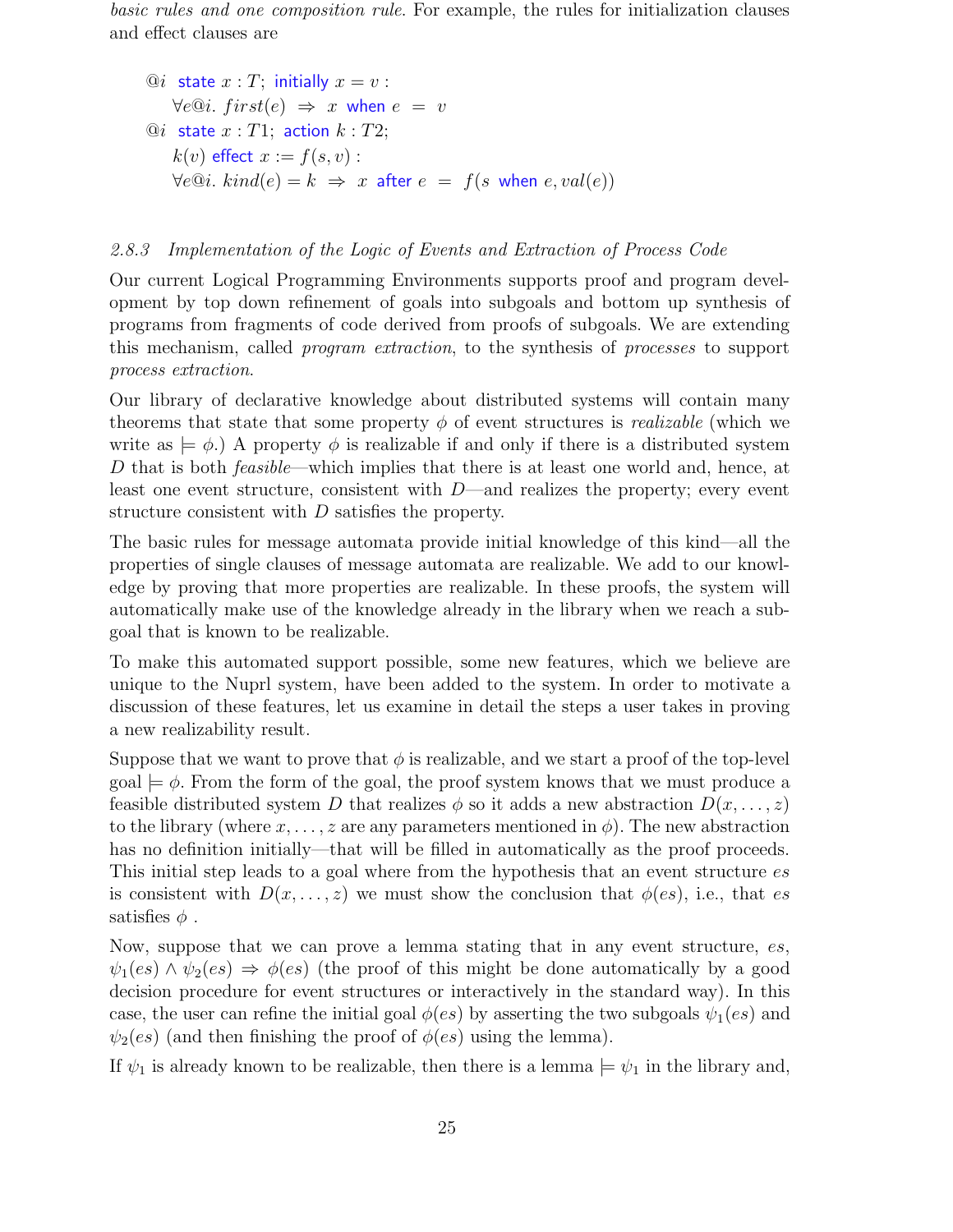since the proofs are constructive, there is a realizer  $A_1$  for  $\psi_1$ . Thus to prove  $\psi_1(es)$ , it is enough to show that es is consistent with  $A_1$ , and since this follows from the fact that es is consistent with  $D(x, \ldots, z)$  and that  $A_1 \subset D(x, \ldots, z)$ , the system will automatically refine the goal  $\psi_1(es)$  to  $A_1 \subset D(x, \ldots, z)$ . If  $\psi_2$  is also known to be realizable with realizer  $A_2$  then the system produces the subgoal  $A_2 \subset D(x, \ldots, z)$ , and if not, the user uses other lemmas about event structures to refine this goal further.

Whenever the proof reaches a point where the only remaining subgoals are that  $D(x, \ldots, z)$  is feasible or have the form  $A_i \subset D(x, \ldots, z)$ , then the proof can be completed automatically by defining  $D(x, \ldots, z)$  to be the join of all the  $A_i$ . In this case, all the subgoals of the form  $A_i \subset D(x, \ldots, z)$  are automatically proved, and only the feasibility proof remains. Since each of the realizers  $A_i$  is feasible, the feasibility of their join follows automatically from the pairwise compatibility of the  $A_i$  and the system will prove the pairwise compatibility of the realizers  $A_i$  automatically if they are indeed compatible, in which case the proof of the realizability of  $\phi$  is complete and its realizer has been constructed and stored in the library.

How might realizer  $A_1$  and  $A_2$  be incompatible? For instance,  $A_1$  might contain a clause that initializes a state variable x to true while  $A_2$  contains a clause that initializes the same variable to false. Or,  $A_1$  might declare that an action of kind  $k_1$  has an effect on x while  $A_2$  declares that only actions of kinds  $k_2$  or  $k_3$  may affect x.

If the variable x occurs explicitly in the top goal  $\phi$  then the user has simply made incompatible design choices in his attempt to realize  $\phi$  and must change the proof. However, if the variable x is not explicitly mentioned in  $\phi$  then it is the case that x can be renamed to y without affecting  $\phi$ . It is often the case that x can be renamed independently in the proofs of the subgoals  $\psi_1$  and  $\psi_2$  (say to y and z) and hence the realizers  $A_1(y)$  and  $A_2(z)$  will no longer be incompatible.

Incompatibilities such as these can arise when names for variables, local actions, links, locations, or message tags that may be chosen arbitrarily and independently, happen to clash. Managing all of these names is tedious and error prone, so we have added automatic support for managing these names.

By adding some restrictions to the definition mechanism, we are able to ensure that the names inherent in any term are always visible as explicit parameters. We have also defined the semantics of Nuprl in such a way that the permutation rule is valid. The permutation rule says that if proposition  $\phi(x, y, \ldots, z)$  is true, where  $x, y, \ldots, z$  are the names mentioned in  $\phi$ , then proposition  $\phi(x', y', \ldots, z')$  is true, where  $x', y', \ldots, z'$ is the image of  $x, y, \ldots, z$  under a permutation of all names.

Using the permutation rule, our automated proof assistant will always permute any names that occur in realizers brought in automatically as described above, so that any names that were chosen arbitrarily in the proof of the realizability lemma but were not explicit in that lemma will be renamed to fresh names that will not clash with any names chosen so far. This strategy is supported by the primitive rules of the logic and it guarantees that any incompatibility in the realizer built by the system was inherent in the user's design choices and was not just an unfortunate accident in the choice of names.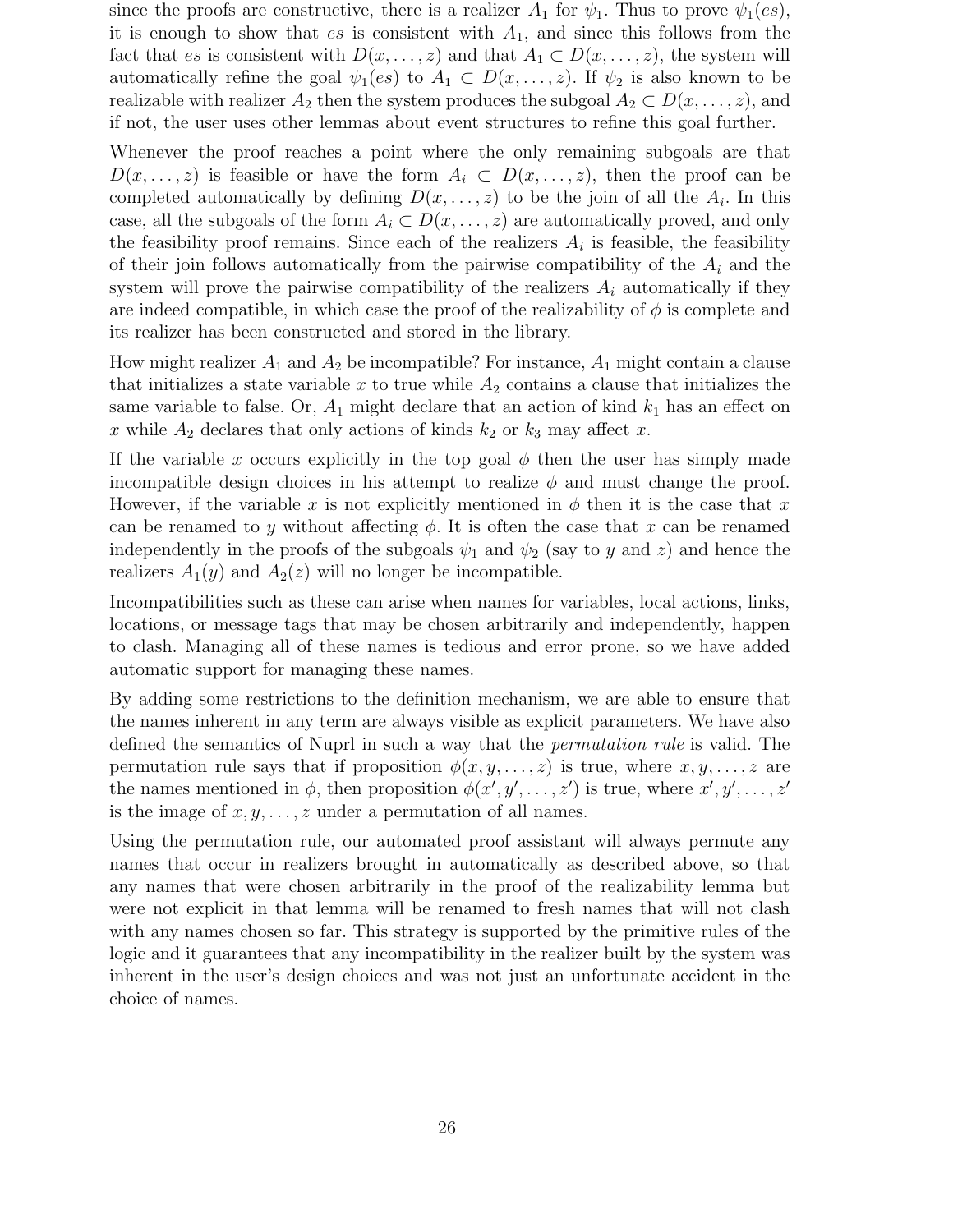### 3 System Architecture

The architecture of the Nuprl [3,78,100] system is the product of many evolutions aimed at providing a theorem proving environment as rich and robust as its type theory. The resulting implementation composes a set of communicated processes, distributing tasks amongst the varied components. The independent communicating processes are centered around a common knowledge base, called the library. The library contains definitions, theorems, inference rules, and meta-level code (e.g. tactics), and serves as a transaction broker for the other processes. Those processes include inference engines (*refiners*), user interfaces (*editors*), rewrite engines (*evaluators*), and *transla*tors. Translators between the formal knowledge stored in the library and, for instance, programming languages like Java or Ocaml [79,80] allow the formal reasoning tools to supplement real-world software from various domains and thus provide a logical programming environment for the respective languages.

Multiple instances and kinds of processes can connect to the library, and can do so at any time during the user's session. This allows for multiple refiners in a session so that proofs can be refined in parallel, for example. At its core, the Nuprl system is based upon a transactional library, connected components, or clients, and library-client communications.

# 3.1 Transactional Library

The ways in which knowledge is stored, structured, changed, and in general managed, stem from desires to provide users with a reliable robust and sustainable system.

All content in the library is stored in the form of library objects. The library maintains a mapping of abstract object identifiers to object content. Abstract object identifiers prevent name collision problems, since their values cannot be imposed on the library. Instead, unique object identifiers are created by the library while mnemonic names chosen by users are included as simply part of an object's content, and thus need not be unique. When an object refers to another object, it contains that object's identifier. The mapping of object identifiers to object content can be viewed as a graph where an identifier occurring in some object constitutes an edge from this object to the identified object.

Apart from the object map and embedded abstract links to objects, the library does not impose any predefined organization. The absence of a predefined library organization is a prerequisite for integrating formal knowledge from other systems besides [Nuprl](http://www.nuprl.org) without requiring these systems to change their representation structure. It is expected that contributors define their own organization of content using the simple but powerful primitives provided in the library. Translators of formal knowledge relating content of disparate systems would require specialized methods of accessing each systems content.

So that users need not worry about losing unsaved work, the library uses a transactional database to make objects persistent. All changes to object contents are committed to the database when a transaction ends, ensuring that knowledge doesn't get lost in case of a system failure.

In the intended use of the library to support mathematical knowledge management, it is expected that clients will be reading content repeatedly. To facilitate this use, the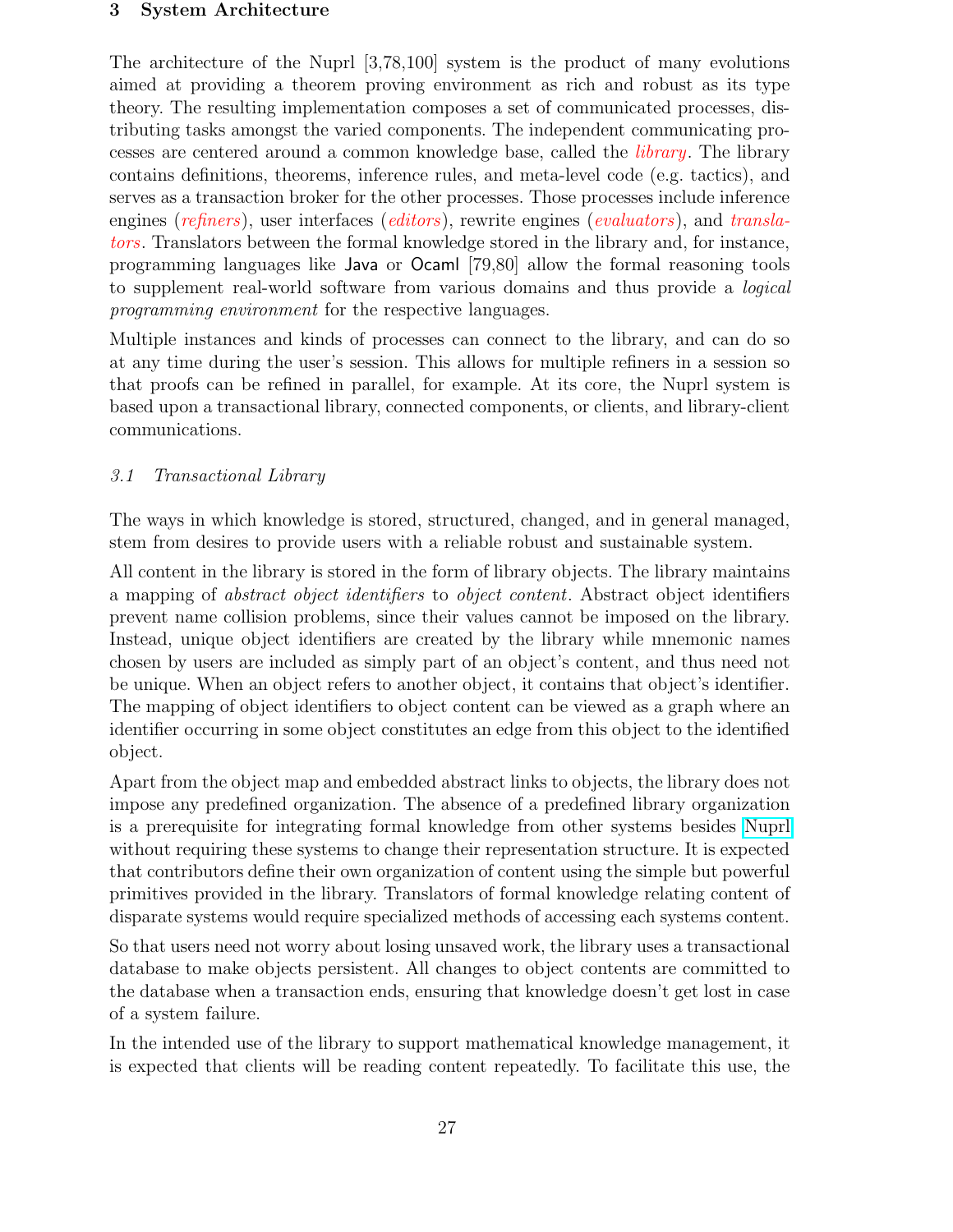library implements a *distributed lookup table* to allow clients to maintain local projections of the library content. A projection is a mapping of a subset of library content. Clients can tailor the content in their local tables by defining their own projections. The library maintains the consistency of the projection by broadcasting updates after modification of objects within the subset of the projection.

The library database is constructive in the sense that it never overwrites content. Instead the object identifier is rebound to newly constructed object content. The chain of bindings is preserved so that old versions may be accessed. This allows recovery of user data corrupted or destroyed erroneously. The original content is preserved until it is deleted during garbage collection of the database. Garbage collection must be explicitly invoked and retains a parameterizable number of generations of the library.

The ACID model is an old and important concept that sets prerequisites for the design of a reliable database. Drawing from this standard, we designed the knowledge base to be sure to provide the four ACID database properties.

Atomicity. Each object entry in the library table has three attributes. A *sticky bit* marks the object as a root object, which prevents it from being deleted during garbage collection. A liveness bit indicates whether an object can be included in a projection. The *content* is the term data associated with the object.

All persistent modifications to the library are performed via six fundamental *directives*: Bind and unbind modify the binding of object identifiers to content. Allow and disallow modify the sticky bit. Activate and *deactivate* modify the liveness bit.

There are many functions to manipulate properties and projections of content, but such modifications must be made persistent by unbinding the old content from the object identifier and binding the new content to it.

Having a small symmetric set of basic commands provides for easy implementation of atomicity. As modifications are performed within a transaction the library remembers which command was called (for an unbind it also remembers content prior to unbind). If a transaction fails, then modifications can be undone simply by performing the inverse operation in reverse order. If a transaction succeeds then the committed commands are written to a log.

Each deactivate or activate generates a broadcast of a conditional update. Each undo or commit will then generate a broadcast to either retract or confirm the update. Broadcasts are filtered and routed to clients depending on the projections they request. It is required that an object be inactive at bind or unbind. Thus the following sequence of actions is required to modify an object: deactivate, which generates a conditional delete broadcast; unbind old content; bind new content; activate, which generates a new conditional insert broadcast; and finally commit will generate appropriate confirm broadcasts for the delete and insert updates.

Consistency By extracting access list updates during the scope of a request, the access list is used to record dependencies between objects. For example, by extracting the accesses recorded during a refinement the lemma dependencies of the inference created can be recorded. Dependency accounting data are stored with the object content. If clients are robust in reporting such dependencies, dependency accounting can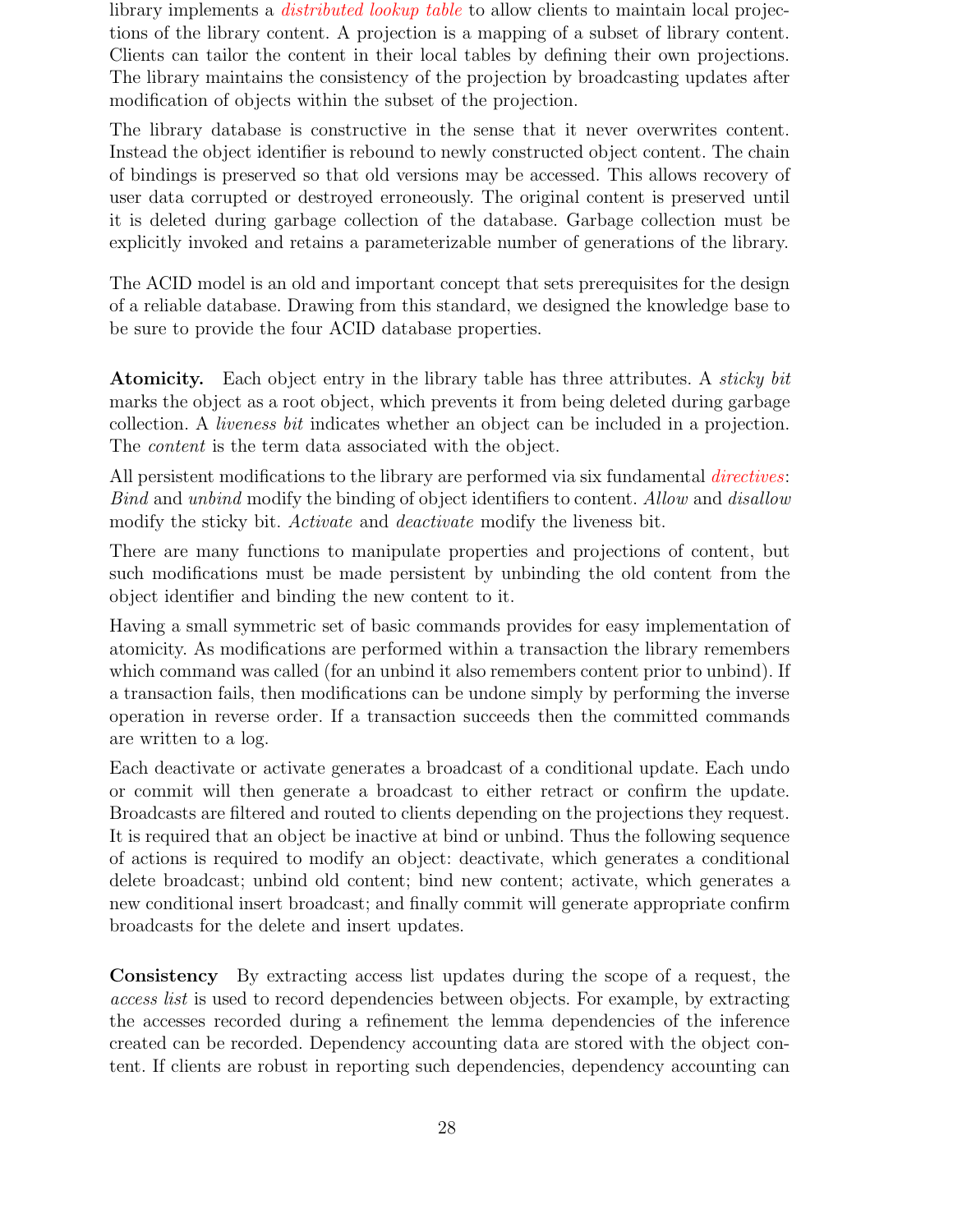be a powerful tool to convert ephemeral runtime dependencies into persistent links between objects.

Dependency links and object content time stamps provide the ability to detect stale dependencies. If a referenced object has a time stamp later than the referencing object, then some doubt is cast on the validity of the referencing object. Similar tests could be used to cause failure if such conditions are detected at modification of the referenced object. This would prevent stale dependencies, but it also requires more forethought when attempting modification of referenced objects. In the current implementation we have opted to allow inconsistent states, but have provided utilities for detecting such states and refreshing affected objects to resolve them. The concept of certificates (see Section 4.3.2) addresses similar concerns in a more rigorous manner.

Isolation Serializability is provided by locking objects. Current implementation uses only write locks and a transaction will fail if it attempts to gain a lock on an object held by another transaction. Read locks are not used but instead Nuprl supports multiple views. Modifications of objects by concurrent transactions are not visible to other transactions. At commit time, modified content is stamped. Each time an object is accessed the transaction remembers the stamp at access time. While Nuprl can record library lookup of objects, clients must also report lookups in distributed tables for the access list to be complete. After a transaction is complete, it can determine if any objects accessed were modified by a concurrent transaction which has since committed. Thus dirty reads are allowed, but can be detected. Given the nature of the expected content it is expected that transactions will read many objects and write few.

Durability The database provides durability for a library. A *library instance* is created from a log in the database. A log is a journal of committed directives. A user opens a library by choosing a log from the database, and a library process can then construct a library instance from the log. The content terms are stored separately from the log and thus each log entry consists of an indication of the operation, the object identifier, and possibly a pointer to the content. The log entries are represented as terms and the database is used to store logs as a sequence of terms. When a log is closed, an abbreviated copy is made containing only the entries needed to produce the library instance. If a library process fails, a new library instance can be produced from the raw log. In this manner durability is provided. When a new library instance is created, a new log is created as well. If the instance was created from a properly closed log, then the first entry will be a persistent pointer to the old log. Otherwise, the new log is initialized with the state of the library after the old log has been completely read.

### 3.2 Editing and Refining Proofs

Besides the library, the Nuprl system includes as native clients an editor and a [Nuprl](http://www.nuprl.org) refiner for editing and refining proofs, respectively. While one process of each is the most standard configuration, multiple editor and refiner processes can be connected to a single library process. For example, multiple editors can allow for cooperative work on a shared library, and multiple refiners allow for parallel refinement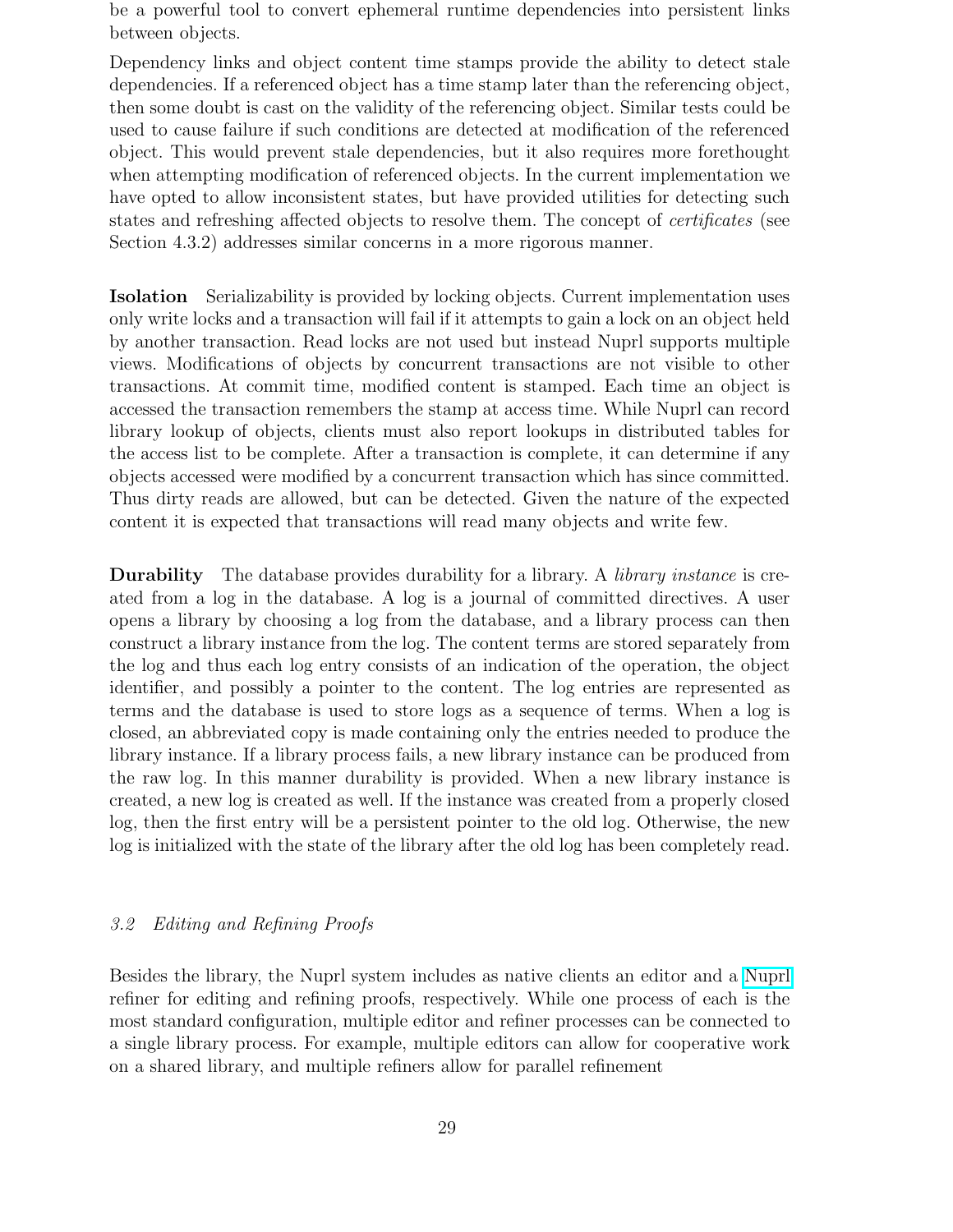The Nuprl editor is a structure editor suited to manipulating terms. It provides many features to facilitate browsing and modification of library content and offers special support for editing terms, definitions, theorems, programs, proof tactics, etc. As a structure editor it enables the user to modify terms in a structured fashion by marking subterms and editing slots in the displayed term. Users may also follow hyperlinks between object identifiers contained in a term and the object they refer to.

The [Nuprl](http://www.nuprl.org) refiner implements the formal system described in Section 2. It contains a rule compiler that translates rule objects contained in the library into inference mechanisms, which makes it possible to extend the logic in the future without reimplementing the refiner. The refiner can also extract programs from proofs and evaluate them.

JProver [81,82,104], a complete theorem prover for first-order intuitionistic and classical logic, is included as an extension to the [Nuprl](http://www.nuprl.org) refiner. To ensure validity of a proof built from refiners of disparate logics, JProver is used as a heuristic, and the proof terms are translated and rerun in the [Nuprl](http://www.nuprl.org) system. The communication between [Nuprl](http://www.nuprl.org) and JProver utilizes the MathBus design [93].

# 3.3 Communication between the Components

The advantages of an open distributed system are vast, providing us not only with the robustness and flexibility we aimed for, but also with an excellent division of labor, particularly useful for targeting mathematical knowledge management. Still, managing the communication between the library and its clients required a significant evolution of earlier versions of the [Nuprl](http://www.nuprl.org) system.

In our open architecture, refiner and editor processes will be repeatedly reading content. To facilitate this, the library has robust methods to push object content projections to clients. In our implementation, clients may subscribe to various projections and kinds of content. The library distributes lookup tables to the clients at the time of connection, and sends updates appropriately as changes are made. This minimizes load on the library and maintains the correct state for all processes.

All interprocess communication is done via the exchange of terms. Each process maintains a list of links to connected processes. Currently, term transfer is done over TCP sockets. The terms are encoded into a byte stream on output and then decoded back to a term on input.

Work is accomplished in Nuprl by evaluating requests. Requests must be evaluated in the scope of an *environment*. An environment is characterized by its subscriptions and what requests it can evaluate.

Just as an environment will process requests, it can make requests of other environments. Requests are sent by marshalling the request as a term and then routing the request to a connected environment.

Nuprl also supports a fixed API with predefined commands. The fixed API is suitable for clients which do not wish to support the distributed table features. Such clients could be used for reading Nuprl content or for batch imports of content into Nuprl. There are provisions in the API for a client to provide limited services to Nuprl.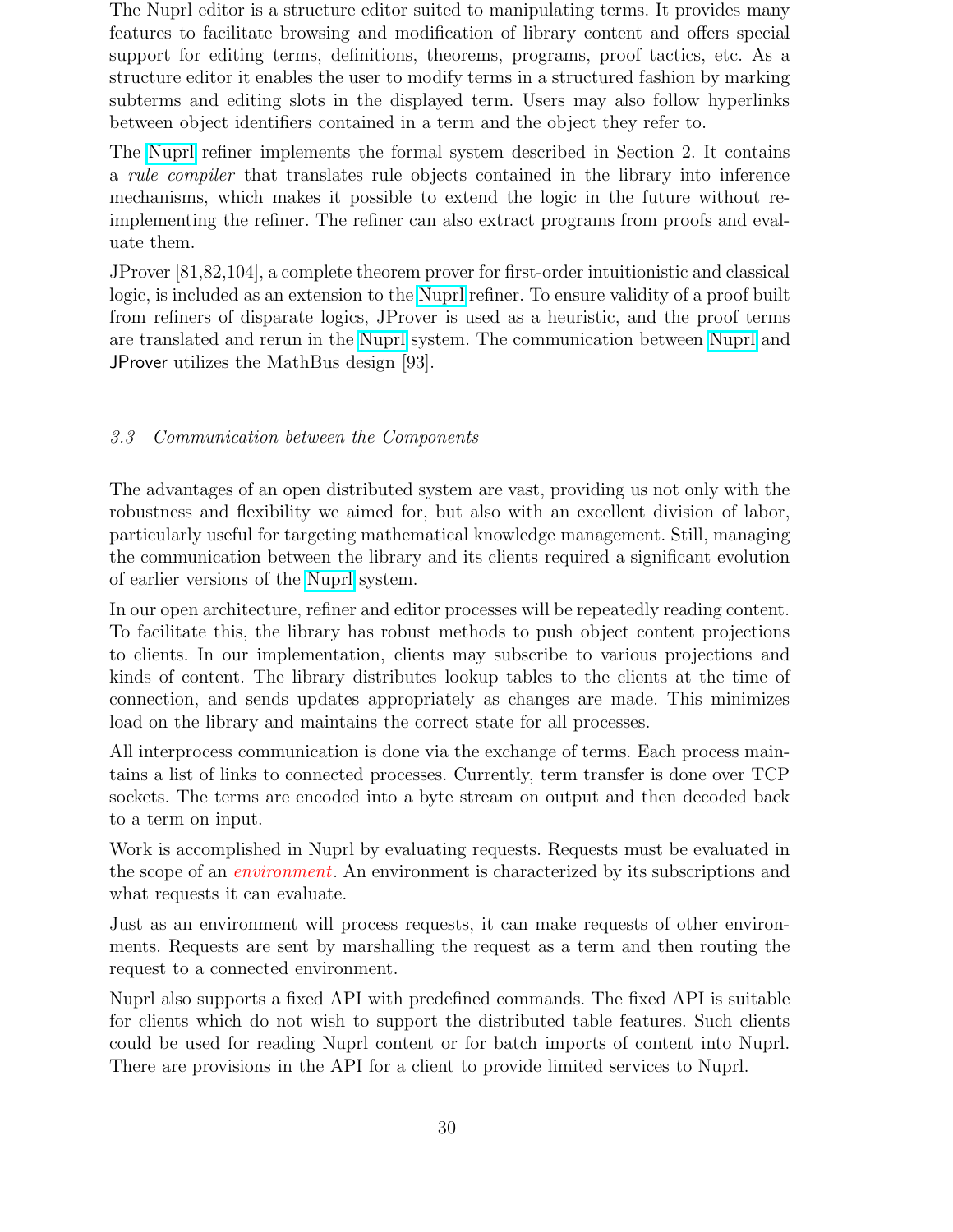To tightly integrate a system as a Nuprl client, several protocols need to be supported. The message protocol specifies the form and valid sequences of all messages. This protocol includes fields for relating messages to transaction scope and describes forms for delimiting the extent of transactions. The distributed table protocol specifies the form of broadcast messages used to update the distributed tables. The evaluation protocol specifies the form of messages used to make requests, return responses and report distributed table lookups. A client is not required to implement an evaluator in the library's native language (ML). Instead, the library can be extended to build client-specific commands to access client services provided the commands are expressible as terms.

# 4 A Formal Digital Library

It is very gratifying to researchers in automated reasoning that a great deal of formal mathematics has now been created using interactive theorem provers. There are probably as many as 50,000 formally proved theorems of interest among the files of a dozen major provers.

In the mid 90's, Doug Howe and his collaborators at Bell Labs who were using HOL and Nuprl on various projects decided that it was more efficient to carry out the basic theoretical and practical work needed to share mathematics across these provers than it was to rebuild the results separately. They worked to this end, showing how to embed HOL in Classical Nuprl [65,64] and using the combined library in their work [48,47]. We built on this work to also include PVS results in a library of formal mathematics [3]. Out of that work and our work on the [Nuprl](http://www.nuprl.org) System, emerged our project on a Formal Digital Library (FDL). The FDL allows for multiple logics, and the integration of multiple support tools and services. discuss some of our results and contributions in this section. This is an on-going effort of our research group [30], and it ties us into the Mathematical Knowledge Management community.

# 4.1 FDL Design Goals

Mathematical Knowledge Management is concerned with providing access to mathematical knowledge in order to facilitate the creation or discovery of mathematics, facilitate mathematics education, and make feasible intelligent information retrieval in large bodies of digital mathematics. To better serve these goals, a digital library of formalized mathematical and algorithmic knowledge should meet the following objectives.

Connectivity The FDL must be able to connect to multiple clients (proof tools, users, etc.) independently, asynchronously, and in parallel.

Usability Clients of the FDL must be able to browse library contents, search for information by a variety of search criteria, and contribute new knowledge to the library.

Interoperability The FDL shall support the cooperation of proof systems in the development of formal algorithmic knowledge. Different proof systems will be based on different formal theories and on different internal representations of knowledge. The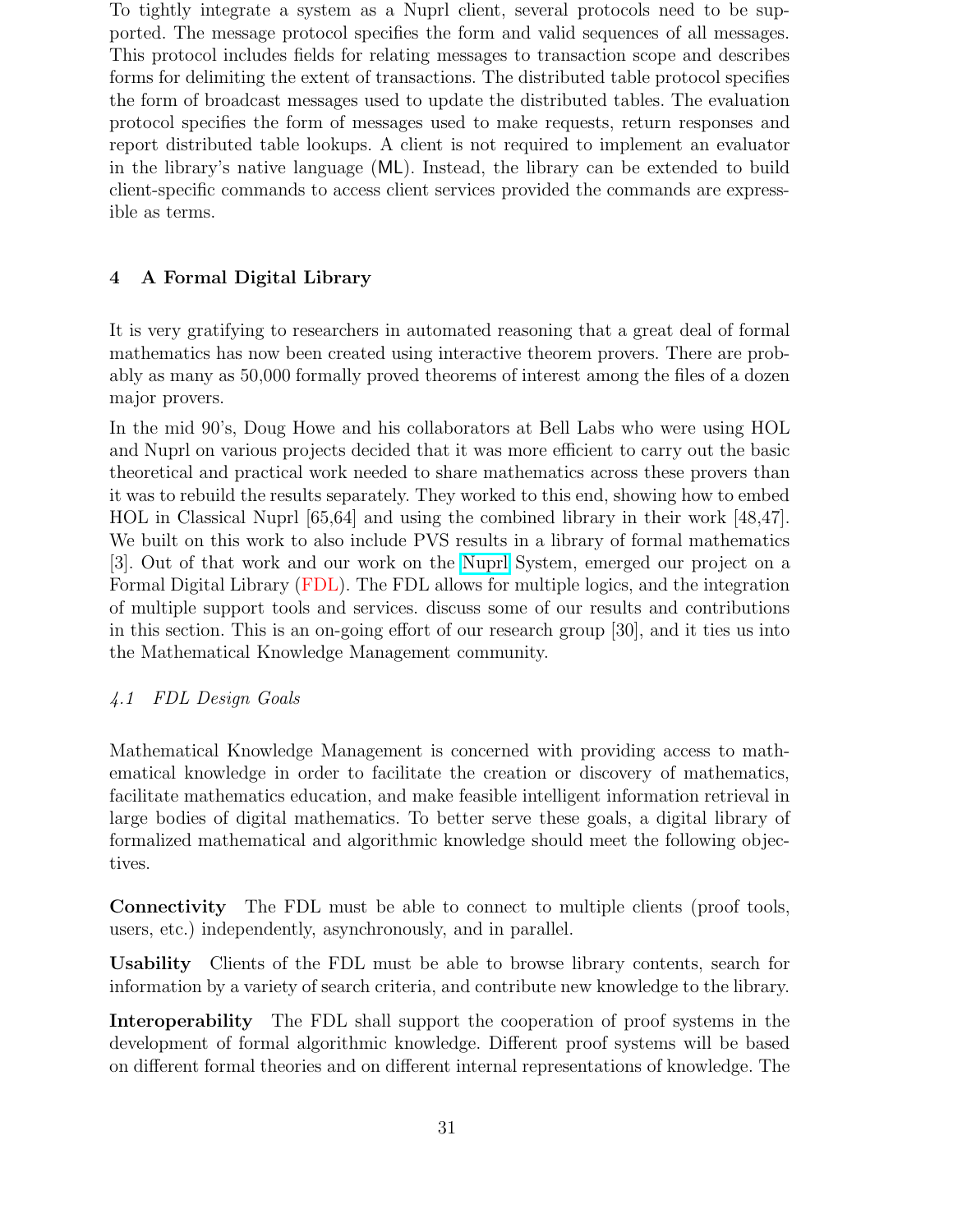

Fig. 1. FDL distributed open architecture

representation of knowledge in the FDL has to be generic, so that it can be translated into a large variety of formats when providing knowledge to clients or receiving formal knowledge from them.

Accountability The FDL needs to be able to account for the integrity of the formalized knowledge it contains. As it supports interoperability between very different proof tools, there cannot be an "absolute" notion of correctness. Instead, the FDL has to provide justifications for the validity of proofs, which will depend upon what rules and axioms are admitted and on the reliability of the inference engines employed. Furthermore, these justifications must be exposed to determine the extent to which one may rely upon the provided knowledge. We call these justifications certificates.

Information Preservation The FDL has to guarantee that existing knowledge and justifications cannot be destroyed or corrupted by clients or system crashes.

Archiving The FDL has to support the management of knowledge on a large scale such as merging separate developments of large theories and performing contextspecific tasks. This requires the use of abstract references to knowledge objects, or abstract identifiers, as traditional naming schemes do not scale.

We have extended the [Nuprl](http://www.nuprl.org) library described in Section 3.1 to a prototype FDL that interfaces with [Nuprl](http://www.nuprl.org) refiners and editors and other tools and systems that support formalized mathematical reasoning and knowledge. The FDL system is depicted in Figure 1. Multiple logics are accommodated via translators, which can map subsets of one logic onto another [65,64,48,4]. Throughout this ongoing project, we have studied concepts, core functionalities and features of formal digital libraries, which we will discuss in the rest of this section. The latest version of the [Nuprl](http://www.nuprl.org) library was in fact designed for the intended use of mathematical knowledge management. Constructing the FDL independently from the [Nuprl](http://www.nuprl.org) Refiner and Editor as a fully autonomous system, and integrating many of the concepts discussed below provided us with an excellent prototype upon which to innovate further to meet the needs of mathematical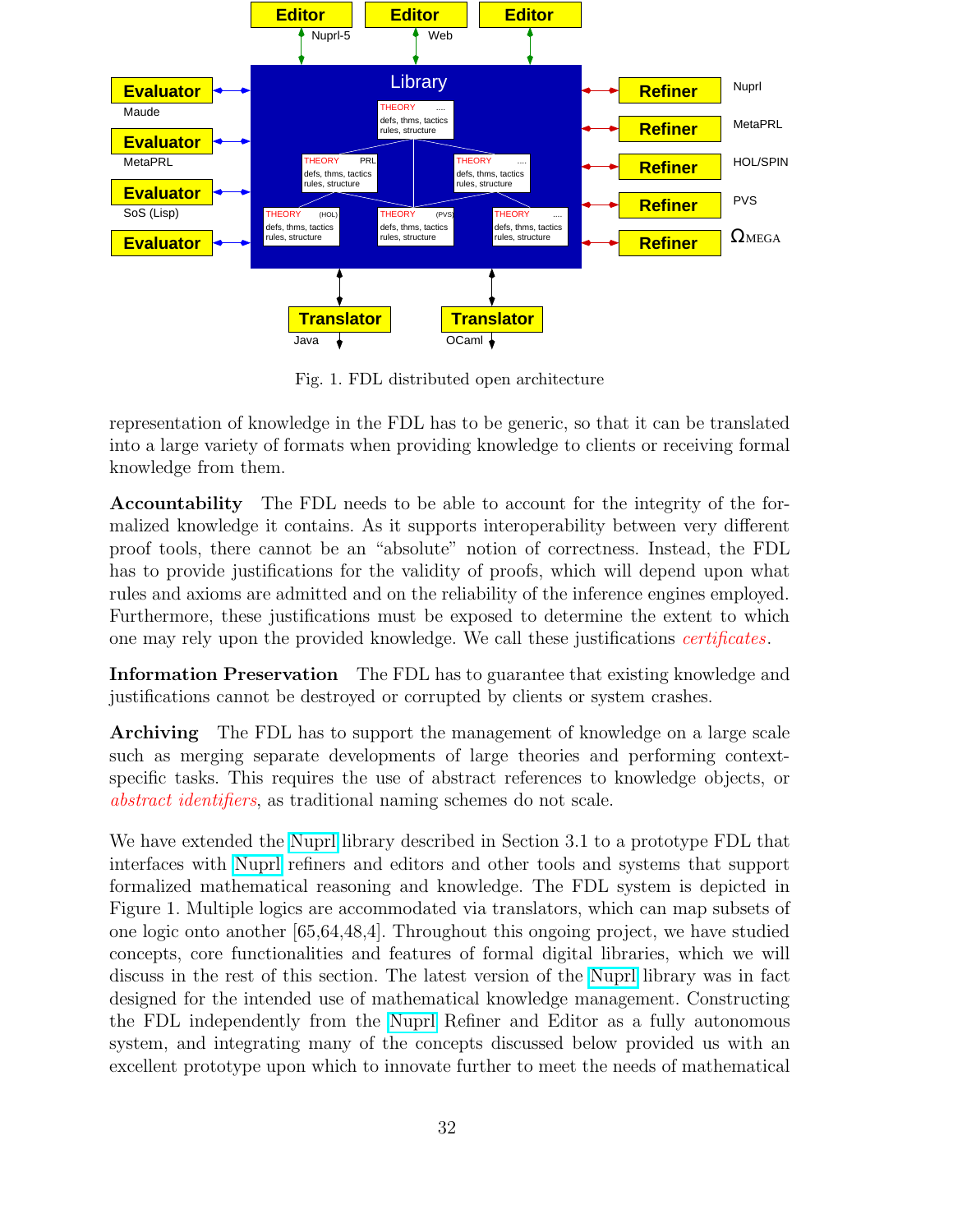knowledge management. Furthermore, it allowed us to enhance the [Nuprl](http://www.nuprl.org) system, because we can connect Nuprl refiners to it to get the benefits of the additional FDL functionalities. While concepts including abstract identifiers (Section 4.2.1) and general accounting mechanisms have been fully implemented into this prototype, closed maps (Section 4.2.2) and certificates have not yet been made available to the users, while their design is complete.

# 4.2 Organizing Concepts

# 4.2.1 Abstract Identifiers

The usual method of interaction with the FDL is to build and develop a *client work* space, i.e. a collection of named object contents that provide a specific view of the data and can be tailored to the specific needs and permissions of a client.

In a work space, *abstract object identifiers* [8] are linked to concrete names chosen by a user. This allows the user to organize objects in folders, to use the same name in different folders, and to establish "private" links between objects. The work space may also restrict a client's access to certain library objects. Most importantly, however, it protects internal identifiers and object contents from being modified without going through the FDL, helps preventing name collisions, and makes proof mechanisms independent of particular naming schemes.

The *library manager* provides clients with utilities for building, storing, and sharing collections of session objects. It maintains the work spaces and thus enforces a discipline for building named collections, thus preserving the coherency of the collections.

# 4.2.2 Closed Maps

Work spaces are represented by maps from a finite set of names to library objects. These maps have to be *closed* in the sense that the objects they refer to do not contain any references to objects that have no name in the map. Thus the basic model of interacting with the library is to maintain a *current closed map* as a part of state that is updated repeatedly as one works.

In general, a *closed map* is a function of type  $D\rightarrow\text{Term}(D)$ , where D is a finite discrete type of indices and  $Term(D)$  is the type of terms whose subterms only contain abstract identifiers in D. Usually we identify objects in a closed map with their index (or  $name$ ).

In practice the class D will be varied continually. For example, extending a closed map requires selecting a larger index class. Deleting members of a closed map requires a smaller index class. In both cases, we have to make sure that the resulting map remains closed.

If the restriction of a closed map  $m \in D \to Term(D)$  to a subclass  $X \subseteq D$  is itself a closed map, then we call it a *submap* of m. Similarly a *supermap* of m is a closed extension of m to a class  $Y \supseteq D$ . Two closed maps m and m' are *equivalent*, if they are simply renamings of each other.

Closed maps are essential for defining the notion of dependency. Objects depend on others if they directly or indirectly refer to them. An expression  $t \in Term(D)$  refers directly to an object (index)  $x \in D$  if x occurs within a subterm of t. The notion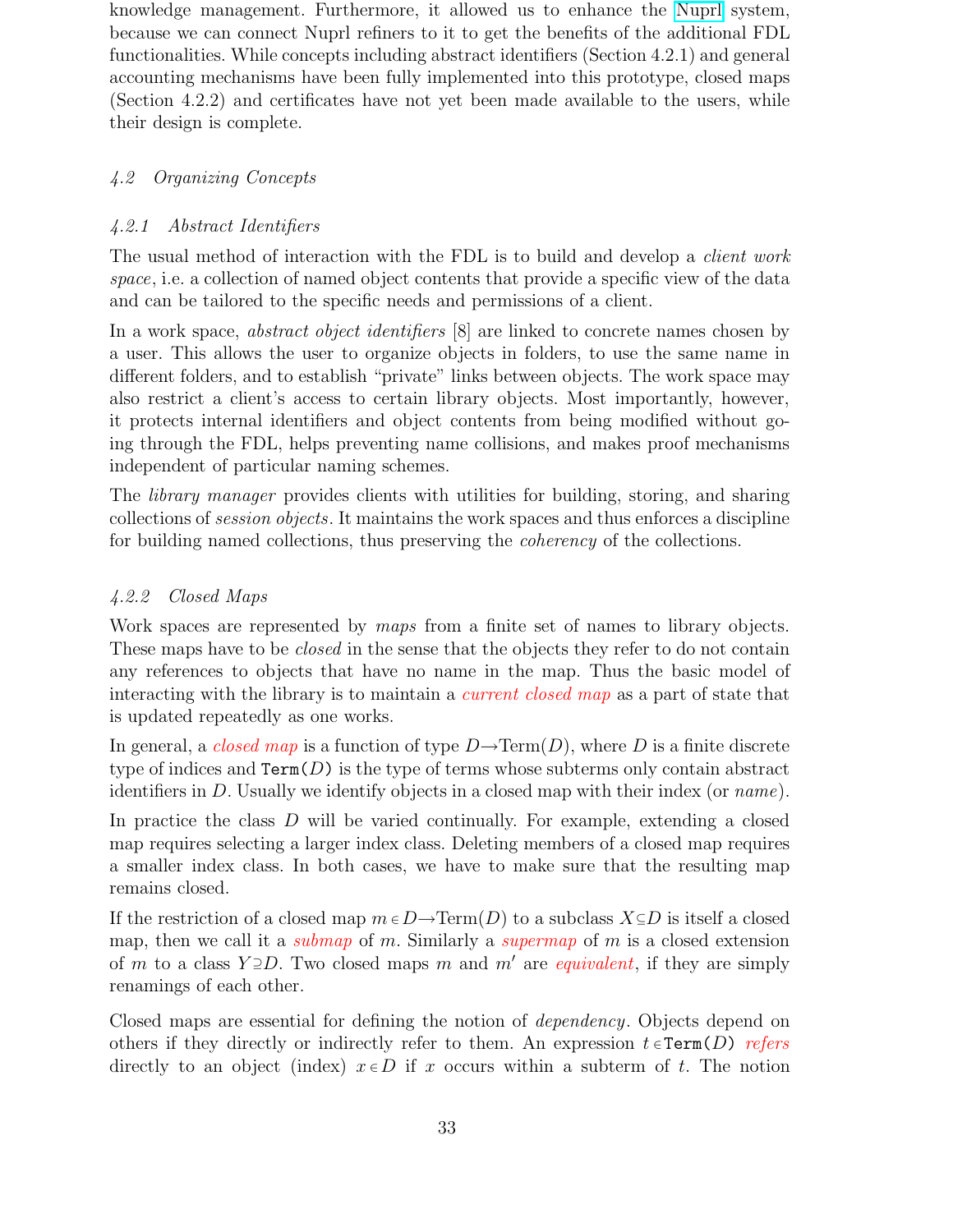of dependency is the key to defining *correctness*. While it is possible to define useful notions of correctness with respect to state, the enduring ones can only be formulated in terms of closed maps: the correctness of an object should only depend on the correctness of the object it refers to but not on library objects that are not within the current closed map.

The library is a repository not of closed maps per se, but is rather a repository of data and instructions for building closed maps modulo choice of abstract identifiers. In a session the current closed map is initialized from the library, transformed through a sequence of operations, and then stored back into the library for later retrieval. Several operations can be defined on closed maps including operations on two maps such as Merging, in which objects can be identified, or operations that build a new map by shrinking or expanding a current map, or a subset of a current map, utilizing dependency information.

### 4.3 Accounting mechanisms

One of the central aspects of a formal digital library is to account for the integrity of its contents and to support arguments for claims of the following form:

Because the library contains a proof of theorem  $T$  that refers to a given collection of proof rules and proof engines, theorem  $T$  is true if those rules are valid and those engines run correctly.

Accounting mechanisms determine how to execute inferences as specified by a proof tactic depending on the actual contents of the library and produce certificates, which attest that certain actions were taken at a certain time to account for the validity of an object. Accounting mechanisms are also needed to determine whether a proof built from a collection of certified inferences is acceptable for a given purpose. This would be trivial if the FDL were restricted to a single uniform logic and to a single inference engine. But inferences that may employ a variety of logics and inference engines cannot be simply combined. Instead, certain stipulations limiting proofs to a given set of rules, axioms, and other objects on which these may depend must be expressed and checked.

To account for the validity of library objects, the knowledge base supports *dependency* tracking. For this purpose a variety of information is stored together with an object, e.g. the logical rules and theorems on which it depends, the exact version of the refiners that were used to prove it, timestamps, etc. This information will help a user to validate theorems that rely on knowledge created by several systems, provided that the conditions for hybrid validity with respect to the underlying logics are well understood and stored in the library. For instance, a theorem referring to lemmata from [Nuprl](http://www.nuprl.org) (constructive type theory) and HOL (classical higher order logic) would be marked as constructively valid if the HOL theorems involve only decidable predicates.

The library only provides methods to store and retrieve dependency data recorded for an object. Tools for examining the relationships between objects from disparate domains must be provided by developers of the systems being related.

Key units of the FDL accounting mechanisms include accounting at the level inference, and maintenance of certificates.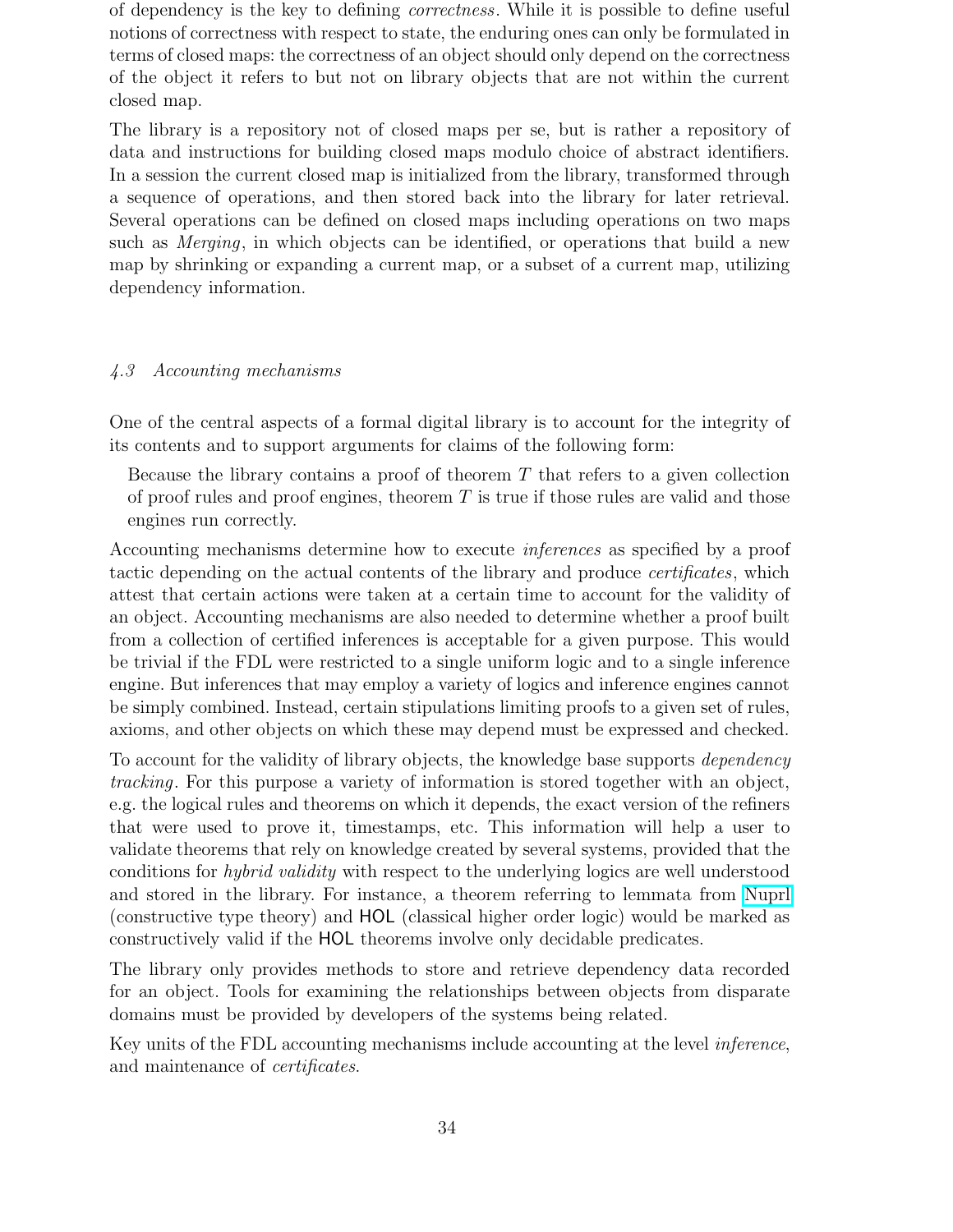## 4.3.1 Inferences

One of the most fundamental mechanisms to account for the validity of library contents is the application of logical inferences from a finite number of premises to a conclusion. Inferences are represented by trees of inference steps, which in turn are represented as library objects. A library process checks or generates an inference step by applying inference engines, which create proofs in some formal calculus according to user specified methods.

The fact that an inference step has been verified by a given inference engine is represented by an external certificate that refers to the inference step. There may be multiple certificates for the same inference, certifying that the inference has been checked by different inference engines. Depending on the contents of the available certificates, the inference may be considered valid or not in a specific context.

Inference engines support the development of new formal knowledge by providing mechanisms for interactive, tactical, and fully automated reasoning in a specific formal language. As the formal digital library supports almost any formal language, it can be connected to a variety of inference engines that will provide justifications for its formal content.

# 4.3.2 Certificates

Certificates are the basis for logical accounting. They attest that certain library actions were taken at a certain time to validate the contents of, or identity between, objects. A certificate will be realized as an object, which can then be referenced and accessed like other objects save for certain constraints. A certificate cannot be created or modified except by the library process following a procedure specific to the kind of certificate in question.

Although certificate contents are expected to be rather compact, largely consisting of object references, they will often be expensive to establish. By realizing certificates as objects the library can build certificates that depend on others whose correctness is independently established. Thus one process of certification can contribute to many other certifications without having to be redone.

The paradigmatic certificates are those created to validate proofs. An *inference step* certificate attests to the fact that a specified inference engine accepted that a certain inference step is valid. It is built by applying the engine to the inference, and includes references to the inference step as well as to the instructions for building or deploying the inference engine. A proof is a rooted dag of inference steps. A proof certificate is created only when there is an inference certificate for the root inference, and there are already proof certificates for all the proofs of the premises of the root inference.

A certificate may fall into doubt when any object it refers to is modified and needs to be reconsidered and modified in this case. Certificates may also be reconsidered by explicit demand.

As certificates only attest to the fact that the objects they refer to satisfy certain policies for creating these certificates, they provide justifications that are more general than formal proofs in a specific target logic. Nevertheless, they are equally rigorous in the sense that they provide the exact reasons that were used for declaring an object valid.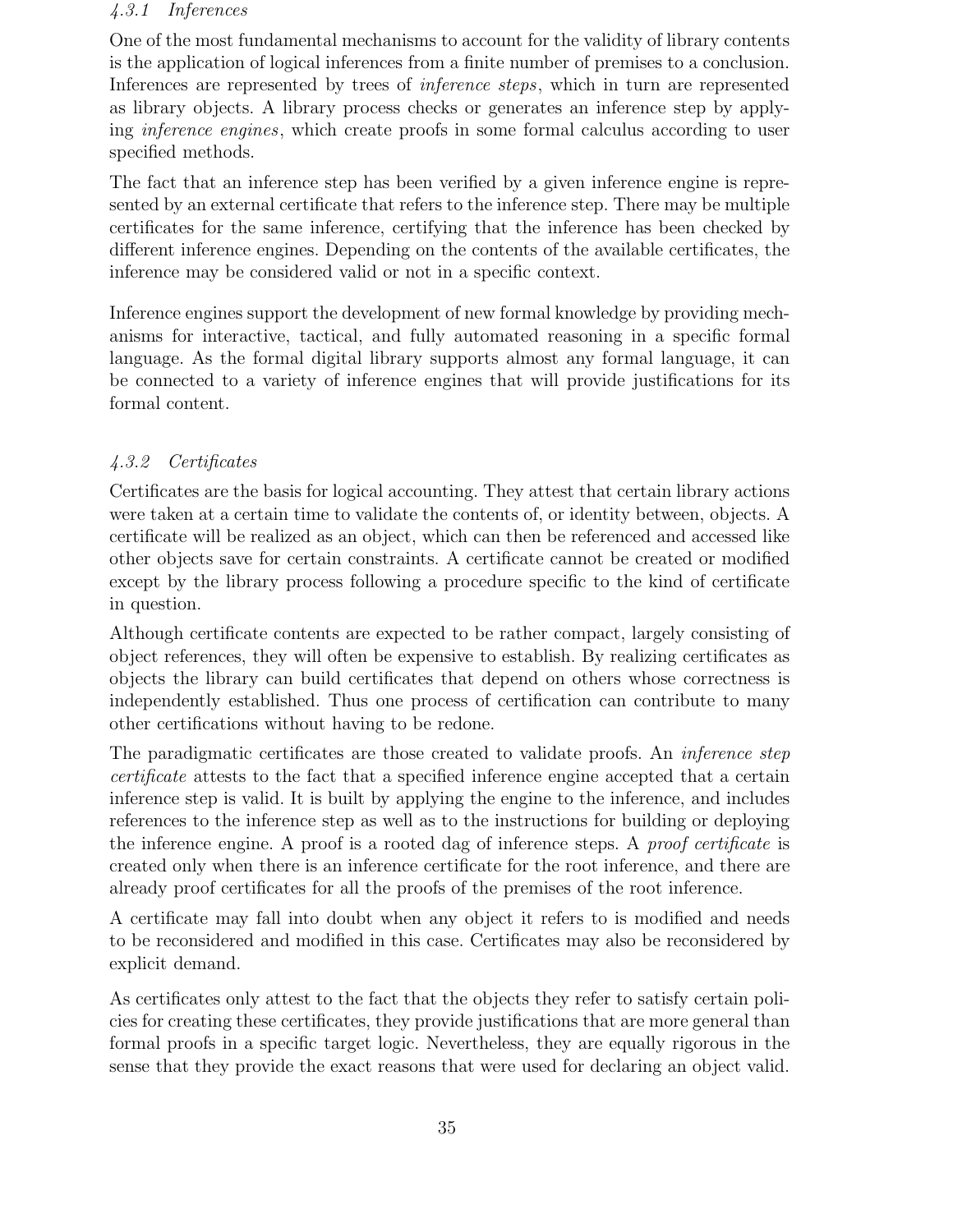This aspect is particularly interesting when one considers the possibility that certain inference engines may not be generally accepted. People who do trust a certain inference engine will accept the certificates produced by it while others will insist that the same inferences have to be checked by inference engines they trust. The connection between the FDL and JProver accounts for these two levels of trust: one may either trust that matrix proofs produced by JProver [81] are valid, or one may require that the algorithm for translating matrix proofs into sequent proofs [82] be executed and that the results will be checked with a proof checker for the intuitionistic sequent calculus.

# 4.4 Information Science Considerations

With the capabilities to merge vast collections of formal mathematics, to account for their correctness and origins, and to use these libraries in the further developments of formal mathematics, we see both a need and an opportunity to utilize and adapt information science techniques.

# 4.4.1 Publishing and Reading

One of the key services that a library must provide is an interface that makes formal algorithmic knowledge accessible to users. Efforts such as MoWGLI and the HELM project [55,95] attest to this importance. As we envision a variety of users who would benefit from being able to inspect the contents of a formal digital library, we have developed a *publication mechanism* that enables external users to access the logical library and to browse its contents without having to run a local copy of it.

In [98] we made a first step towards publishing our formal mathematics on the web. Our interface supports viewing formal contents at all levels of precision – from the rough sketch of a theory or proof down to the level of the underlying logic. We expect that the ability to unveil formal details on demand will have a significant educational value for teaching and understanding mathematical and algorithmic concepts.

We have built a large utility for converting related collections of objects to HTML, along with automatically generated structure-revealing documents and auxiliary annotations. When the utility is run, the various browsable pages and some print forms are generated, missing links are reported diagnostically, and a decision is rendered about whether the result is suitable for posting. The structure of the generated web material is thoroughly explained on the several documentation pages to which one may link from every page so created.

Currently, the publication mechanisms are capable of handling formal content created by [Nuprl.](http://www.nuprl.org) Automatically showing new kinds of content in this way, such as pages about PVS libraries, requires appropriate modification and specialization. Not only might the presentation of each object need adjustment, but the relations to be revealed between documents must be determined and accommodated.

# 4.4.2 A Whole Greater than its Sum

From an information science perspective, the FDL is a dynamic information network, with library objects as its vertices and relationships between them as its arcs, not unlike web pages and hypertext. There can coexist multiple kinds of arcs, defined at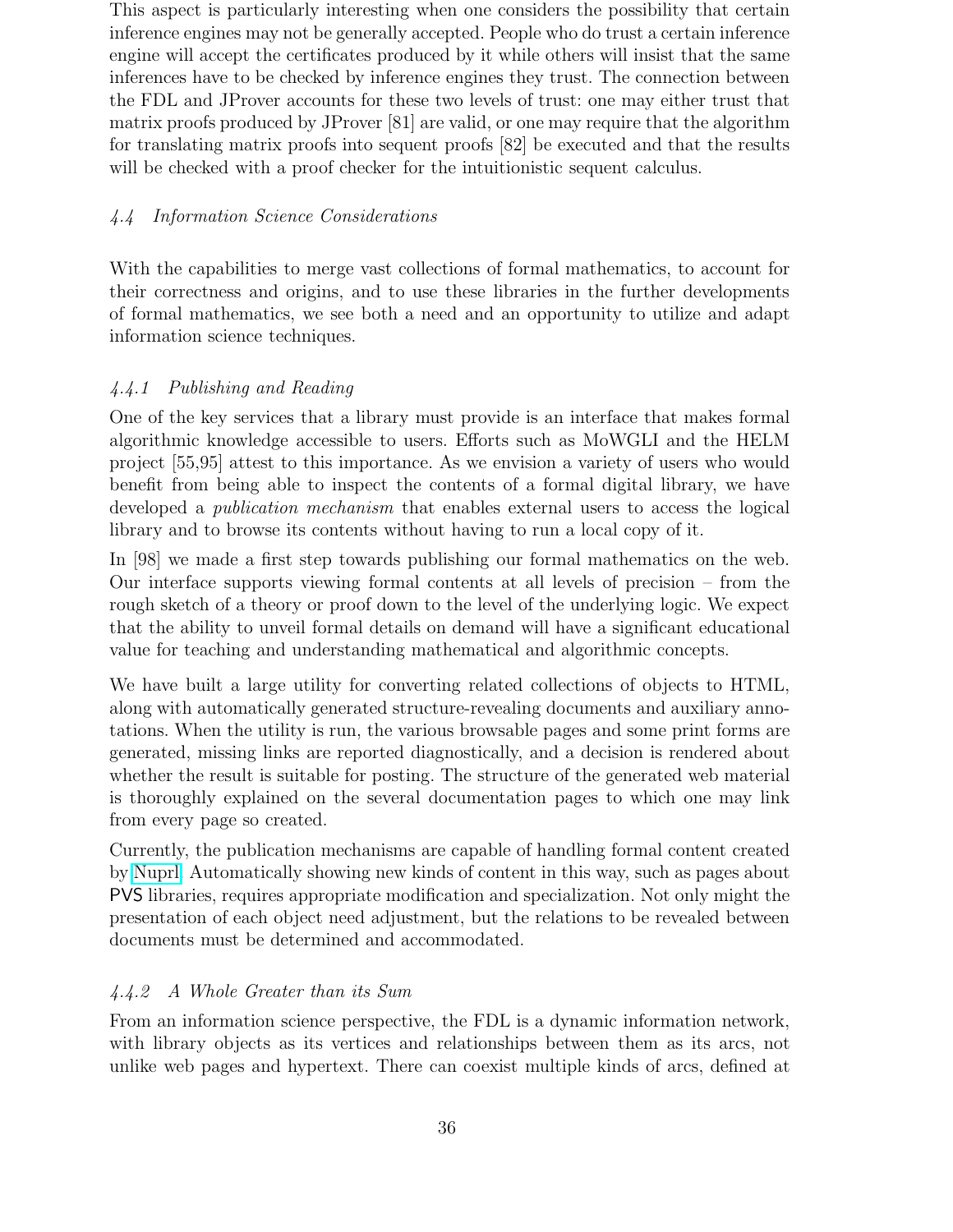varying levels of detail, such as object to object or theory to theory, as well as multiple kinds of objects. The collection of these objects into such a network facilitates a deeper and richer understanding than instances of these objects, or even instances of these objects together with meta-properties. We have already seen this in numerous accounts for the web [70,103].

One meaningful and straightforward relationship in the FDL network is the logical dependency relationship. If we limit the links to logical dependencies, for example, then, unlike with hypertext on the web, we gain a well defined linking mechanism. A popular link analysis method to reveal relevancy in web search, HITS [70], was applied and adapted to the FDL dependency network in [88]. The algorithm finds popular nodes, which is useful for ranking query-based search results, and also finds communities, or clusters of related objects, which may be useful for automated organization of the library. Looking at the graph as a whole, it appears that our FDL mathematics collections are scale-free [11]. A scale-free network includes "very connected" nodes, which greatly shorten the likely distance between two nodes from that of a randomly connected graph with the same number of nodes and arcs. A characteristic depth and breadth of the graph was also revealed. Initial comparisons were made between the FDL network and the dependency network of a collection of Coq proofs, yielding a mix of similar and dissimilar patterns. Relationships to other objects, and the context within which a math object resides, can bring added support to the task of information retrieval in the math domain.

### 5 Conclusion

The [Nuprl](http://www.nuprl.org) system, its Computational Type Theory, and the design of a formal digital library are the result of more than 20 years of research and practical experiments with mathematical proof assistants. In addition to aspects of theoretical developments and issues of implementing state-of-the-art proof environments there have been numerous applications ranging from mathematics and formal courseware to hardware and software design, verification, and optimization [62,97,1,68,64,28,80,56,77,85,34,19,86,18,79]. Much of our current research supports the interaction between [Nuprl](http://www.nuprl.org) and other mathematical assistants, proof engines, and publication mechanisms – both from the technological and from the logical perspective – which will lead to a greater acceptance of these systems in the practice of mathematics and software development.

Acknowledgments This material is based upon work supported by the National Science Foundation under Grants No. 0204193 (Proof Automation in Constructive Type Theory) and 0208536 (Innovative Programming Technology for Embedded Systems). Any opinions, findings, and conclusions or recommendations expressed in this material are those of the authors and do not necessarily reflect the views of the National Science Foundation.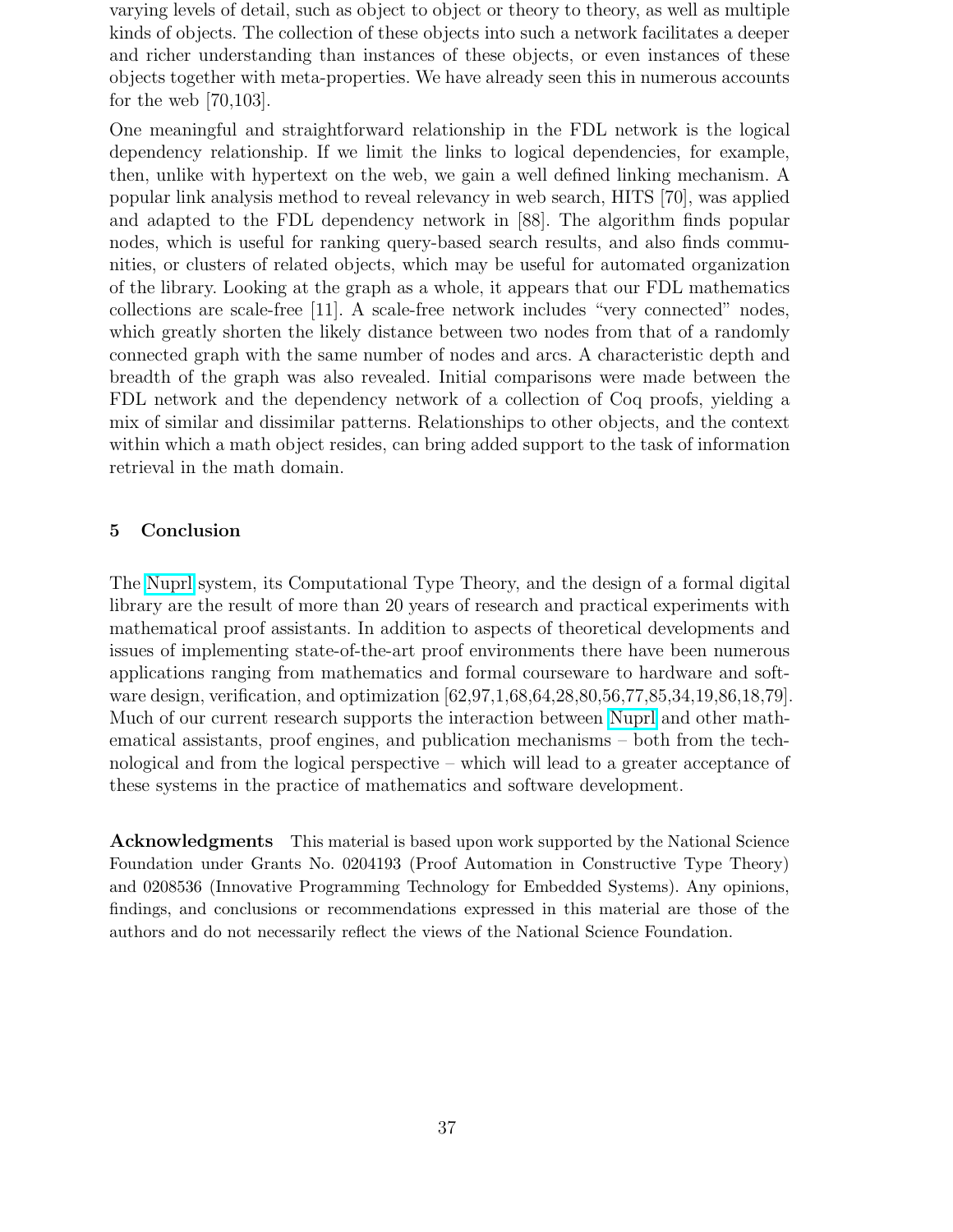#### References

- [1] Mark Aagaard and Miriam Leeser. Verifying a logic synthesis tool in [Nuprl.](http://www.nuprl.org) In Gregor Bochmann and David Probst, editors, Proceedings of Workshop on Computer-Aided Verification, LNCS 663, pages 72–83. Springer-Verlag, 1993.
- [2] J. Abbott, A. van Leeuwan, and A. Strotmann. Openmath: Communicating mathematical information between co-operating agents in a knowledge network. Journal of Intelligent Systems, 1998.
- [3] Stuart Allen, Robert Constable, Richard Eaton, Christoph Kreitz, and Lori Lorigo. The Nuprl open logical environment. In D. McAllester, editor,  $17<sup>th</sup>$  Conference on Automated Deduction, volume 1831 of Lecture Notes in Artificial Intelligence, pages 170–176. Springer Verlag, 2000.
- [4] Stuart Allen, Mark Bickford, Robert Constable, Richard Eaton, and Christoph Kreitz. A Nuprl-PVS connection: Integrating libraries of formal mathematics. Technical report, Cornell University. Department of Computer Science, 2003.
- [5] Stuart F. Allen. A Non-type-theoretic Definition of Martin-Löf's Types. In Gries [51], pages 215–224.
- [6] Stuart F. Allen. A Non-Type-Theoretic Semantics for Type-Theoretic Language. PhD thesis, Cornell University, 1987.
- [7] Stuart F. Allen. From  $dy/dx$  to  $\int$  p: a matter of notation. In *Proceedings of the* Conference on User Interfaces for Theorem Provers, Eindhoven, The Netherlands, 1998.
- [8] Stuart F. Allen. Abstract identifiers, intertextual reference and a computational basis for recordkeeping. First Monday, 9(2), 2004.
- [9] A. Asperti, L. Padovani, C. Sacerdoti Coen, F. Guidi, and I. Schena. Mathematical knowledge management in HELM. volume 38, Issue 1-3, pages 27–46. Kluwer Academic Publishers, 2003.
- [10] R. C. Backhouse, P. Chisholm, and G. Malcolm. Do-it-yourself type theory (part II). EATCS Bulletin, 35:205–245, 1988.
- [11] A.L. Barabsi and R. Albert. Emergence of scaling in random networks. pages 509–512.
- [12] Henk P. Barendregt. Handbook of Logic in Computer Science, volume 2, chapter Lambda Calculi with Types, pages 118–310. Oxford University Press, 1992.
- [13] J. L. Bates. A Logic for Correct Program Development. PhD thesis, Cornell University, 1979.
- [14] J. L. Bates and Robert L. Constable. Proofs as programs. ACM Transactions on Programming Languages and Systems, 7(1):53–71, 1985.
- [15] Yves Bertot and Pierre Castéran. Interactive Theorem Proving and Program Development; Coq'Art: The Calculus of Inductive Constructions. Texts in Theoretical Computer Science. Springer-Verlag, 2004.
- [16] Gustavo Betarte and Alvaro Tasistro. Extension of Martin-Löf's type theory with record types and subtyping. In Twenty-Five Years of Constructive Type Theory, pages 21–39. Oxford University Press, 1998.
- [17] Mark Bickford and Robert L. Constable. A logic of events. Technical Report TR2003- 1893, Cornell University, 2003.
- [18] Mark Bickford, Christoph Kreitz, Robbert van Renesse, and Xiaoming Liu. Proving hybrid protocols correct. In Richard Boulton and Paul Jackson, editors,  $14^{th}$ International Conference on Theorem Proving in Higher Order Logics, LNCS 2152, pages 105–120. Springer Verlag, 2001.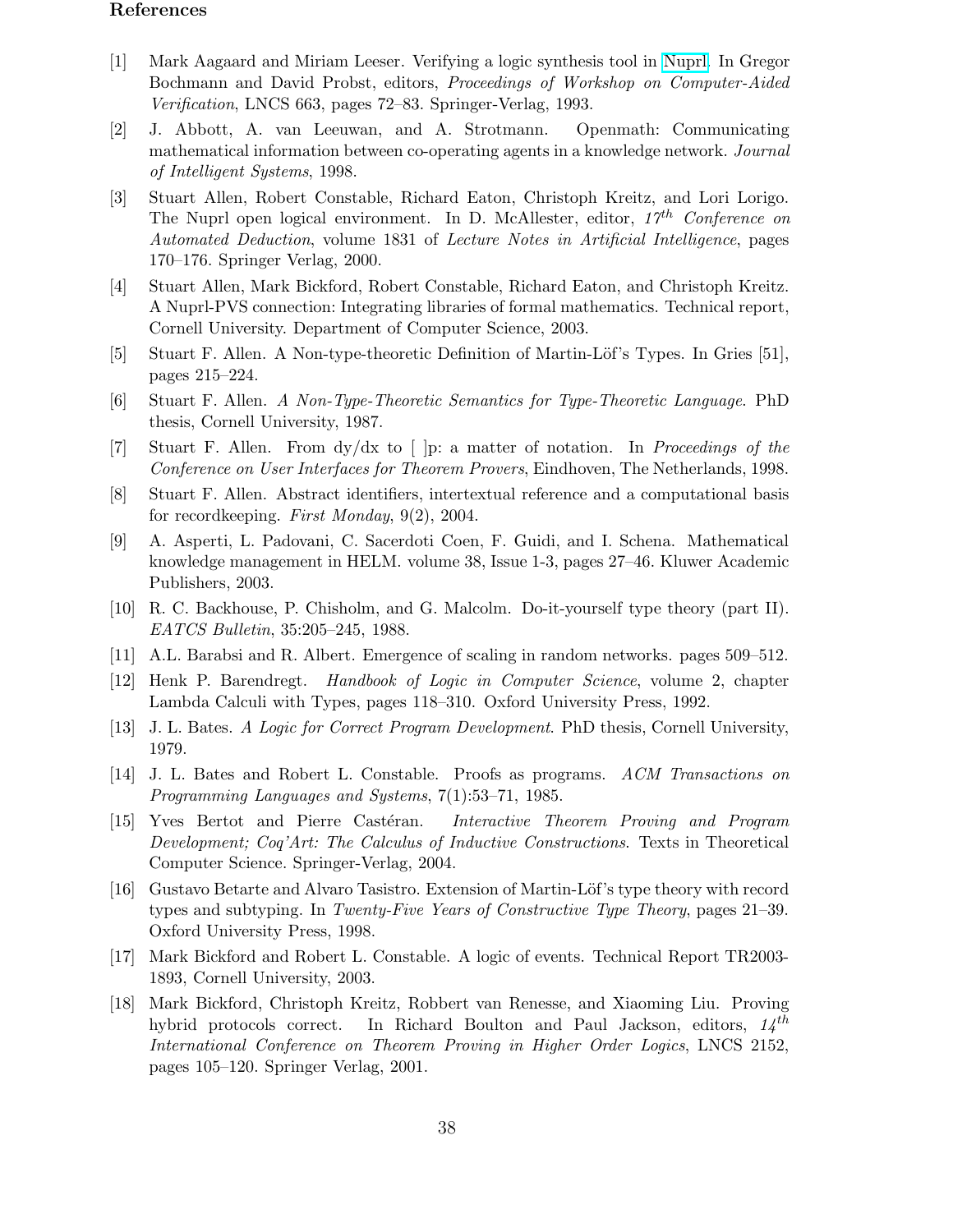- [19] Ken Birman, Robert Constable, Mark Hayden, Jason Hickey, Christoph Kreitz, Robbert van Renesse, Ohad Rodeh, and Werner Vogels. The Horus and Ensemble projects: Accomplishments and limitations. In DARPA Information Survivability Conference and Exposition, pages 149–160. IEEE Computer Society Press, 2000.
- [20] E. Bishop. Foundations of Constructive Analysis. McGraw Hill, NY, 1967.
- [21] N. Bourbaki. Elements of Mathematics, Algebra, volume 1. Addison-Wesley, Reading, MA, 1968.
- [22] R. S. Boyer and J. S. Moore. A Computational Logic. Academic Press, New York, 1979.
- [23] D. Carlisle, P. Ion, R. Minder, and N. Poppelier. Mathematical markup language (MathML) 2.0 w3c recommendation. February 2001. URL: www.w3.org/TR/2001/REC-MAthML2-20010221/.
- [24] Alonzo Church. Introduction to Mathematical Logic, volume I. Princeton University Press, 1956.
- [25] Robert L. Constable. Constructive mathematics and automatic program writers. In Proceedings of the IFIP Congress, pages 229–233. North-Holland, 1971.
- [26] Robert L. Constable. Mathematics as programming. In Proceedings of the Workshop on Programming and Logics, LNCS 164, pages 116–128. Springer-Verlag, 1983.
- [27] Robert L. Constable. The semantics of evidence. Technical Report TR85-684, Cornell University, 1985.
- [28] Robert L. Constable. Creating and evaluating interactive formal courseware for mathematics and computing. In Magdy F. Iskander, Mario J. Gonzalez, Gerald L. Engel, Craig K. Rushforth, Mark A. Yoder, Richard W. Grow, and Carl H. Durney, editors, Frontiers in Education. IEEE, 1996.
- [29] Robert L. Constable. Types in logic, mathematics and programming. In S. R. Buss, editor, Handbook of Proof Theory, chapter X, pages 683–786. Elsevier Science B.V., 1998.
- [30] Robert L. Constable, Stuart Allen, Mark Bickford, James Caldwell, Jason Hickey, and Christoph Kreitz. Steps Toward a World Wide Digital Library of Formal Algorithmic Knowledge, volume 1. 2003.
- [31] Robert L. Constable et al. Implementing Mathematics with the [Nuprl](http://www.nuprl.org) Proof Development System. Prentice-Hall, NJ, 1986.
- [32] Robert L. Constable and Jason Hickey. [Nuprl'](http://www.nuprl.org)s class theory and its applications. In Friedrich L. Bauer and Ralf Steinbrueggen, editors, *Foundations of Secure Computation*, NATO ASI Series, Series F: Computer & System Sciences, pages 91–116. IOS Press, 2000.
- [33] Robert L. Constable and Douglas J. Howe. Implementing metamathematics as an approach to automatic theorem proving. In R. B. Banerji, editor, Formal Techniques in Artificial Intelligence: A Source Book, pages 45–76. Elsevier Science Publishers, 1990.
- [34] Robert L. Constable, Paul B. Jackson, Pavel Naumov, and Juan Uribe. Constructively formalizing automata. In Proof, Language and Interaction: Essays in Honour of Robin Milner, pages 213–238. MIT Press, Cambridge, 2000.
- [35] Robert L. Constable, S. Johnson, and C. Eichenlaub. Introduction to the PL/CV2 Programming Logic, LNCS 135. Springer-Verlag, 1982.
- [36] Robert L. Constable and S. D. Johnson. A PL/CV précis. In *Principles of Programming* Languages, pages 7–20. ACM, NY, 1979.
- [37] Robert L. Constable, T. Knoblock, and J. L. Bates. Writing programs that construct proofs. J. Automated Reasoning, 1(3):285–326, 1984.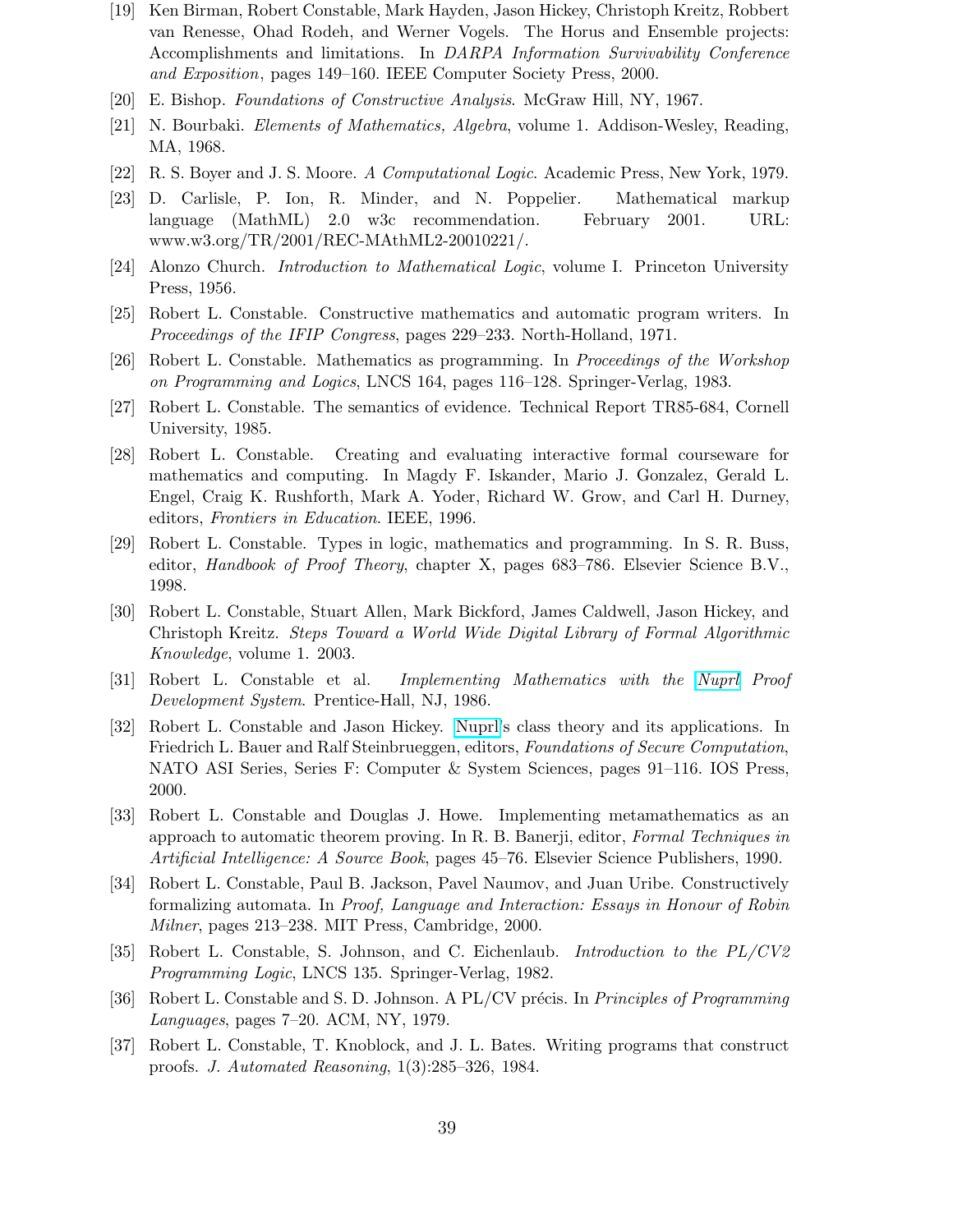- [38] Robert L. Constable and Michael J. O'Donnell. A Programming Logic. Winthrop, Mass., 1978.
- [39] Robert L. Constable and D. R. Zlatin. The type theory of PL/CV3. ACM Transactions on Programming Languages and Systems, 6(1):94–117, January 1984.
- [40] Cristina Cornes, Judicaël Courant, Jean-Christophe Filliâtre, Gérard Huet, Pascal Manoury, Christine Paulin-Mohring, César Muñoz, Chetan Murthy, Catherine Parent, Amokrane Saïbi, and Benjamin Werner. The Coq Proof Assistant reference manual. Technical report, INRIA, 1995.
- [41] Karl Crary. Foundations for the implementation of higher-order subtyping. In 1997 ACM SIGPLAN International Conference on Functional Programming, 1997.
- [42] Karl Crary. Simple, efficient object encoding using intersection types. Technical Report TR98-1675, Department of Computer Science, Cornell University, April 1998.
- [43] Karl Crary. Type–Theoretic Methodology for Practical Programming Languages. PhD thesis, Cornell University, Ithaca, NY, August 1998.
- [44] H. B. Curry, R. Feys, and W. Craig. Combinatory Logic, Volume I. Studies in Logic and the Foundations of Mathematics. North-Holland, Amsterdam, 1958.
- [45] N. G. de Bruijn. The mathematical language Automath: its usage and some of its extensions. In J. P. Seldin and J. R. Hindley, editors, Symposium on Automatic Demonstration, LNM 125, pages 29–61. Springer-Verlag, 1970.
- [46] P. Dybjer. Inductive sets and families in Martin-Löf's type theory and their set-theoretic semantics. In G. Huet and G. Plotkin, editors, Logical Frameworks, pages 280–306. Cambridge University Press, 1991.
- [47] Amy Felty and Frank Stomp. A correctness proof of a cache coherence protocol. In 11th Annual Conference on Computer Assurance, pages 128–141, 1996.
- [48] Amy P. Felty and Douglas J. Howe. Hybrid interactive theorem proving using [Nuprl](http://www.nuprl.org) and HOL. In William McCune, editor, *Proceedings of the*  $14<sup>th</sup>$  *International Conference* on Automated Deduction, LNAI 1249, pages 351–365. Springer, 1997.
- [49] J-Y. Girard, P. Taylor, and Y. Lafont. Proofs and Types, volume 7 of Cambridge Tracts in Computer Science. Cambridge University Press, 1989.
- [50] Michael Gordon, Robin Milner, and Christopher Wadsworth. Edinburgh LCF: a mechanized logic of computation, LNCS 78. Springer-Verlag, 1979.
- [51] D. Gries, editor. Proceedings of the 2<sup>nd</sup> IEEE Symposium on Logic in Computer Science. IEEE Computer Society Press, June 1987.
- [52] T. G. Griffin. Notational Definition and Top-Down Refinement for Interactive Proof Development Systems. PhD thesis, Cornell University, 1988.
- [53] Robert Harper and Mark Lillibridge. A type-theoretic approach to higher-order modules with sharing. In 21st ACM SIGPLAN-SIGACT Symposium on Principles of Programming Languages, pages 123–137, Portland, OR, January 1994.
- [54] Robert Harper and John C. Mitchell. On the type structure of Standard ML. ACM Transactions on Programming Languages and Systems, 15(2):211–252, April 1993.
- [55] HELM: Hypertextual electronic library of mathematics. http://www.cs.unibo.it/~asperti/HELM.
- [56] J. Hickey, N. Lynch, and R. van Renesse. Specifications and proofs for Ensemble layers. In R. Cleaveland, ed.,  $5<sup>th</sup> International Conference on Tools and Algorithms for the$ Construction and Analysis of Systems, LNCS 1579, pages 119–133. Springer Verlag, 1999.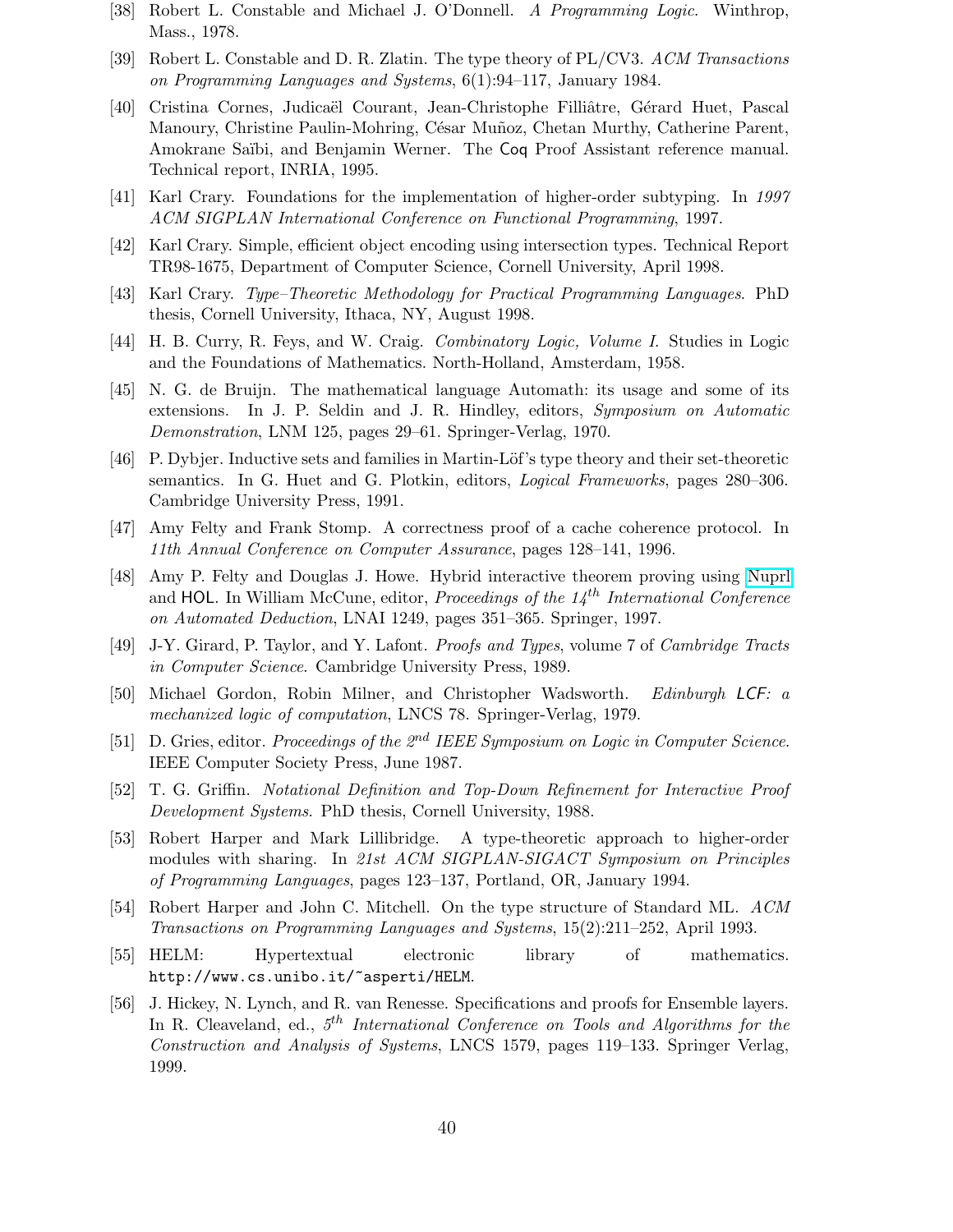- [57] Jason Hickey, Aleksey Nogin, Robert L. Constable, Brian E. Aydemir, Eli Barzilay, Yegor Bryukhov, Richard Eaton, Adam Granicz, Alexei Kopylov, Christoph Kreitz, Vladimir N. Krupski, Lori Lorigo, Stephan Schmitt, Carl Witty, and Xin Yu. MetaPRL — A modular logical environment. In David Basin and Burkhart Wolff, editors, Proceedings of the  $16^{th}$  International Conference on Theorem Proving in Higher Order Logics, LNCS 2758, pages 287–303. Springer-Verlag, 2003.
- [58] Jason J. Hickey. The MetaPRL Logical Programming Environment. PhD thesis, Cornell University, Ithaca, NY, January 2001.
- [59] C. A. R. Hoare. Notes on data structuring. In Structured Programming. Academic Press, New York, 1972.
- [60] James G. Hook and Douglas J. Howe. Impredicative strong existential equivalent to type:type. Technical Report TR 86-760, Cornell University. Department of Computer Science, Ithaca, NY 14853-7501, June 1986.
- [61] W. Howard. The formulas-as-types notion of construction. In To H.B. Curry: Essays on Combinatory Logic, Lambda-Calculus and Formalism, pages 479–490. Academic Press, NY, 1980.
- [62] Douglas J. Howe. The computational behaviour of Girard's paradox. In David Gries, editor, LICS-87 – Second Annual Symposium on Logic in Computer Science, pages 205–214. IEEE Computer Society Press, 1987.
- [63] Douglas J. Howe. Equality in lazy computation systems. In  $4^{th}$  IEEE Symposium on Logic in Computer Science, pages 198–203, IEEE Computer Society Press.
- [64] Douglas J. Howe. Importing mathematics from HOL into [Nuprl.](http://www.nuprl.org) In J. von Wright, J. Grundy, and J. Harrison, editors, Theorem Proving in Higher Order Logics, LNCS 1125, pages 267–282. Springer-Verlag,1996.
- [65] Douglas J. Howe. Semantic foundations for embedding HOL in [Nuprl.](http://www.nuprl.org) In Martin Wirsing and Maurice Nivat, editors, *Algebraic Methodology and Software Technology*, LNCS 1101, pages 85–101. Springer-Verlag, 1996.
- [66] Douglas J. Howe. A classical set-theoretic model of polymorphic extensional type theory. Unpublished manuscript, 1997. Available at ftp://ftp.research.belllabs.com/dist/howe/set-nuprl.ps.gz.
- [67] Douglas J. Howe. Toward sharing libraries of mathematics between theorem provers. In D.M. Gabbay and M. de Rijke, editors, *Frontiers of Combining Systems 2*, volume 7 of Studies in Logic and Computation, pages 161–176. Research Studies Press/Wiley, 2000.
- [68] Paul B. Jackson. Exploring abstract algebra in constructive type theory. In Alan Bundy, editor,  $12^{th}$  Conference on Automated Deduction, LNAI 814, Springer Verlag, 1994.
- [69] S. C. Kleene. Introduction to Metamathematics. D. Van Nostrand, Princeton, 1952.
- [70] J. Kleinberg. Authoritative sources in a hyperlinked environment. In Proceedings of the Ninth ACM-SIAM Symposium on Discrete Algorithms, 1998.
- [71] T. Knoblock. Metamathematical Extensibility in Type Theory. PhD thesis, Cornell University, 1987.
- [72] M. Kohlhase. Omdoc: An infrastructure for openmath content dictionary information. In Bulletin of the ACM Special Interest Group for Algorithmic Mathematics SIGSAM, 2000.
- [73] M. Kohlhase. Omdoc: Towards an internet standard for the administration, distribution and teaching of mathematical knowledge. In Proceedings of Artificial Intelligence and Symbolic Computation, Lecture Notes in Computer Science. Springer, 2000.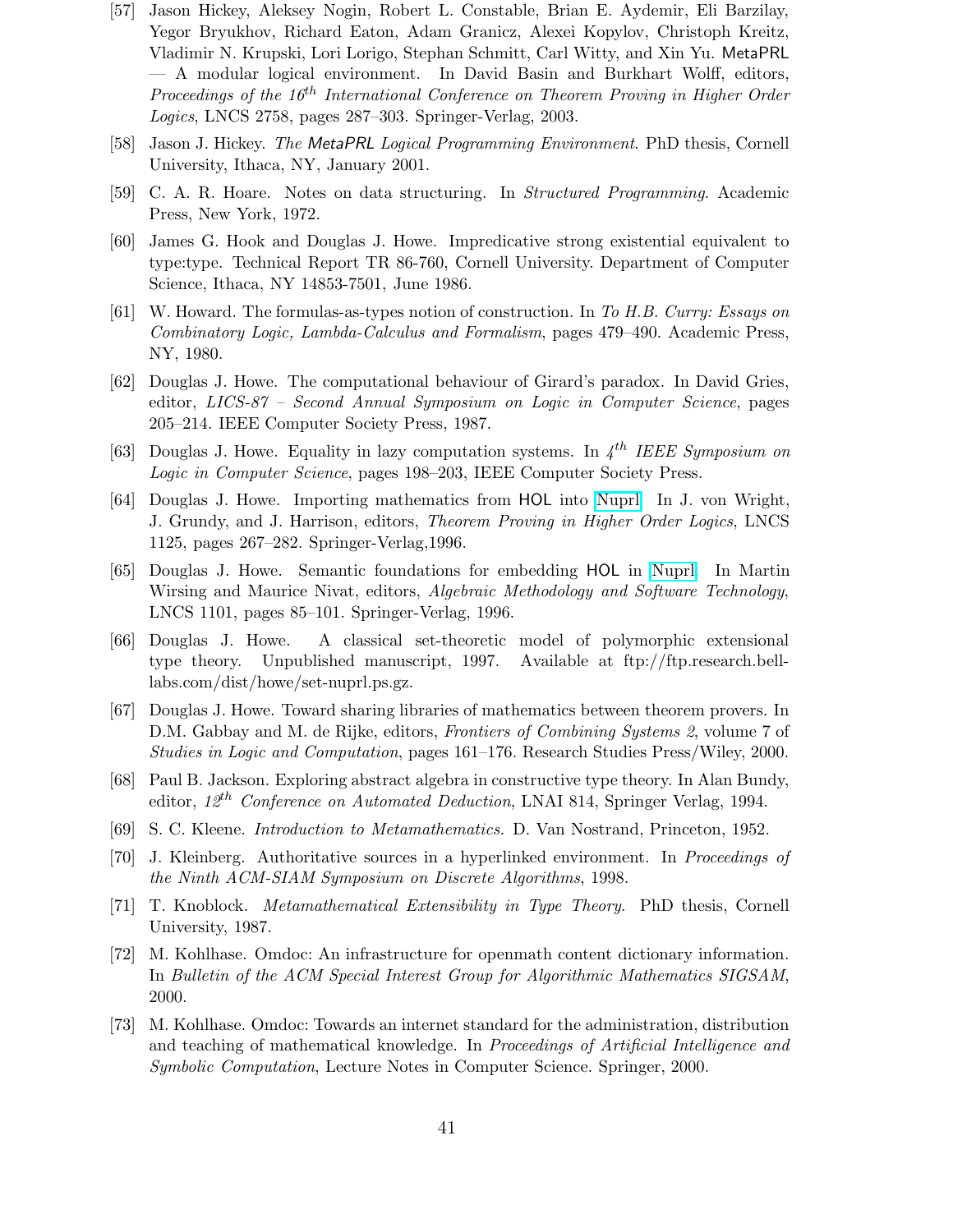- [74] Alexei Kopylov. Dependent intersection: A new way of defining records in type theory. Department of Computer Science TR2000-1809, Cornell University, Ithaca, New York, 2000.
- [75] Alexei Kopylov. Dependent intersection: A new way of defining records in type theory. In  $18^{th}$  IEEE Symposium on Logic in Computer Science, pages 86–95, 2003.
- [76] Alexei Pavlovich Kopylov. Type Theoretical Foundations for Data Structures, Classes, and Objects. PhD thesis, Cornell University, January 2004.
- [77] Christoph Kreitz. Automated fast-track reconfiguration of group communication systems. In R. Cleaveland, editor,  $5^{th}$  International Conference on Tools and Algorithms for the Construction and Analysis of Systems, LNCS 1579, pages 104–118. Springer Verlag, 1999.
- [78] Christoph Kreitz. The Nuprl Proof Development System, Version 5: Reference Manual and User's Guide. Cornell University. Department of Computer Science, 2002.
- [79] Christoph Kreitz. Building reliable, high-performance networks with the Nuprl proof development system. Journal of Functional Programming, 14(1):21–68, 2004.
- [80] Christoph Kreitz, Mark Hayden, and Jason Hickey. A proof environment for the development of group communication systems. In C. Kirchner and H. Kirchner, editors,  $15<sup>th</sup>$  Conference on Automated Deduction, LNAI 1421, pages 317–331. Springer Verlag, 1998.
- [81] Christoph Kreitz and Jens Otten. Connection-based theorem proving in classical and non-classical logics. Journal of Universal Computer Science, 5(3):88–112, 1999.
- [82] Christoph Kreitz and Stephan Schmitt. A uniform procedure for converting matrix proofs into sequent-style systems. Journal of Information and Computation, 162(1– 2):226–254, 2000.
- [83] Leslie Lamport. Time, clocks and the ordering of events in a distributed system. Comms.  $ACM$ ,  $21(7):558-65$ , 1978.
- [84] Leslie Lamport. The mutual exclusion problem. part ii: statement and solutions. J.  $ACM$ , 33(2):327–348, 1986.
- [85] Xiaoming Liu, Christoph Kreitz, Robbert van Renesse, Jason Hickey, Mark Hayden, Kenneth Birman, and Robert Constable. Building reliable, high-performance communication systems from components. In  $17<sup>th</sup>$  ACM Symposium on Operating Systems Principles (SOSP'99), Operating Systems Review 34:80–92, 1999.
- [86] Xiaoming Liu, Robbert van Renesse, Mark Bickford, Christoph Kreitz, and Robert Constable. Protocol switching: Exploiting meta-properties. In Luis Rodrigues and Michel Raynal, editors, International Workshop on Applied Reliable Group Communication (WARGC 2001), pages 37–42. IEEE Computer Society Press, 2001.
- [87] Lori Lorigo. Building proofs in parallel: A collaborative tutorial for the nuprl logical programming environment (LPE). Masters of Engineering thesis, January 2001.
- [88] Lori Lorigo, Jon Kleinberg, Rich Eaton, and Robert Constable. A graph-based approach towards discerning inherent structures in a digital library of formal mathematics. In Lecture Notes in Computer Science, pages 220–235. Springer-Verlag, 2004.
- [89] Nancy Lynch. Distributed Algorithms. Morgan Kaufmann Publishers, San Mateo, CA, 1996.
- [90] Per Martin-Löf. An intuitionistic theory of types: Predicative part. In Logic Colloquium '73, pages 73–118. North-Holland, Amsterdam, 1973.
- [91] Per Martin-Löf. Constructive mathematics and computer programming. In Proceedings of the Sixth International Congress for Logic, Methodology, and Philosophy of Science, pages 153–175, Amsterdam, 1982. North Holland.